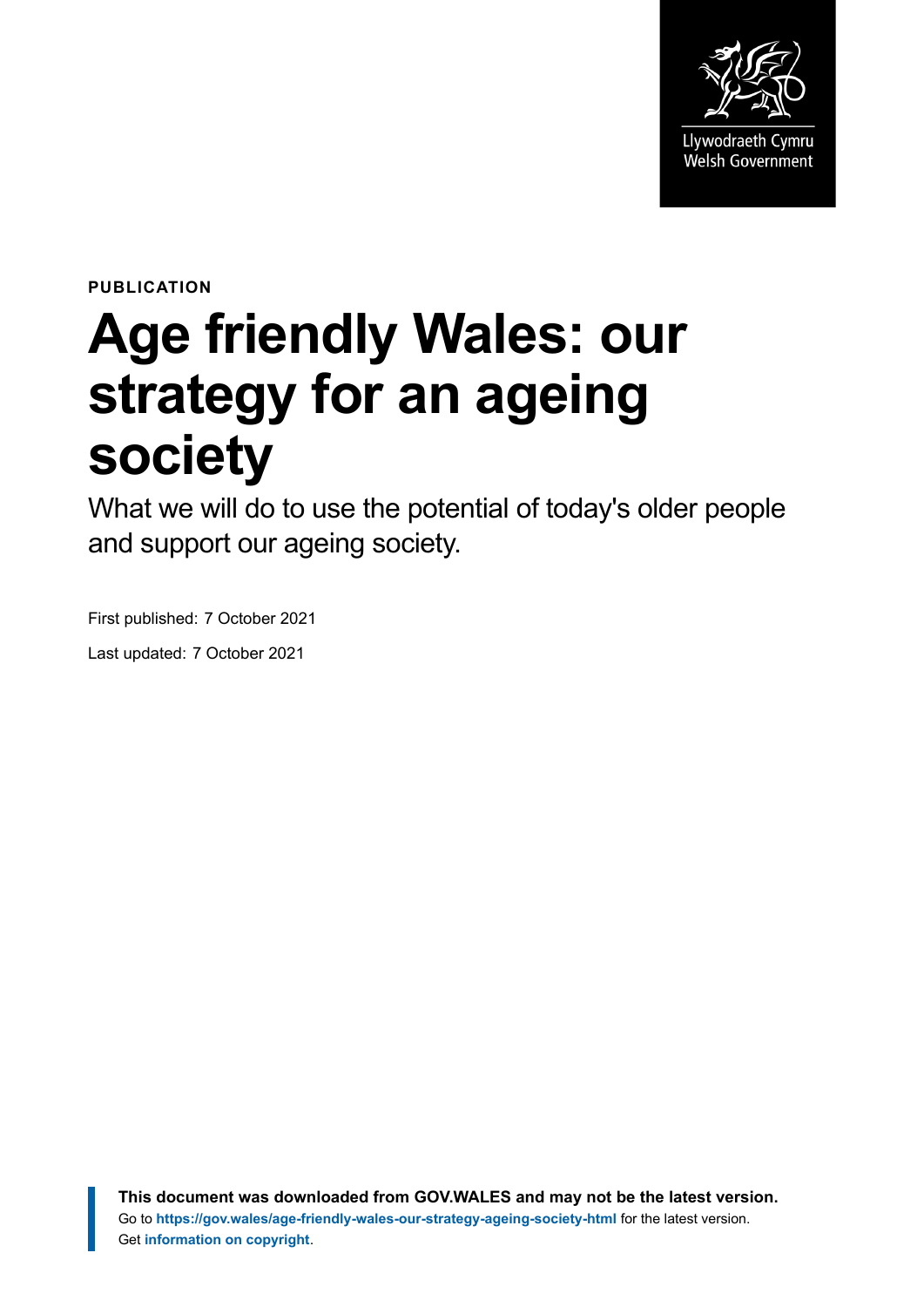# **Contents**

**[Ministerial foreword](#page-1-0) [Purpose and long-term vision](#page-5-0) [Aim 1: Enhancing people's well-being](#page-17-0) [Aim 2: Improving local services and environments](#page-24-0) [Aim 3: Building and retaining people's own capability](#page-35-0) [Aim 4: Tackling age related poverty](#page-50-0) [How we will monitor progress](#page-54-0)**

# <span id="page-1-0"></span>**Ministerial foreword**

Work to co-produce the 'Strategy for an Ageing Society' began before the first outbreak of COVID-19 when the lives of older people in Wales were very different. The pandemic has touched everyone in some way but many older people have had their confidence shaken to its core. The unprecedented public health restrictions took older people away from their families, friends, volunteering roles, jobs and communities and we know that many are nervous about a return normality. This reticence will undoubtedly impact negatively on older individuals, but also on the families, friends and communities they support.

There is no doubt that the pandemic has changed the way we live and reshaped the services we access. Although life in Wales has changed considerably over recent months, the focus and vision of this new Strategy for an Ageing Society remains relevant. Creating an age friendly Wales that upholds older people's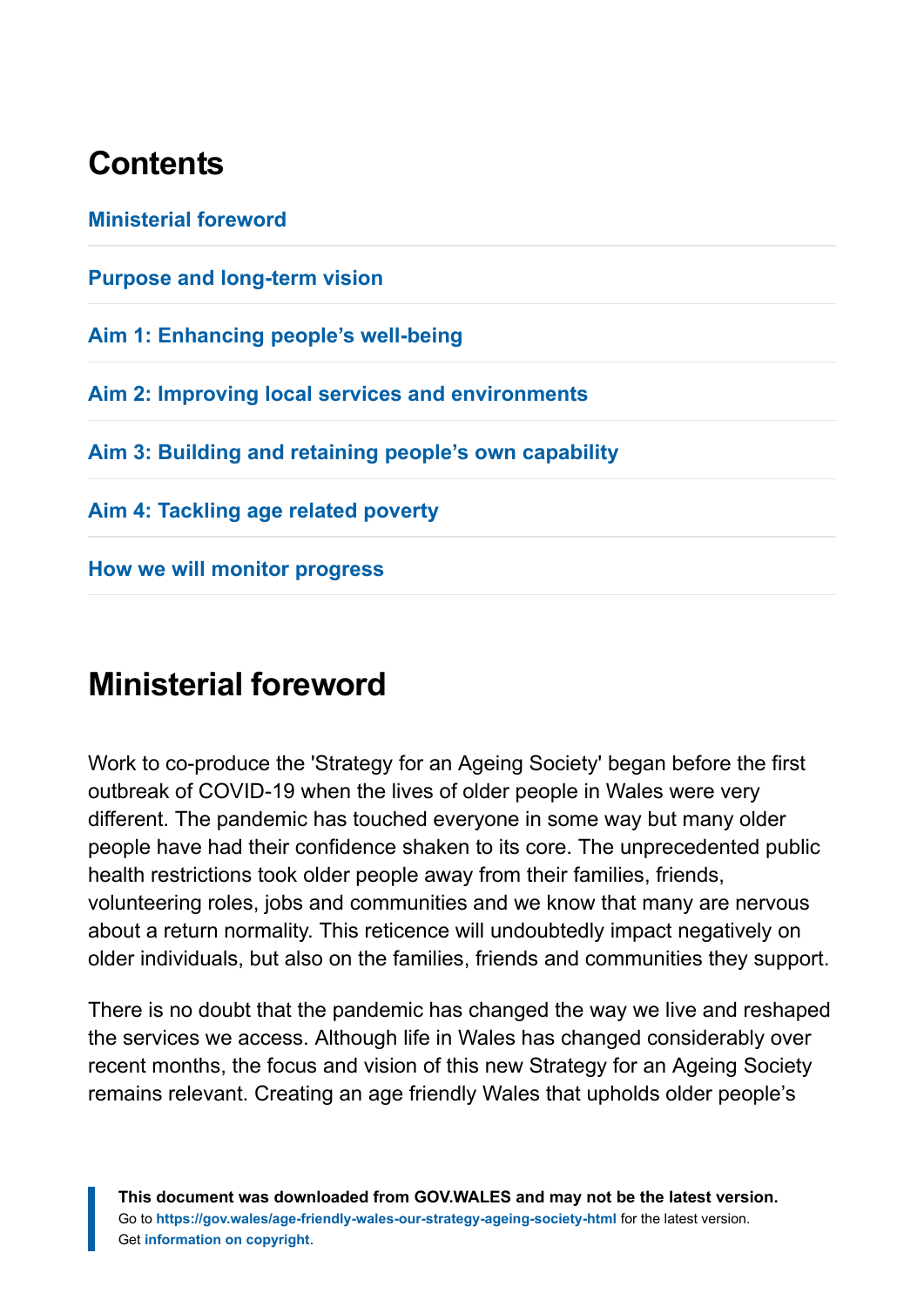rights and promotes intergenerational solidarity is more pertinent today than ever before. We have therefore updated sections of this document to reflect policy changes in response to COVID-19 and our public consultation responses, but the core elements of the strategy remain unchanged.

'Age friendly Wales: our strategy for an ageing society', sets out the action we will take to reap the benefits of growing number of older people in Wales as we rebuild our communities. This, in turn, will enable us to better support people living in challenging circumstances. To reflect the multi-dimensional nature of ageing and the intersectional nature of people's experiences, we have worked across government departments to address the range of factors that influence how we age – from our health and transport systems to the way we socialise, work and care for others. The strategy aims to unlock the potential of today's older people and tomorrow's ageing society.

The pandemic has also uncovered some positives about life in Wales. For example, the capacity of communities to come together and support each other, the third sector's ability to flex and adapt its services to meet individual need and the commitment and resilience of professionals who care for the most vulnerable members of our society. It has also sharpened our focus on the issues that matter most to older people, such as access to health services, loneliness and isolation, abuse and digital inclusion.

Although many of us are working longer than before, providing more unpaid care and spending more time contributing to our local communities, older people are often depicted as a drain on society. We need to change the way we think and feel about ageing. Older people are tax payers, consumers, local councillors and business owners. By acknowledging and valuing the contributions of all older people in Wales, we can reject ageism and work across generations to create an age friendly Wales. It is important to remember that people should not be judged by their economic worth alone – everyone has the capacity to make a difference.

### **Our ageing society should be celebrated**

We cannot achieve our vision of an age friendly Wales alone - it is in everyone's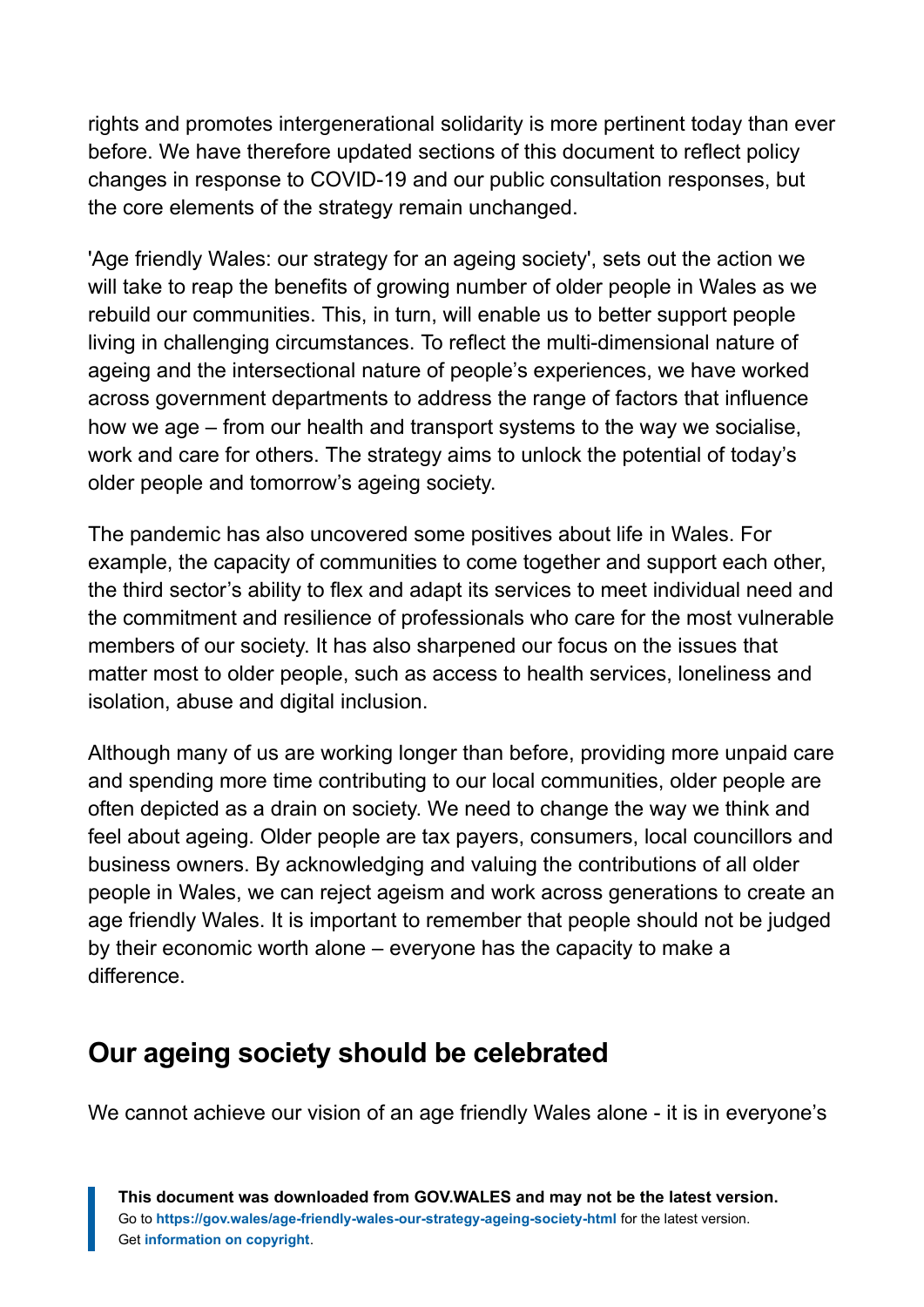interest to plan ahead. The Well-being of Future Generations (Wales) Act aims to create a Wales that we all want to live in, now and in the future. There is no place for ageist stereotypes that create tension between generations. I am keen to explore how we can bring people of all ages together – by taking action to support older people today, we can create a better future for everyone.

I am proud that this strategy adopts a rights based approach that promotes equality and social justice across a range of policy areas and places the older people's voice at the core of Welsh Government policy making. As restrictions are eased and communities re open, we must not let the pandemic embed stereotypical notions of ageing linked to illness and decline.

The United Nations Principles for Older Persons have informed the development of this document and will guide its implementation. Age does not diminish an individual's right to fair treatment. By rejecting ageism and age discrimination, we aim to create a more equal society that enables people of all ages to fulfil their potential no matter what their background or circumstances.

Work to coproduce a delivery plan to support the implementation of this Strategy is already underway. The plan will be a 'live' document which can be updated at any point, but progress reports will be published annually.

### **One vision: age friendly Wales**

Three cross cutting themes:

- 1. Creating an age friendly Wales
- 2. Prioritising prevention
- 3. A rights based approach

Four aims:

- 1. Enhancing well-being
- 2. Improving local services and environments
- 3. Building and retaining people's own capability
- 4. Tackling age related poverty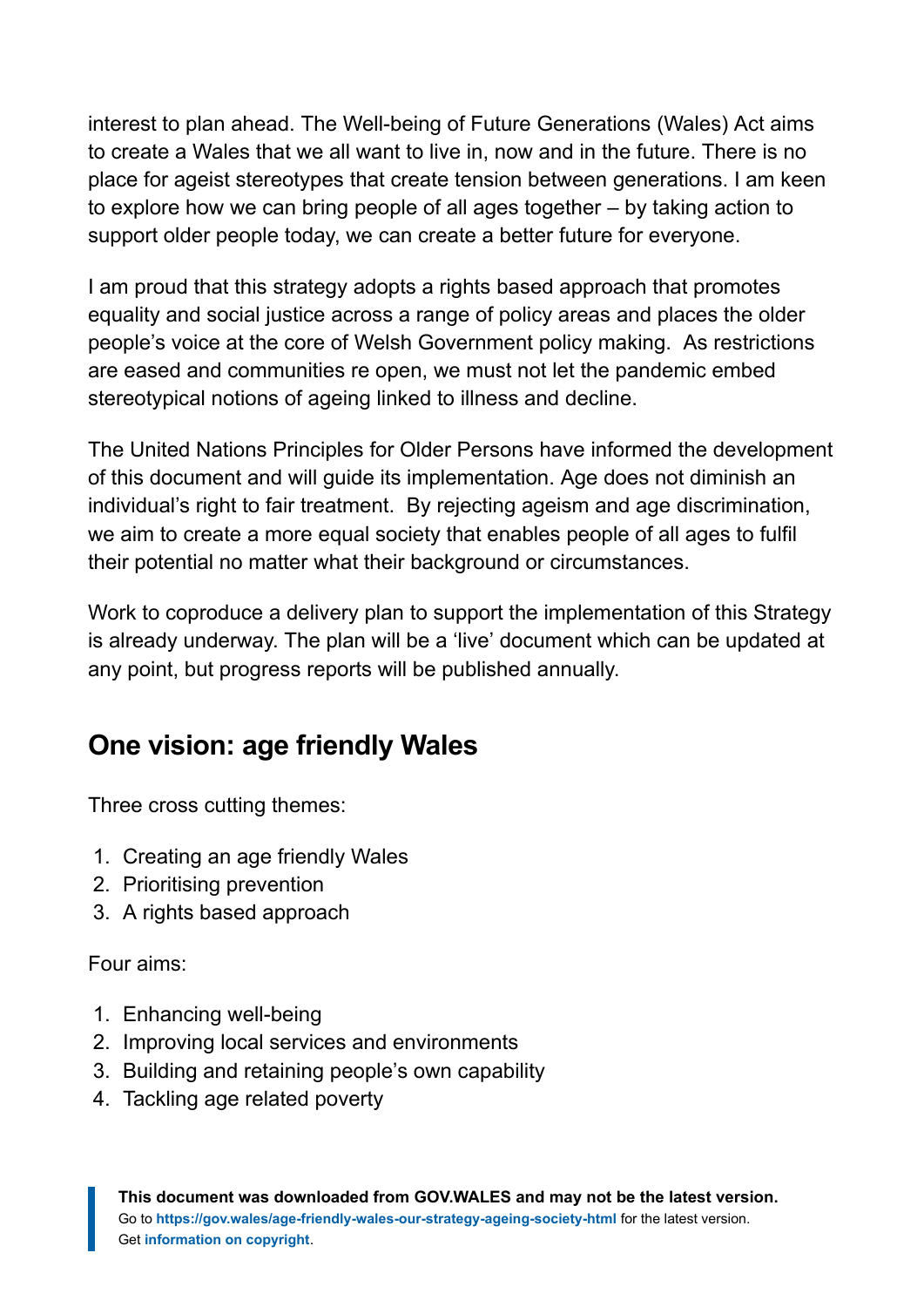### **How does the strategy link to other Welsh Government strategies and policies**

| Name of strategy/plan                      | <b>Enhancing</b><br>well-being               | <b>Improving</b><br>local services<br>and<br>environments | <b>Building and</b><br>retaining<br>people's own<br>capability | <b>Tackling</b><br>age related<br>poverty    |
|--------------------------------------------|----------------------------------------------|-----------------------------------------------------------|----------------------------------------------------------------|----------------------------------------------|
| Race equality action<br>plan               | Opportunities<br>for broader<br>contribution | Opportunities<br>for broader<br>contribution              | Opportunities for<br>broader<br>contribution                   | Opportunities<br>for broader<br>contribution |
| LGBTQ+ action plan                         | Opportunities<br>for broader<br>contribution | Opportunities<br>for broader<br>contribution              | Opportunities for<br>broader<br>contribution                   | Opportunities<br>for broader<br>contribution |
| National framework for<br>bereavement care | Supporting<br>policy                         | Supporting<br>policy                                      | Supporting<br>policy                                           | Supporting<br>policy                         |
| <b>Transport strategy</b>                  | Opportunities<br>for broader<br>contribution | <b>Direct</b><br>contribution                             | Opportunities for<br>broader<br>contribution                   | Opportunities<br>for broader<br>contribution |
| Advancing gender<br>equality in Wales plan | Opportunities<br>for broader<br>contribution | Opportunities<br>for broader<br>contribution              | Opportunities for<br>broader<br>contribution                   | Opportunities<br>for broader<br>contribution |
| A healthier Wales                          | <b>Direct</b><br>contribution                | <b>Direct</b><br>contribution                             | <b>Direct</b><br>contribution                                  | <b>Direct</b><br>contribution                |
| Strategy for unpaid<br>carers              | <b>Direct</b><br>contribution                | <b>Direct</b><br>contribution                             | <b>Direct</b><br>contribution                                  | <b>Direct</b><br>contribution                |
| Together for mental                        | <b>Direct</b>                                | Opportunities                                             | Opportunities for Opportunities                                |                                              |

**This document was downloaded from GOV.WALES and may not be the latest version.** Go to **<https://gov.wales/age-friendly-wales-our-strategy-ageing-society-html>** for the latest version. Get **[information on copyright](https://gov.wales/copyright-statement)**.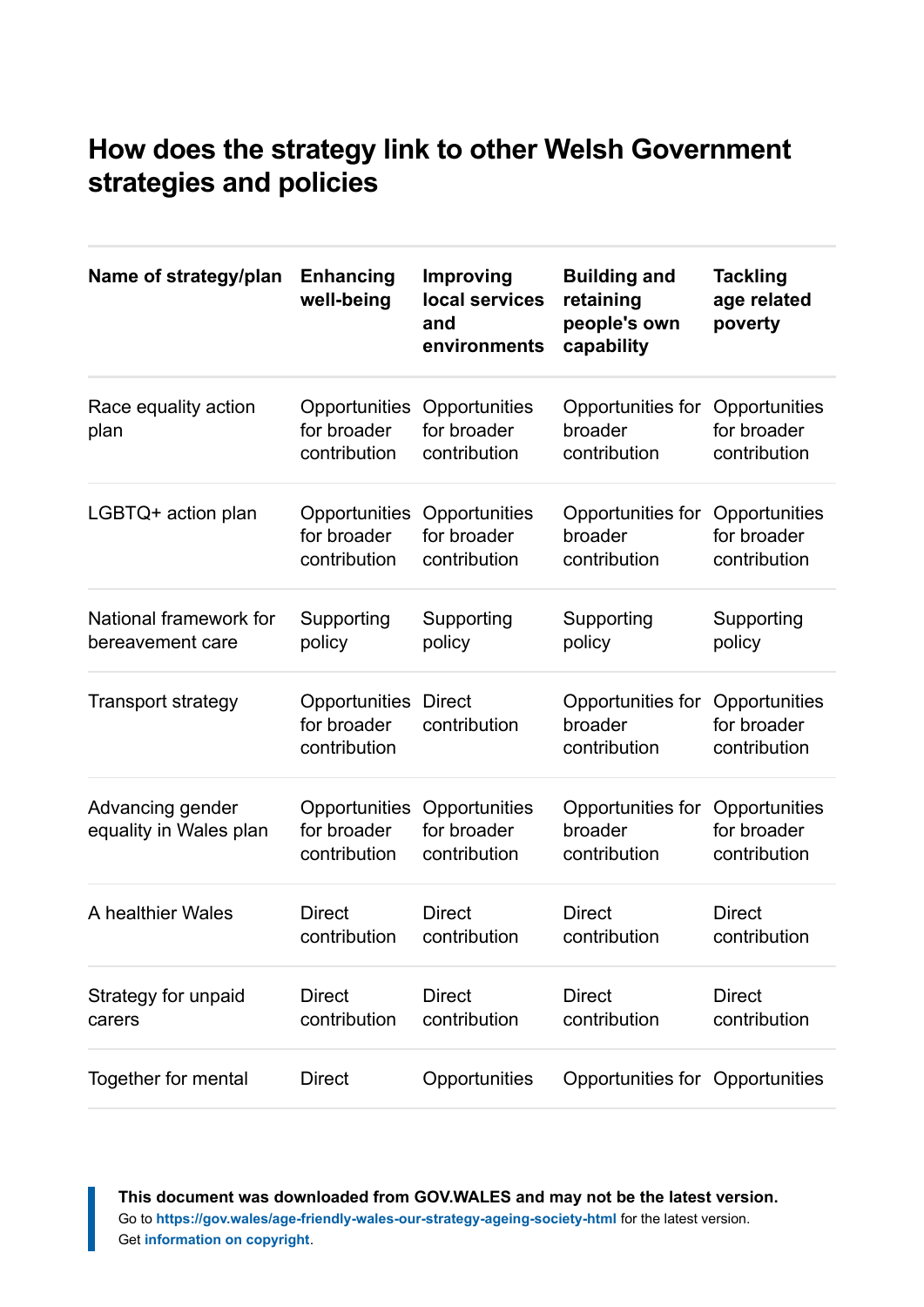| Name of strategy/plan                                                            | Enhancing<br>well-being                      | Improving<br>local services<br>and<br>environments | <b>Building and</b><br>retaining<br>people's own<br>capability | <b>Tackling</b><br>age related<br>poverty    |
|----------------------------------------------------------------------------------|----------------------------------------------|----------------------------------------------------|----------------------------------------------------------------|----------------------------------------------|
| health                                                                           | contribution                                 | for broader<br>contribution                        | broader<br>contribution                                        | for broader<br>contribution                  |
| Dementia action plan                                                             | <b>Direct</b><br>contribution                | Opportunities<br>for broader<br>contribution       | Opportunities for<br>broader<br>contribution                   | Opportunities<br>for broader<br>contribution |
| Healthy weight: healthy<br>Wales strategy                                        | <b>Direct</b><br>contribution                | Opportunities<br>for broader<br>contribution       | Opportunities for<br>broader<br>contribution                   | Opportunities<br>for broader<br>contribution |
| Action on disability: the<br>right to independent<br>living                      | <b>Direct</b><br>contribution                | <b>Direct</b><br>contribution                      | <b>Direct</b><br>contribution                                  | <b>Direct</b><br>contribution                |
| Cymraeg 2050                                                                     | Opportunities<br>for broader<br>contribution | Opportunities<br>for broader<br>contribution       | Opportunities for<br>broader<br>contribution                   | Opportunities<br>for broader<br>contribution |
| Connected<br>communities: a strategy<br>for tackling loneliness<br>and isolation | <b>Direct</b><br>contribution                | <b>Direct</b><br>contribution                      | <b>Direct</b><br>contribution                                  | <b>Direct</b><br>contribution                |

# <span id="page-5-0"></span>**Purpose and long-term vision**

### **Introduction – the opportunity and the challenge**

In Wales, the central demographic projects that in 20 years (by 2038) 1 in 4 of the population will be over 65. The population aged over 75 in Wales is also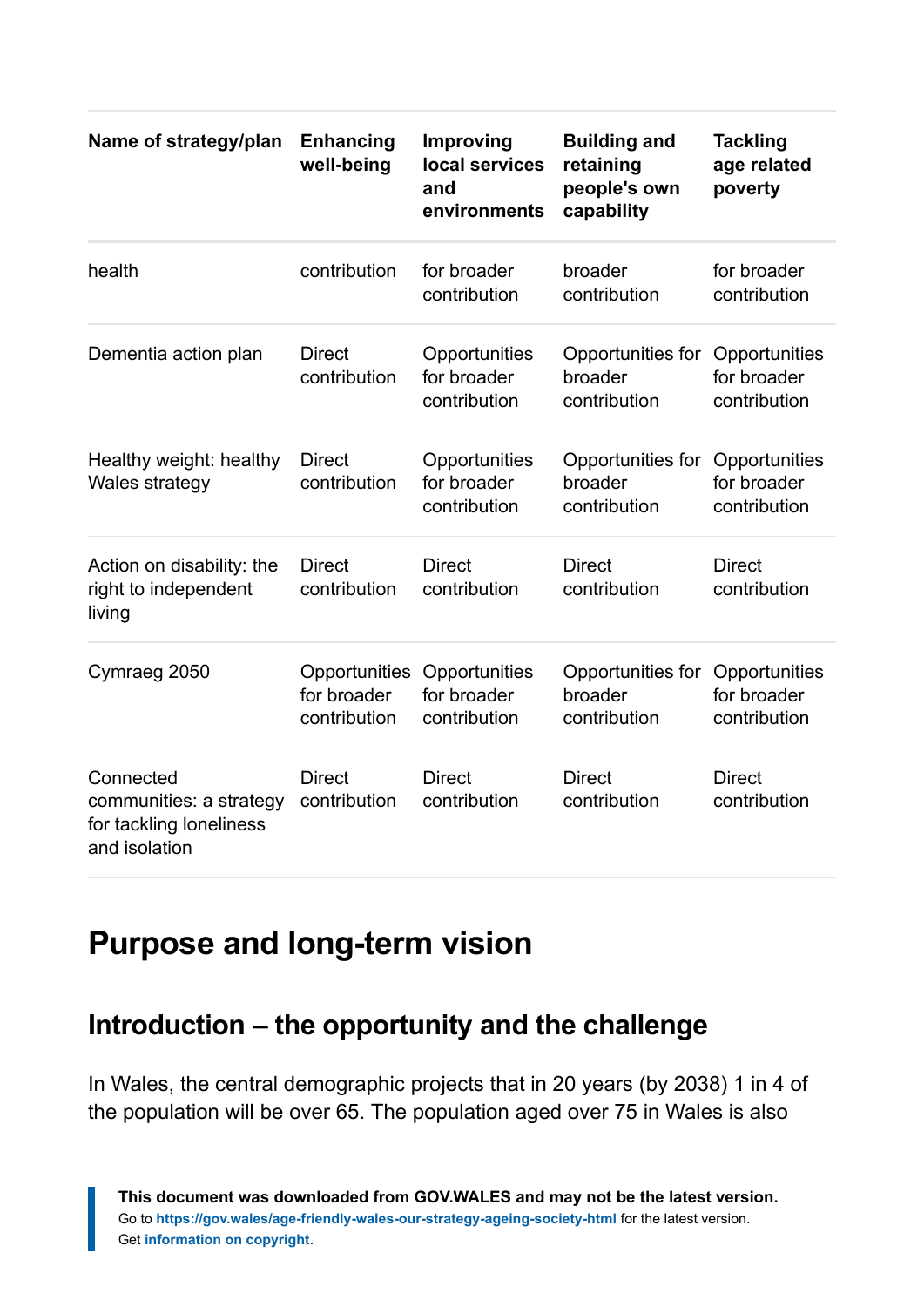projected to increase from 9.3% of the population in 2018 to 13.7% in 2038 (Office for National Statistics 2019). It is worth noting that despite these predictions, improvements in life expectancies have stalled since around 2011 and there has been little change in recent years.

However, there have been some stark societal shifts over recent years. For example, the estimated number of people living alone has been increasing steadily over the last decade. Today, people aged 65 and over make up 45% of single person households. Statistics from Alzheimer's Research UK show that from 2006/07 to 2015/16, the number of people on the dementia register rose from 9,550 to 13,617, an increase of 43%. The number of unpaid carers in Wales is also increasing and people aged 65 and over are the fastest growing group.

Longer lives inevitably mean more years spent in retirement and for many, retirement offers the opportunity to try new things and live the life we chose. The National Survey for Wales shows some positive results for older people. For example, 69% of people aged over 75 said they have sense of community compared to only 51% of people aged 46 – 64. 35% of people aged 64-75 volunteer. 90% of older people feel in control of their lives and 80% feel they can do what matters to them.

The Welsh Government's commitment to older people is longstanding. Wales has a proud and notable history of working with and for older people. We published our first 'Strategy for Older People' in 2003 which challenged traditional stereotypes of older people and encouraged local and national government to view ageing as a positive concept.

The first 'Strategy for Older People' recognised that governments can lead a cultural shift towards a society that values and celebrates its older citizens. That is why, in 2008, we established the world's first Older People's Commissioner to be an independent voice and champion for older people across Wales. We were also the first part of the UK to introduce a nationwide concessionary fare scheme in 2002.

Our new 'Strategy for an Ageing Society' is broader in scope than our previous strategies for older people. We have purposely not defined the age at which we

**This document was downloaded from GOV.WALES and may not be the latest version.** Go to **<https://gov.wales/age-friendly-wales-our-strategy-ageing-society-html>** for the latest version. Get **[information on copyright](https://gov.wales/copyright-statement)**.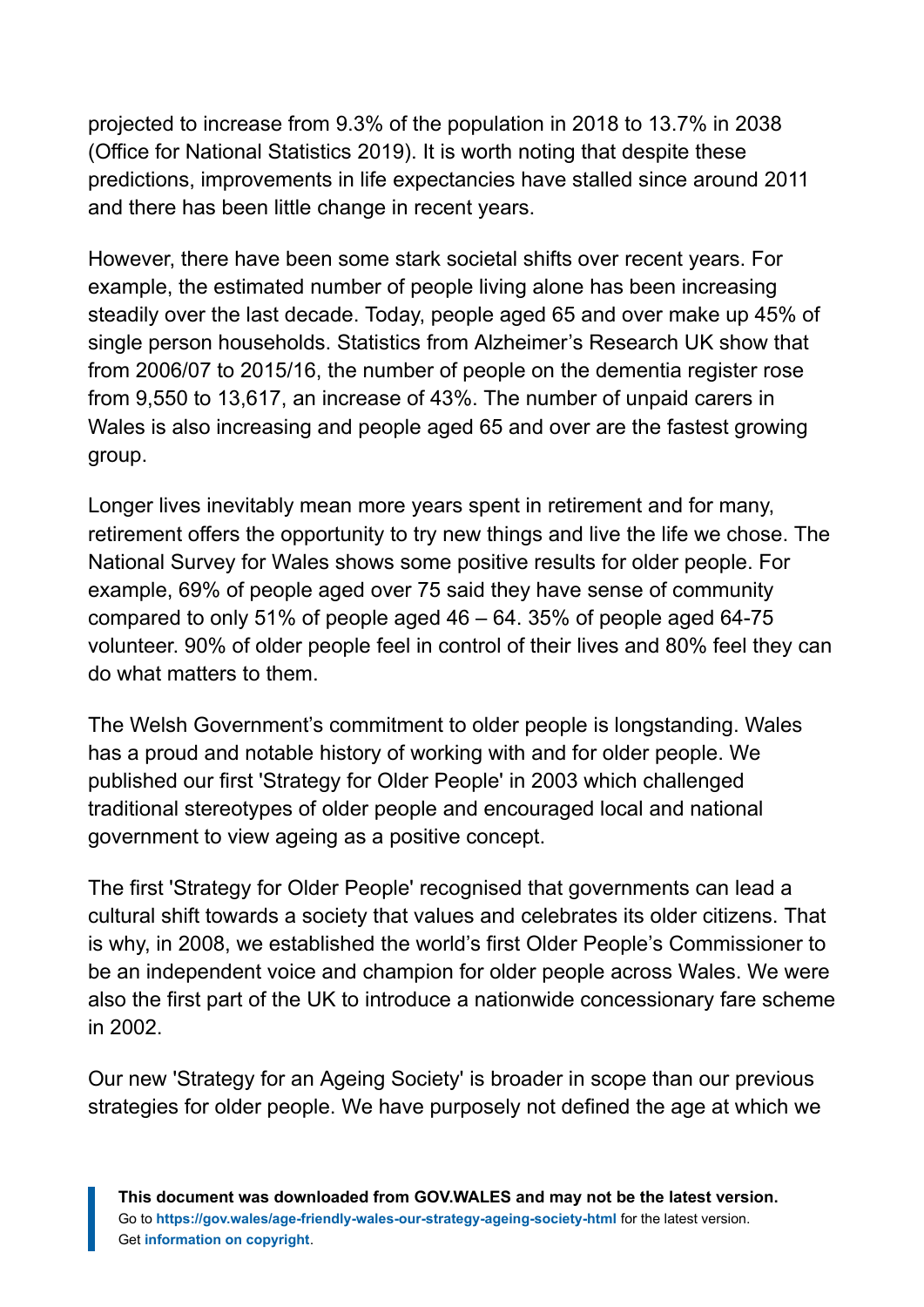become 'an older person' – we want people of all ages to engage with this work. This strategy also acknowledges that the life experiences and daily reality vary greatly for people in their 50s to those in their 80s and over. Consequently, this strategy spans a broad range of policy areas from health and social care for older people living with complex needs to support for working age carers and the foundational economy.

In 2018, the report, 'Living Well for Longer: The economic argument for investing in the health and well-being of older people in Wales' (Tudur Edwards et al), found that the economic value of the contribution made by older people in Wales was estimated to be £2.19billion per annum. However, an ageing population does bring new challenges for governments, communities and individuals. The impact of COVID-19, deep rooted social and economic inequality, austerity and the rising number of older people living with complex conditions cannot be ignored. By taking action now, we can address the barriers that prevent some older people from living well and maximise the potential of our ageing society.

Making sure that people can use Welsh language services, when and where they need them, in a way that suits their Welsh language ability; creating and maintaining opportunities to use our language and building capacity in Welsh language skills are central to creating an age friendly Wales and we will work with partners to ensure Welsh language policy permeates all aspects of the strategy's implementation.

In planning for an ageing society, we must consider how technology is changing the way care is delivered, how we live and how we interact with others. Across this document, we provide examples of how technology is changing, or has the capacity to improve lives for older people in Wales. Our 'Digital Strategy for Wales' (March 2021) sets out a clear vision and ambition for a coordinated digital approach in Wales. It identifies a series of priority areas under six missions which, when taken together, aim to accelerate the benefits of digital innovation for people, public services and businesses in Wales. The strategy is clear that for people who cannot, or decide not to, participate digitally, we will continue to apply the principles of user centred design so that there are alternative ways to access public services in Wales - alternative access routes which will be as good as those offered online.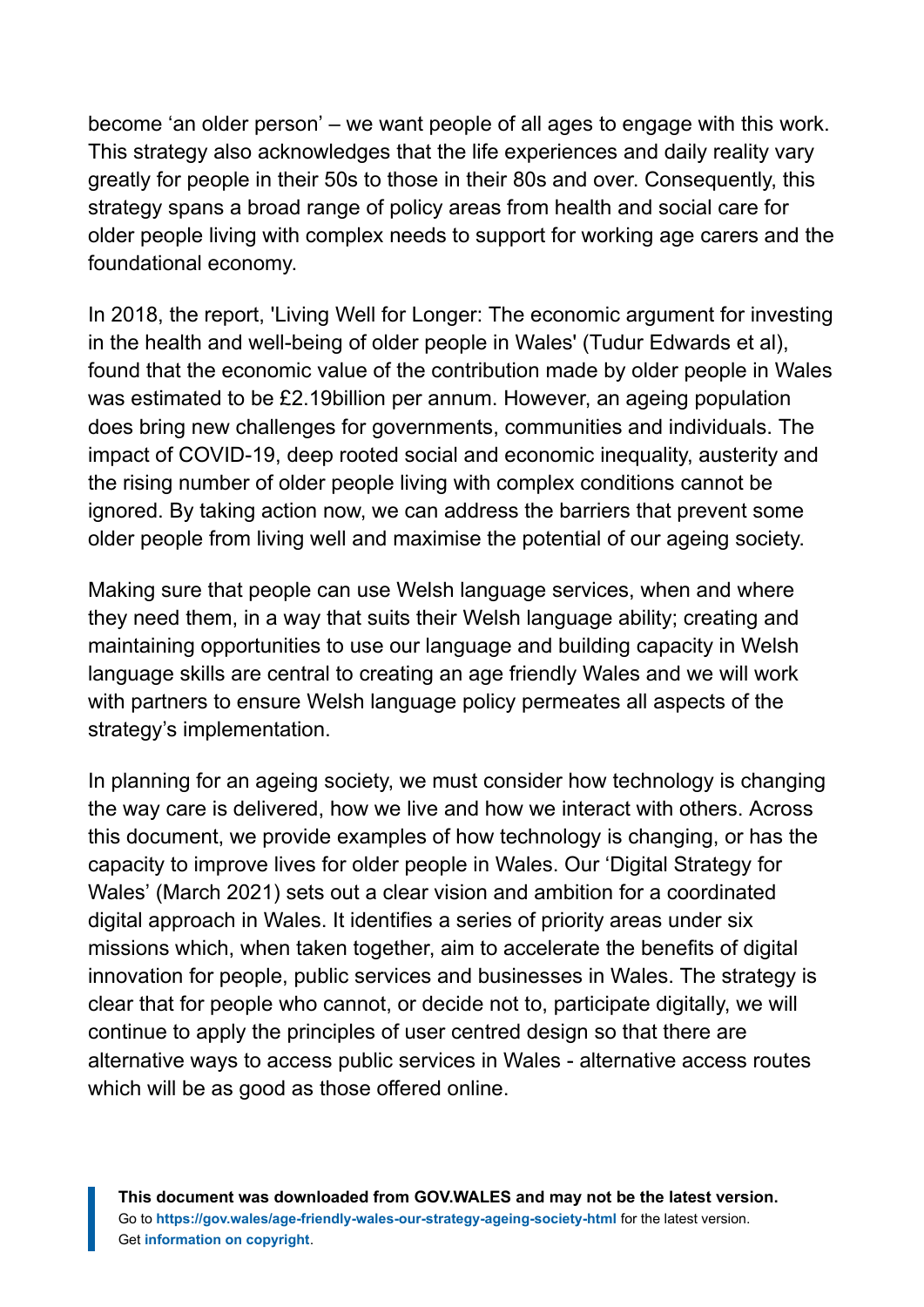# **One vision**

In any collective endeavour clarity of purpose is key. Harnessing the opportunities and responding to the challenges of an ageing society requires everyone to pull in the same direction. That intended direction is set out below.

- Our vision is an age friendly Wales that supports people of all ages to live and age well.
- We want to create a Wales where everyone looks forward to growing older.
- A Wales where individuals can take responsibility for their own health and well-being whilst feeling confident that support will be available and easily accessible if needed.
- A Wales where ageism does not limit potential or affect the quality of services older people receive.
- Ultimately, we want to be a nation that celebrates age and, in line with the UN Principles for Older Persons, a nation that upholds the independence, participation, care, self-fulfilment and dignity of older people at all times.

This national vision for an age friendly Wales encompasses the places where people work, their rights and entitlements, their relationships within their families and local communities and with governments. It also encompasses the relationships we have across the generations and aims to challenge and change the way we think about ageing.

### **Four aims**

To drive progress towards this vision, we have set four national aims. It is these aims that are the focus of the strategy, and by which the extent of its success will ultimately be judged. The aims align with the four domains of the UK age watch index which has been specifically commissioned to support the implementation of this strategy:

- enhancing well-being
- improving local services and environments
- building and retaining people's own capability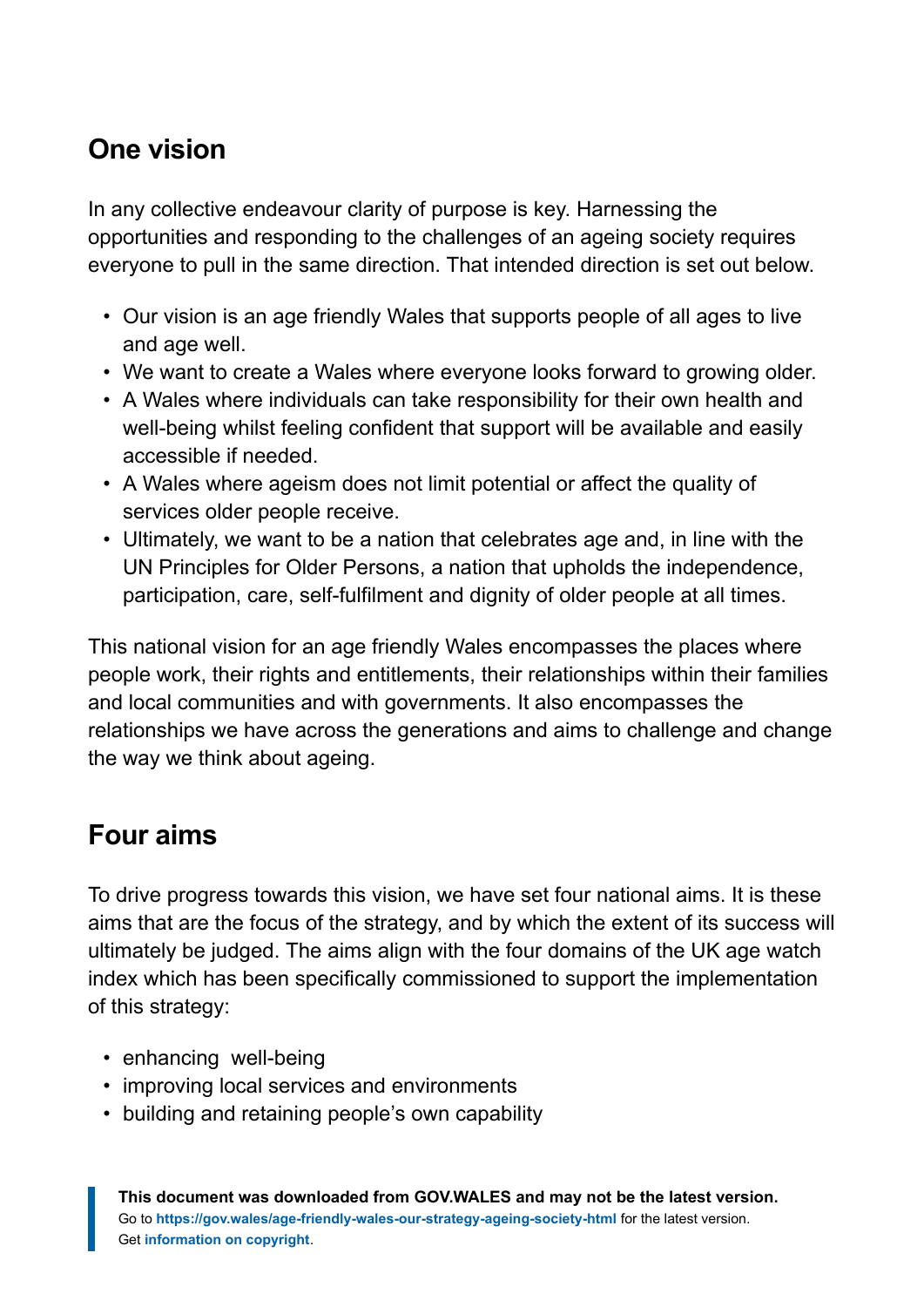• tackling age-related poverty

By focusing on these aims, we aim to support people to live the life they chose free from abuse, neglect or the erosive impact of ageism and age discrimination. The aims contribute to our commitment in the Well-being of Future Generations Act to 'create a Wales that we all want to live in, now and in the future' by placing a specific focus on ageing. We want all sectors of Welsh society, individuals and communities to join us in considering the steps they should take to both plan for their own futures and to support us to achieve our national vision of an age friendly Wales.

### **Three cross-cutting themes**

The following three themes do not fit within one specific section as their relevance spans across the entire document.

#### **Theme 1: Creating an age friendly Wales**

The global response to the world's ageing population has been a move towards age friendly communities and cities. The World Health Organisation (WHO) states that 'an age-friendly world enables people of all ages to actively participate in community activities and treats everyone with respect, regardless of their age.' The organisation's 2018 report 'The Global Network for Agefriendly Cities and Communities' elaborates:

" By making cities and communities age-friendly, we ensure that cities and communities are inclusive and equitable places that leave no one behind – especially the most vulnerable older people. Equitable societies, in turn, have benefits for everyone. "

In 2010, WHO launched its 'Global Network for Age-friendly Cities and Communities'. To become a member of the network, local leaders must commit to and implement the four steps: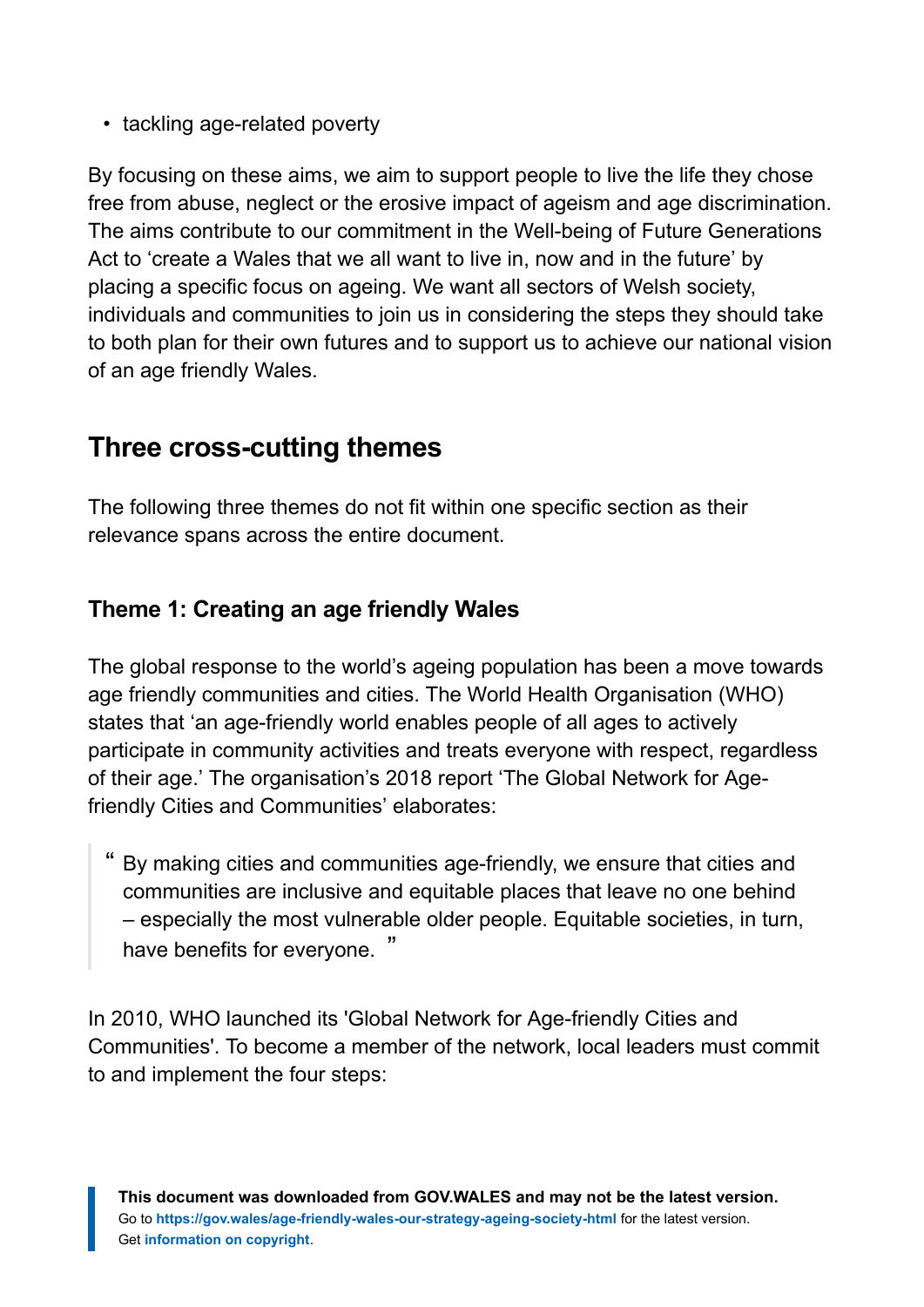- engage with and understand stakeholders including older people
- plan strategically to enable all stakeholders to develop a shared vision
- implement an action plan
- measure the progress of the age-friendly approach as well as its impact on people's lives

These steps align with and can support public bodies to embed the Well-being of Future Generation's Act's five ways of working and a rights based approach. They provide a framework for Welsh Government and local authorities to broker new relationships with citizens and drive a cultural shift towards a more co productive way of designing and delivering services.

We want Wales to be part of this global movement towards age friendly communities and plan to work with the Older People's Commissioner to encourage and support age friendly communities to be established throughout Wales. United and consistent progress at a local level will sum up to significant progress nationally. In 2021 -22, we are providing £550,000 between local authorities to support their work to become age friendly.

#### **Theme 2: Prioritising prevention**

Increases in life expectancies in Wales have stalled in recent years along with 'healthy life expectancies.' There is currently a difference of around 18 years in healthy life expectancy between the most and least deprived areas. If we are to achieve our aim of supporting all older people in Wales to live and age well, we must prioritise prevention, not just in traditional health and social care settings, but across every determinant of well-being.

Prevention and early intervention can stop problems occurring in the first instance. They can also support people living in challenging circumstances to cope better. The age friendly initiative is a preventative intervention. The programme supports local communities to take control and become more involved in shaping their local environment to better suit their lifestyles. It also supports policy makers to identify where they need to prioritise resources in order to design services that keep people well for longer. At a time when public budgets are so tightly constrained, the public sector cannot afford to ignore the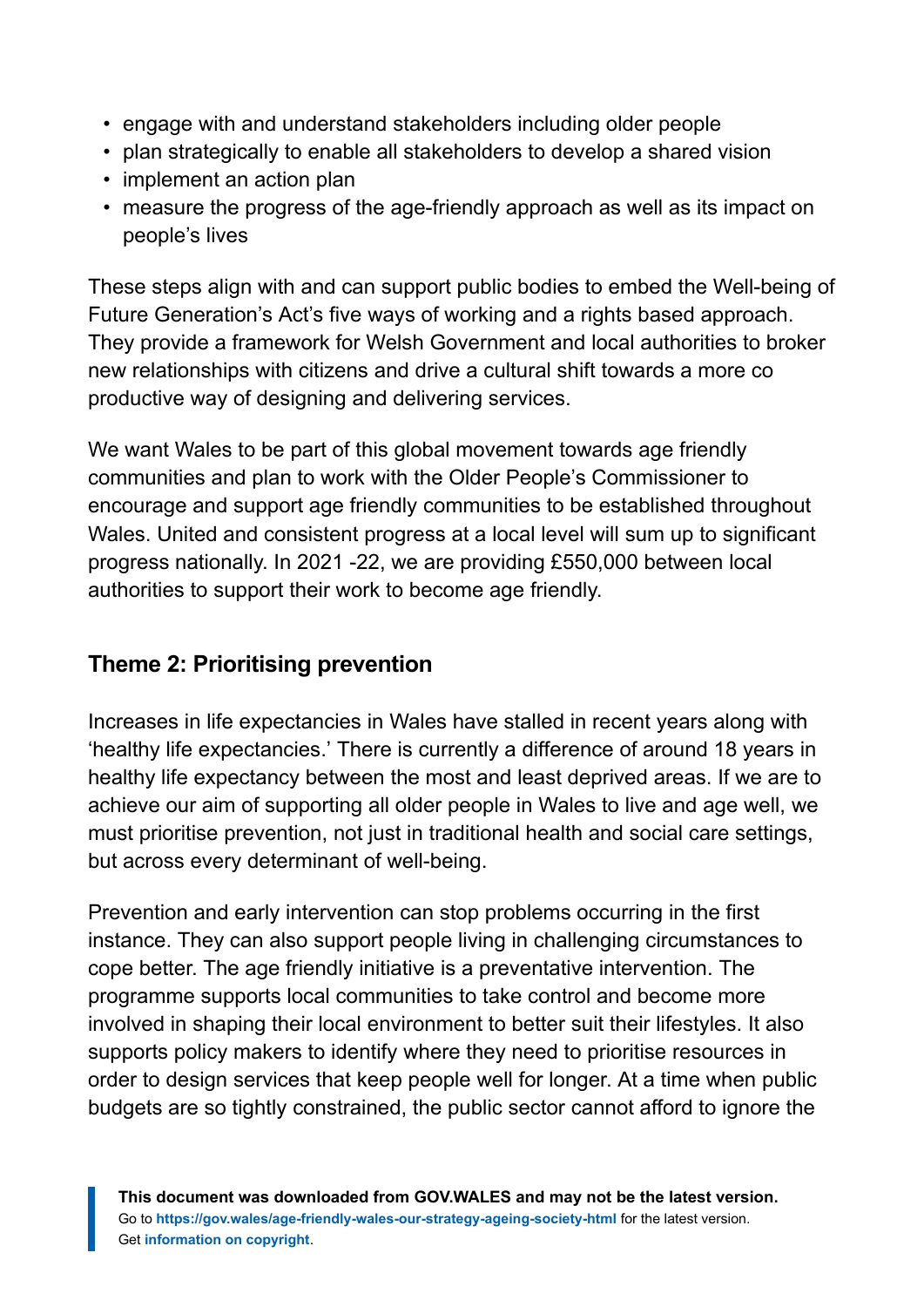key factors that make a difference to the quality of people's lives and matter most to them.

By building communities, homes, transport systems and outdoor spaces that enable people to age well, we aim to support the population of Wales to live healthy and fulfilled lives for as long as possible.

Prevention and early intervention can also equip people with the skills and knowledge to take responsibility for their own health and well-being. The movement towards an age friendly Wales can also play a key role in empowering individuals to take control of how they live and ultimately how well they age.

This focus on prevention and collective action aligns closely with the aims of the Well-being of Future Generations Act and the requirement it places on public bodies to 'to think about the long-term impact of their decisions, to work better with people, communities and each other, and to prevent persistent problems such as poverty, health inequalities and climate change.'

#### **Theme 3: A rights based approach**

Human Rights are universal and recognised rights for everyone as set out in the Human Rights Act (HRA) 1998. The Act came into force in the UK in 2000. Human rights are distinct from but closely aligned to the well-being agenda and represent a clear benchmark about the unacceptable nature of humiliating and degrading treatment to any of us. The HRA places an obligation on public authorities, including the Welsh Government, to treat people with fairness, equality, dignity, respect and autonomy.

Age is a protected characteristic under the Equality Act 2010 which means that people cannot be treated differently because of their age. The Public Sector Equality Duty is part of the Equality Act. It aims to ensure that public bodies, including the Welsh Government, consider how they can positively contribute to a fairer society. The duty drives sound decision-making. It encourages public bodies to understand how different groups of people with particular protected characteristics will be affected by their policies and services.

**This document was downloaded from GOV.WALES and may not be the latest version.** Go to **<https://gov.wales/age-friendly-wales-our-strategy-ageing-society-html>** for the latest version. Get **[information on copyright](https://gov.wales/copyright-statement)**.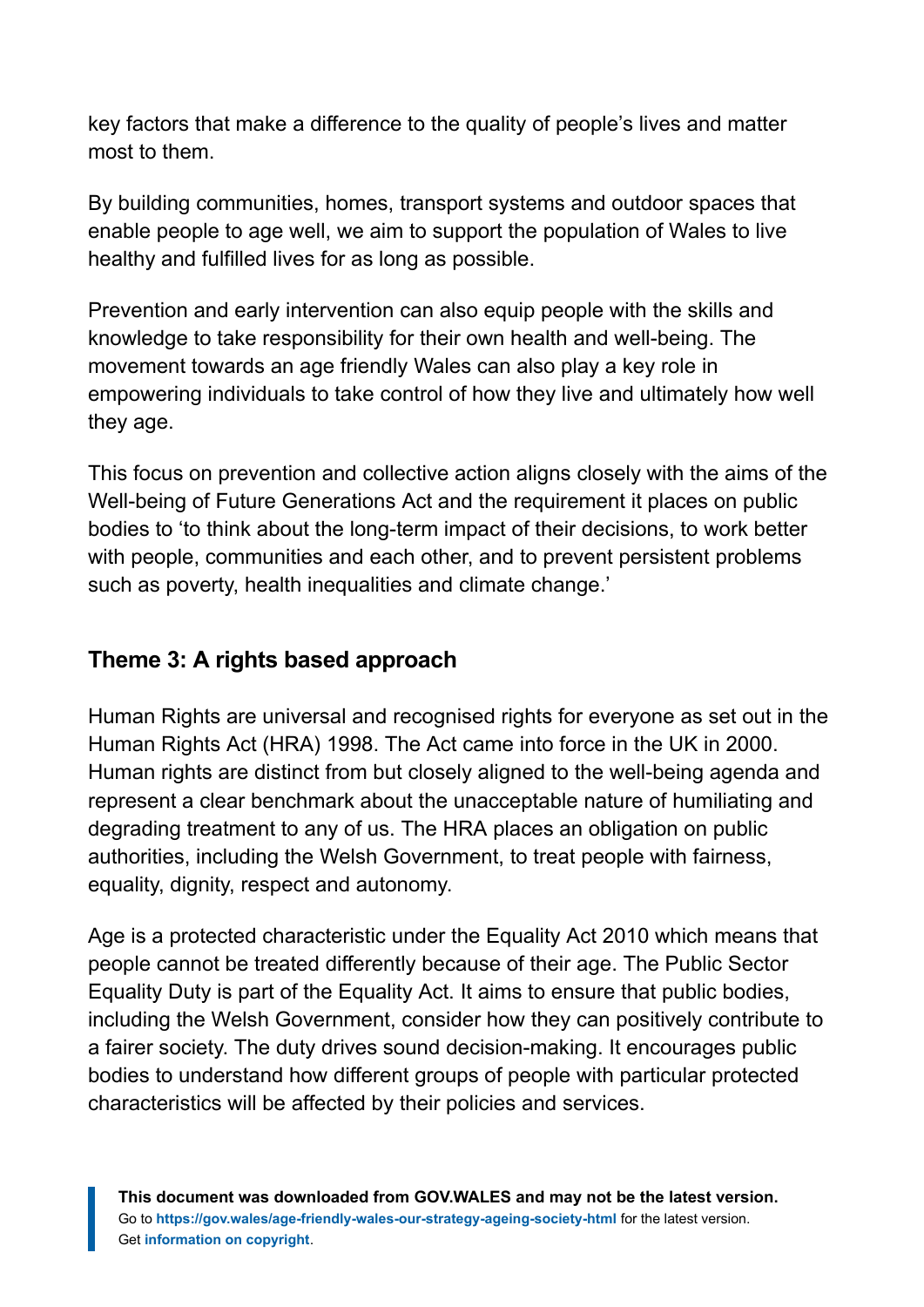Raising awareness of rights can also empower people to take control and recognise when their rights are being compromised. Defining human rights in simple terms can empower older people to challenge and change the way services are designed and delivered in Wales, but it is equally important to raise awareness of rights amongst professionals.

A rights based approach is informed and guided by the legal framework outlined above and can transform people's lives. The United Nations Principles for Older Persons have also informed the development of this strategy and will guide its implementation. The Principles for Older Persons were adopted by the UN General Assembly in December 1991 and although the principles do not create new legal obligations, governments are encouraged to incorporate them into their national programmes wherever possible. The 2016 report 'Making Human Rights Real for Older People' drafted by Professor Simon Hoffman, provides an overarching framework for older people's human rights in public services.

The OPRA principles are:

- embedding older people's human rights
- empowering older people
- non-discrimination and equality
- participation
- accountability

Each of these elements feature strongly across this document – we aim to demonstrate how we will uphold a rights based approach by empowering older people to have choice and control over how they travel, where they live and work, their incomes and ultimately the choices they make when planning for later life. In Wales, the Welsh Language (Wales) Measure 2011 and Welsh language standards, provide the right to receive services in Welsh and require the Welsh language to be treated no less favourably than English. Public organisations also need to consider the impact of their policy decisions on opportunities to use the Welsh language.

Welsh Government has published a research report 'Strengthening and advancing equality and human rights in Wales' (Hoffman S et al, 2021). The research findings outline mechanisms to strengthen and advance equality and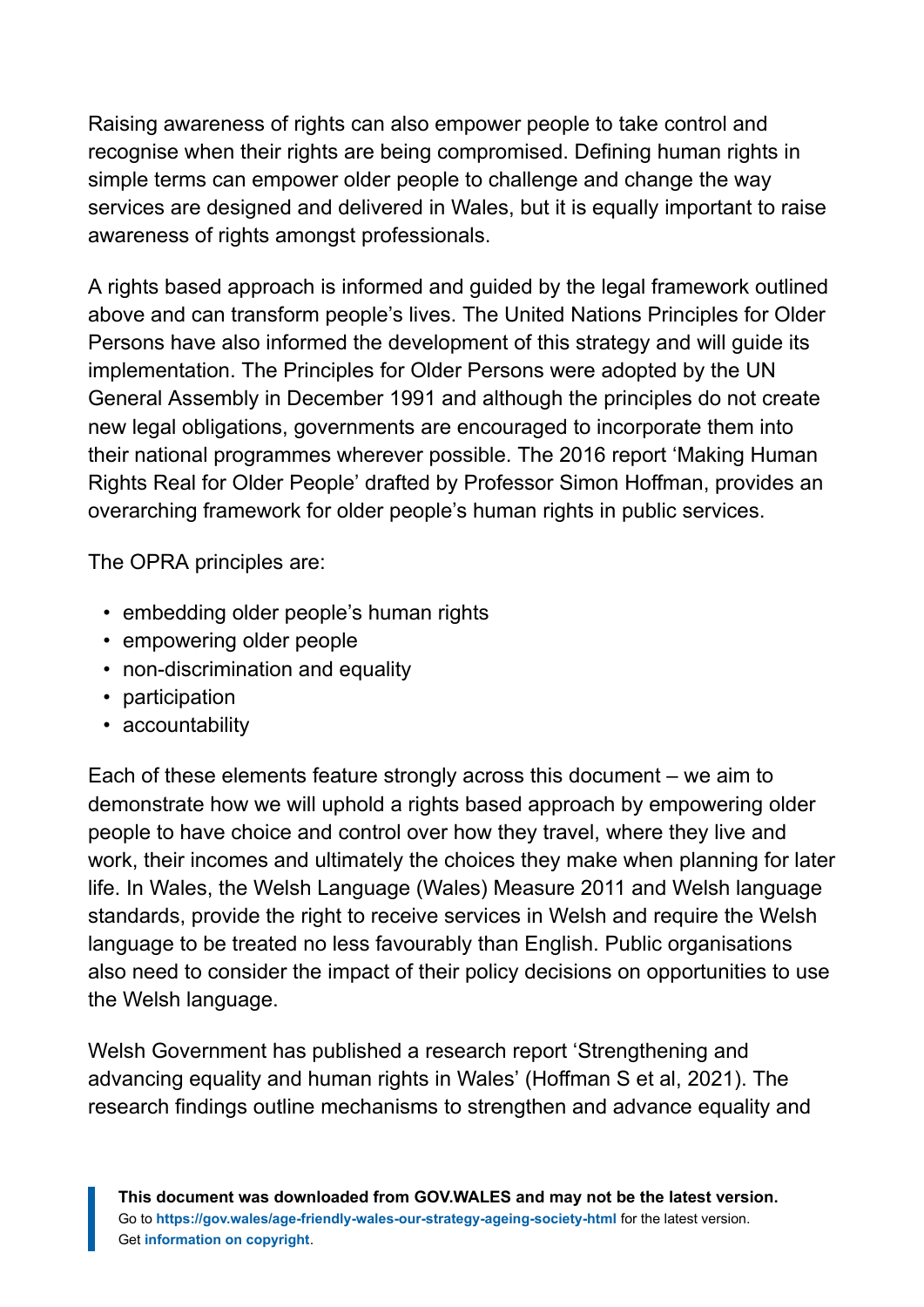human rights in Wales, with the report including 40 recommendations for legislative, policy, guidance, or other reforms to meet this objective.

To further uphold and protect older people's rights, we are embedding feminist principles across Welsh Government policies and programmes via the Advancing Gender Equality in Wales Plan.

Our engagement with older Lesbian, Gay, Bisexual, Transgender and Queer (LGBTQ+) and Black, Asian and Minority Ethnic older people revealed that individuals from both groups are feeling increasingly concerned about the changing attitudes towards marginalised groups due to Brexit, the fallout from the Windrush scandal and the rise of far right groups across Europe. Welsh Government has pledged to be the most LGBTQ+ friendly nation in Europe. A public consultation on our new LGBTQ+ Action Plan was launched in July 2021, which outlines our determination to achieve this historic ambition.

Race equality has not yet been achieved in Wales and the Welsh Government recognises it is time for urgent action. Together with policy leads, partners and stakeholders we have developed a 'Race Equality Action Plan' which includes a vision for the change we want for this work. Our vision for Wales is a country that is anti-racist, where everyone is treated as an equal citizen. We have commissioned ADSS Cymru to undertake a review of the barriers, challenges and decisions taken by members of the Black, Asian and Minority Ethnic communities when they require formal care and support.

Action on 'Disability: the Right to Independent Living' focuses on what the Welsh Government is doing to achieve greater equality in Wales. Underlying the whole framework is the 'Social Model of Disability', which recognises the need for society to be transformed by removing barriers so that disabled people are able to participate fully. Although not all older people are disabled, the chance of having a functional impairment increases with age. Therefore older people with a disability will also benefit from this wider approach to independent living.

It is important to note that many individuals do not experience one form of discrimination in isolation. Ageism could compound feelings of alienation experienced by people who live with other protected characteristics such as disability, race or sexual orientation. Through our delivery plan, we will consider

**This document was downloaded from GOV.WALES and may not be the latest version.** Go to **<https://gov.wales/age-friendly-wales-our-strategy-ageing-society-html>** for the latest version. Get **[information on copyright](https://gov.wales/copyright-statement)**.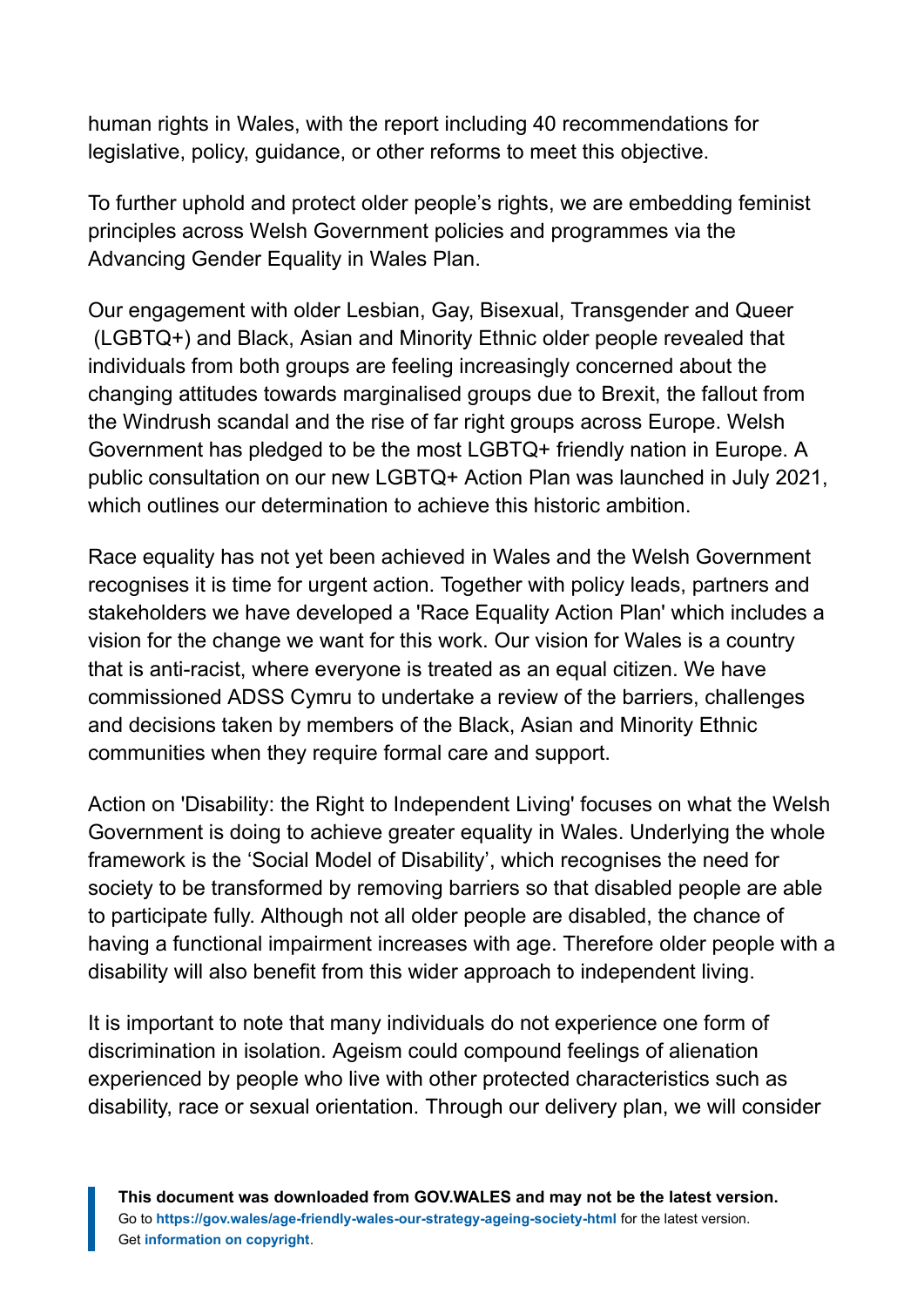how we can work across government departments to address the intersectional nature of discrimination and disadvantage.

### **Making rights work for older people**

We are undertaking a series of actions to 'make rights work for older people.' In November 2019, we launched a national campaign to make older people and unpaid carers aware of their rights under the Social Services and Well-being (Wales) Act 2014. We have also worked with older people and key partners to coproduce practical guidance demonstrating how health and social care professionals can embed a rights based approach. The guidance shows how simple changes to the way we work can uphold an individual's human rights and have a major impact on their well-being. The group also produced a version of this guidance for older people. It is intended that these two documents will be used together to guide conversations and inspire a common understanding of the transformative effect of a rights-based approach.

In 2021- 22, we will be taking forward further work to promote older people's rights and will set out these actions in our supporting delivery plan to be published by the end of 2021.

Recent months have highlighted the critical role of human rights for policy makers tasked with balancing the rights of citizens with the need to protect them from COVID-19. Throughout the pandemic, we worked with the Older People's Commissioner and EHRC Cymru to monitor its impact on older people and take appropriate action. We have shared details of the scientific data and engagement that informed decisions relating to older people living in care homes and will continue this working relationship to ensure older people's rights are strengthened as we plan for the future.

# **Tackling ageism and age discrimination**

Fundamental to an age friendly Wales and a rights based approach is the elimination of ageism and age discrimination. Global awareness of the impact of ageism on individuals and societies is growing. In 2020 the WHO commissioned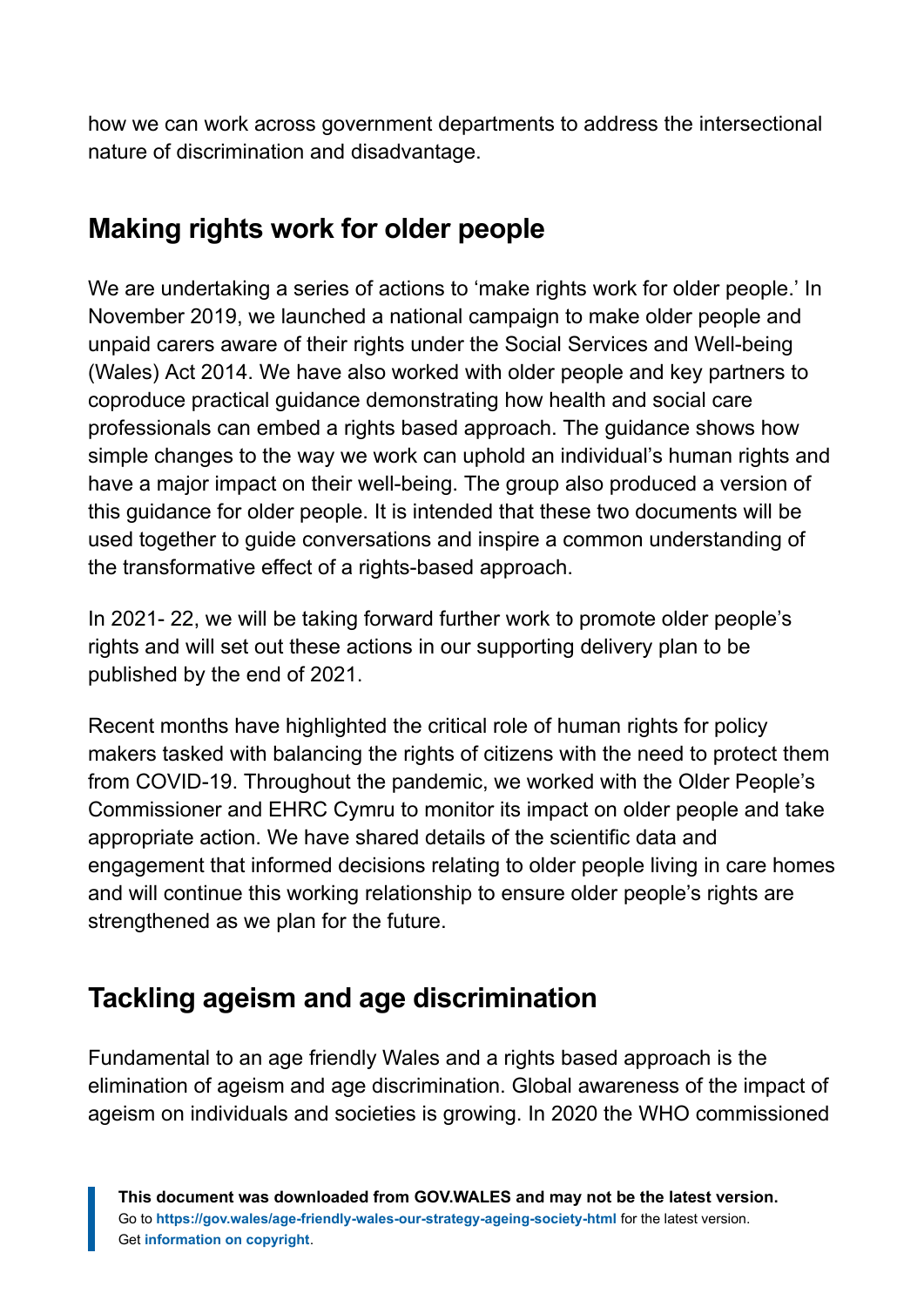a report as part of their Global Campaign to Combat Ageism. The report: Global reach of ageism on older persons' health: A systematic review found that ageism harms the health of older people in 45 countries and across 5 continents. The study had over 7 million participants.

The 2018 report 'That Age Old Question: How attitudes to ageing affect our health and wellbeing' by the Royal Society for Public Health has linked ageism to a negative attitude to growing older. As with other forms of discrimination, ageism has deep roots in our society's cultural norms and practices, including in the language we use. During the pandemic, older people have voiced their fears that ageist narratives have become embedded in public dialogue and that negative ageist stereotyping, of both younger and older age groups, are contributing to an intergenerational divide.

We welcome the work of the Older People's Commissioner and Age Cymru to place a specific focus on ageism and will work with them to better understand its causes and impact in order to realise our aim of a more equal Wales.

We also aim to identify ageist and age discrimination via our policy assessment process. All Welsh Government policies are subject to a full integrated impact assessment, which gives full consideration to their impact on all members of society. We are reviewing our integrated assessment tool and will engage with Commissioners, policy makers and stakeholders.

### **Where are we now? Benchmarking the situation of older people in Wales**

#### **The UK age index**

In 2019, the internationally recognised Centre for Innovative Ageing (CIA) at Swansea University was commissioned by Welsh Government to use Global AgeWatch Index to benchmark the situation of older people in Wales against the other 3 UK nations – Northern Ireland, Scotland and England. This measure was updated in 2021.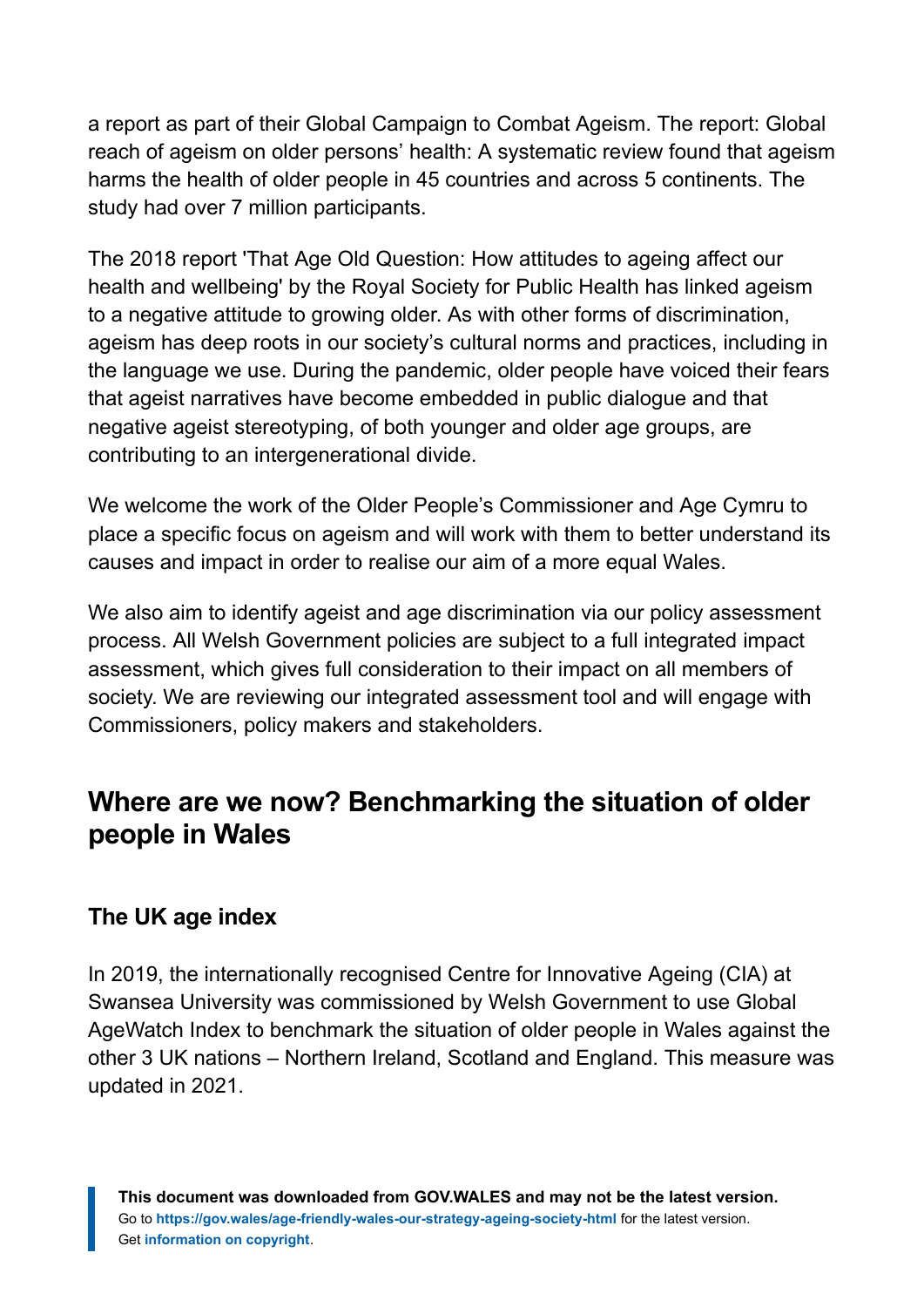CIA used a range of measures to create a UK Age Index (UKAI). The results for the overall UKAI show that Wales was ranked 1st, with the highest overall score, followed by Scotland (2nd), England (3rd) and finally Northern Ireland (4th). This shows that there is much that we are doing well and we should feel proud that our commitment to support older people is clearly evidenced.

To accompany this strategy, we have published the full results of the Age UK Index and a report benchmarking the situation of older people in Wales.

### **A coproduced strategy intended for further engagement**

The strategy for an ageing society has been co-produced with older people and their representatives. This means older people have been involved in creating this document from the onset – they have informed its design and development and ultimately will be involved in its delivery.

Initial work was led by the Ministerial Advisory Forum on Ageing (MAFA) whose membership is 50% older people. The forum convened five working groups to focus on the key areas that members felt we must get right in planning for an ageing population; transport; participation; housing; making rights real and planning for the future. Members of the working groups included older people, leading academics, and representatives from the public, voluntary and private sectors. The Older People's Commissioner was also represented on all groups.

To build on the work initiated by MAFA, over the past year we engaged over 1000 older people in a conversation about ageing. We visited national groups and local forums and older people also took part in community engagement events led by Age Cymru. We also commissioned Age Cymru to hold focus groups with older people from minority groups. During the pandemic we continued to engage with older people via MAFA, the Older People's Commissioner and surveys into the experiences of older people during lockdown led by Age Cymru and five national older people's organisations – Cymru Older People's Alliance (COPA), National Pensioners Convention, National Pensioners Forum, Active Wales and the Welsh Senate of Older People. We will also held regular meetings with local authority staff leading on policy for older people. This will allow us to monitor progress towards an age friendly Wales at a local

**This document was downloaded from GOV.WALES and may not be the latest version.** Go to **<https://gov.wales/age-friendly-wales-our-strategy-ageing-society-html>** for the latest version. Get **[information on copyright](https://gov.wales/copyright-statement)**.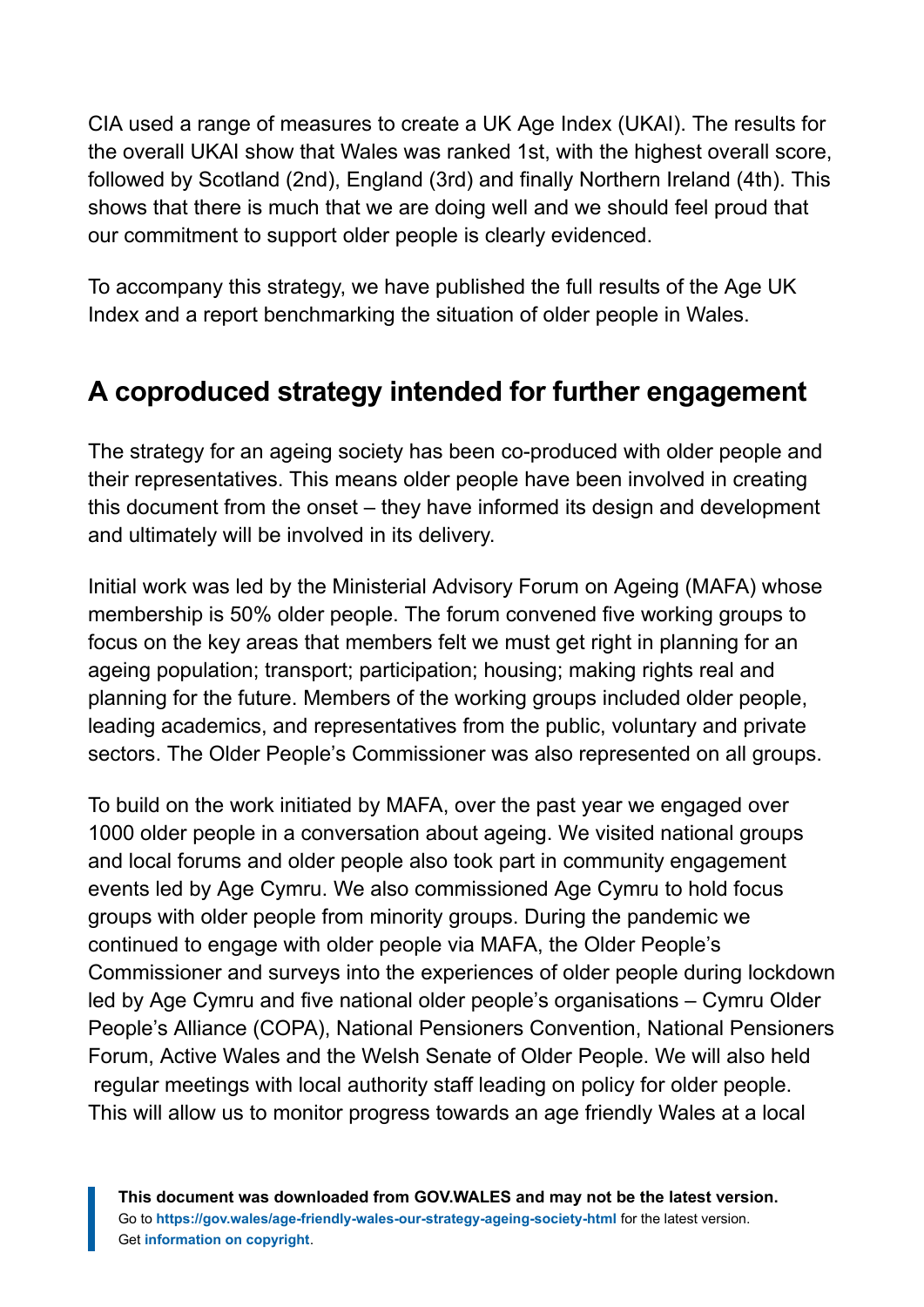level.

Work to produce this strategy has also involved Ministers and officials from across government portfolios. The process has sharpened our focus on ageing and we will maintain and build on this momentum to secure the realisation of our long term vision to be an age friendly nation.

This strategy focuses the macro and the micro - the system-level changes that we are making, for example to our health and transport services, but also the smaller things that older people tell us make a difference to their daily lives such as variable access to GP appointments, hospital transport and the availability of public toilets.

All these issues are referenced in this document and we are continuing to engage with our stakeholders to draft a delivery plan which will be published by the end of 2021.

# <span id="page-17-0"></span>**Aim 1: Enhancing people's well-being**

Our health and care system is changing and improving to meet the changing needs of our increasing and ageing population. In line with our ambition to be an age friendly nation that upholds and protects people's rights, we are working to create a fully integrated health and social care system that supports people to take responsibility for their own health and well-being whilst feeling confident that support will be available and easily accessible if needed.

The Social Services and Well-being (Wales) Act, launched in 2016, is embedding a rights based approach by legislating for citizens to be an equal partner in their care and support. 'A Healthier Wales,' published in 2018, sets out the Welsh Government's long term vision for a 'whole system approach to health and social care'. It promotes a greater emphasis on preventing illness, on supporting people to manage their own health and well-being, and on enabling people to live independently for as long as possible, supported by new technologies and by integrated health and social care services which are delivered closer to home.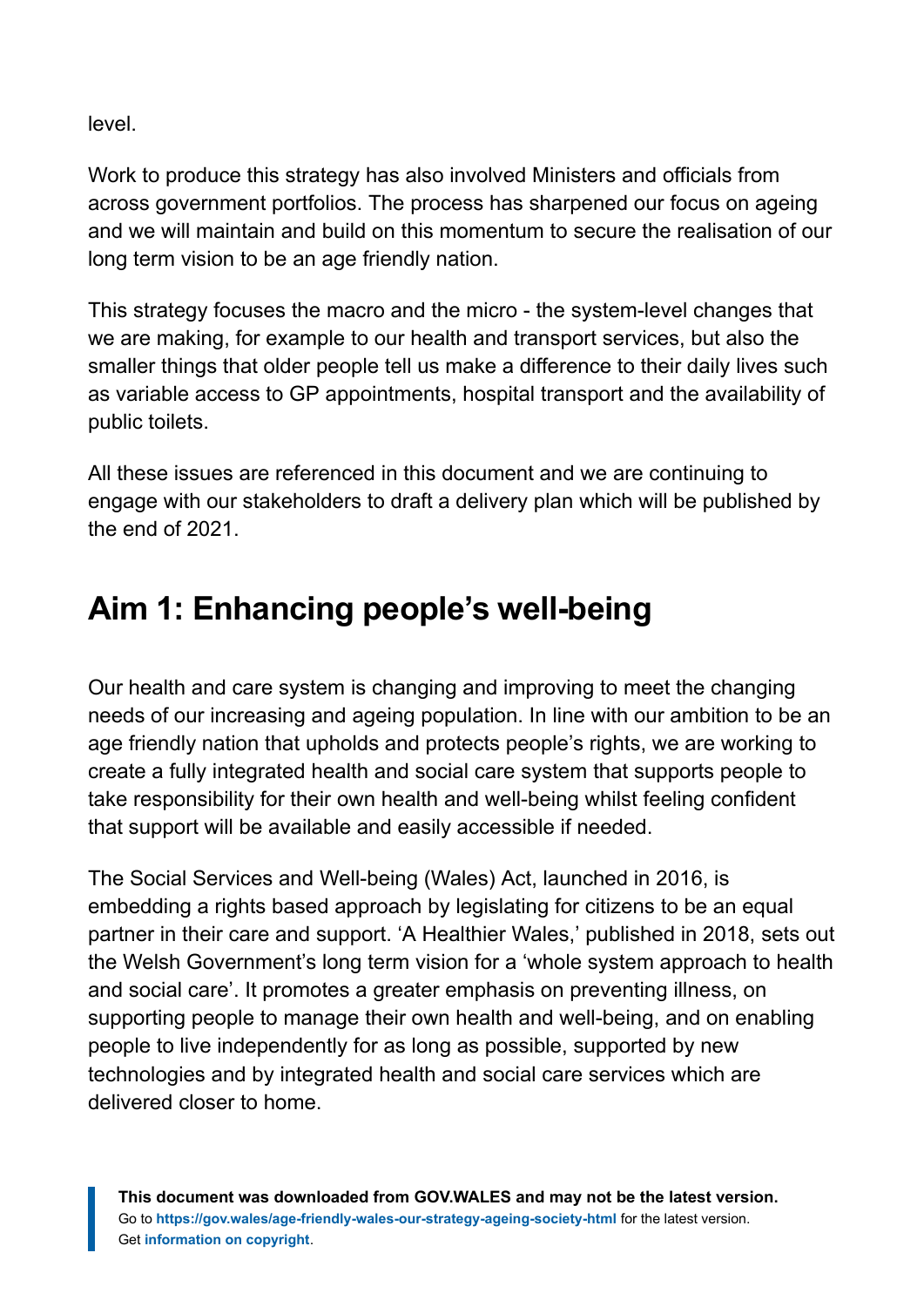We have invested significant financial resources into prevention and early intervention via the Integrated Care Fund (ICF) since its establishment in 2014-15. This year we are investing a further £89 million in the ICF; £40 million of which is to directly support older people. Our continued investment to this important fund is enabling a wide range of projects and services to be developed to support older people; many of which are aimed at reducing loneliness and isolation and keeping people out of hospital or residential care. Through new ways of working, care is often provided at, or close to home, so that people can stay living at home independently and remain part of the community.

As a Programme for Government commitment the ICF was due to come to an end in March 2020. However, the ICF (and Transformation Fund) have both been extended until March 2022 to allow time for a new regional funding programme to be developed. This extension will enable older people across Wales to continue to benefit from seamless, integrated health and social care services.

Key players in achieving our aim of an age friendly Wales are third sector organisations. The third sector delivers preventative services to some of the most marginalised older people in our communities. Their services can be flexible and responsive to individual need and can empower older people to take control of their well-being regardless of their individual circumstance. Phase 2 of Welsh Government's Sustainable Social Services Third Sector Grant, 2020 - 23 supports Welsh Ministers' priorities of an equal relationship between people and practitioners; early intervention and prevention; and transforming the way people's needs for care and support are met. Many of the projects funded will support the delivery of this strategy and some are referenced in this document.

Right now we are enhancing well-being by:

• Supporting healthy ageing programmes and initiatives - our 'Healthy Ageing Programme' aims to increase activity in older people, reverse physical decline and frailty, and help people live independently as they get older. It also seeks to educate and empower people with the skills and knowledge to understand the benefits of being active as well as including the social element which is equally important. Via the Healthy and Active Fund, we have committed £5.4 million over three years to projects that support healthy

**This document was downloaded from GOV.WALES and may not be the latest version.** Go to **<https://gov.wales/age-friendly-wales-our-strategy-ageing-society-html>** for the latest version. Get **[information on copyright](https://gov.wales/copyright-statement)**.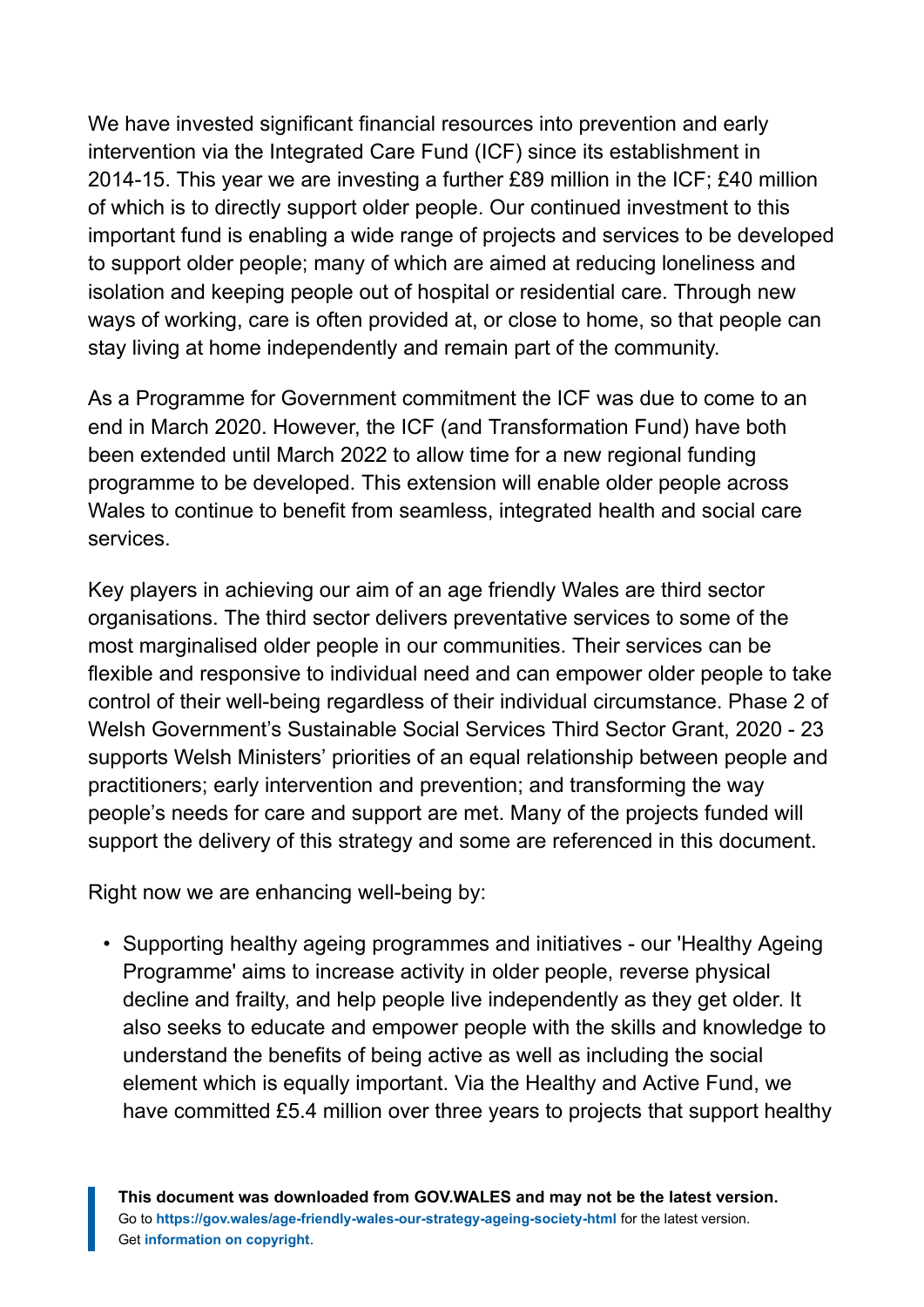and active lifestyles. Our 'Healthy Weight: Healthy Wales Strategy' aims to ensure that the environment enables people to make healthier choices, as well as encouraging opportunities for older people to be healthy and active. The COVID-19 pandemic has demonstrated the importance of the strategy, with poorer outcomes linked to weight and lifestyle choices across our population. A £14 million Sport and Leisure Recovery Fund will support the sector with the ongoing challenges resulting from the pandemic and provide longer-term sustainability.

- Introducing an all-Wales framework to roll out social prescribing to tackle isolation.
- Targeting interventions at areas of high deprivation and minority groups there are groups and individuals who, for a variety of reasons, require targeted support to access health and social care. We also recognise the needs of our cohort of older prisoners in Wales. Through the (all-age) Partnership Agreement for Prison Health, we have prioritised the development of new standards for mental health services (which includes a focus on dementia), a substance misuse treatment framework, medicines management and the role of the wider prison environment in supporting men in prison to improve their health outcomes. Via our Sustainable Social Services Third Sector Grant 2020/23, we are funding Women Connect First to improve access to preventative services for older ethnic minority women in Cardiff and the Vale of Glamorgan. The organisation is working with a range of partners to provide culturally appropriate, co produced activities that support the women to live and age well. It will also pilot delivery in other regions across Wales so a model can be developed for national roll out. We are also funding the HOPE project to support older people and carers to access community based preventative services through a range of advocacy models led by peers, volunteer groups and citizens. We are providing funding for Race Equality First to engage with ethnic minority people of all ages via one-to-one advocacy; drop in coffee mornings and volunteer champions trained in advocacy.
- Making it easier for people to access Welsh language services and use their Welsh wherever they are on their Welsh language journey - we want to create an environment where everyone will want to use their Welsh and feel comfortable to do so in all aspects of their lives. This is important for all services, but even more so in health and care as the quality of care may be

**This document was downloaded from GOV.WALES and may not be the latest version.** Go to **<https://gov.wales/age-friendly-wales-our-strategy-ageing-society-html>** for the latest version. Get **[information on copyright](https://gov.wales/copyright-statement)**.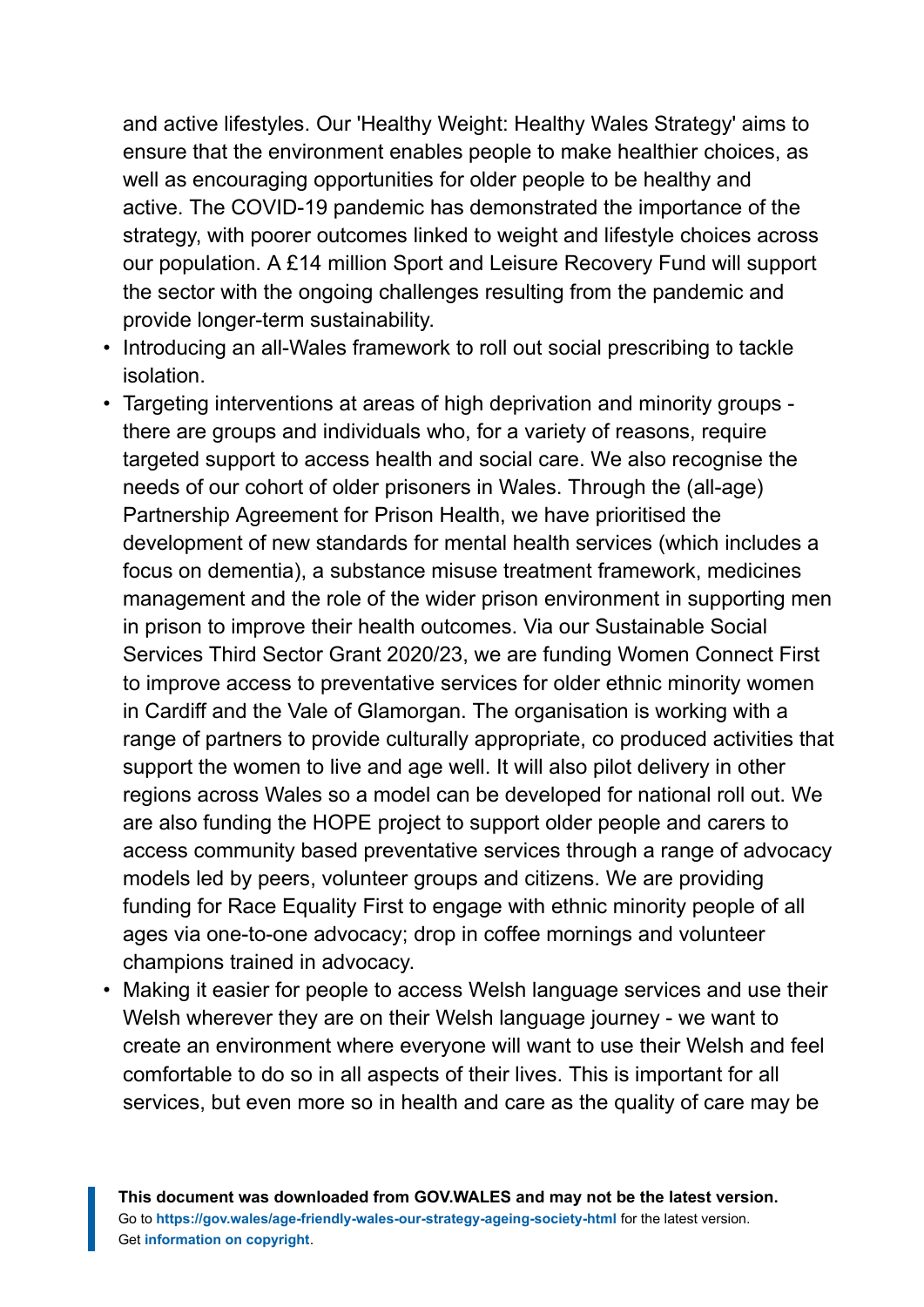compromised by not communicating with people in their first language. For many older people using their Welsh is a matter of clinical need, especially those suffering from dementia or stroke who may lose their English language skills.

- Embedding a compassionate approach into our communities by taking a view of health and wellbeing that embraces citizenship and community empathy, directly supporting its citizens to address the negative health impacts of social inequality and marginalisation attributable to dying, death, bereavement and loss. Our compassionate Cymru charter sets out the actions we are taking to support people living with life limiting and complex conditions at the end of their lives and how we will deliver on our ambition to make Wales a compassionate country.
- Recognising the importance of high quality end of life care by establishing a national programme for palliative and end of life care to provide greater central direction and to support the local transformation of services.
- Implementing our dementia action plan. The plan embeds a clear rights based approach and to support its implementation, we committed £10m annually from 2018/19. The plan is subject to review to ensure the actions remain ambitious and relevant.
- Preventing falls by supporting a range of activities both nationally and locally to help prevent falls in both care homes, community and hospital settings.
- Improving care homes by working with Improvement Cymru to deliver the 'care home Cymru programme'. The programme is focusing on three key areas - person and family centred care; safety and reliability and leadership and team working.
- Recruiting more GPs by launching the This is Wales: Train Work Live marketing campaign, both within the UK and wider afield.

### **How technology is driving improvement**

Ensuring people are digitally confident can have a significant impact on wellbeing by supporting people to independently take control of their health care. Through our procured Digital Communities Wales: Digital Confidence, Health and Well-being programme, we aim to ensure there is appropriate support available to improve the digital confidence of citizens and front line staff across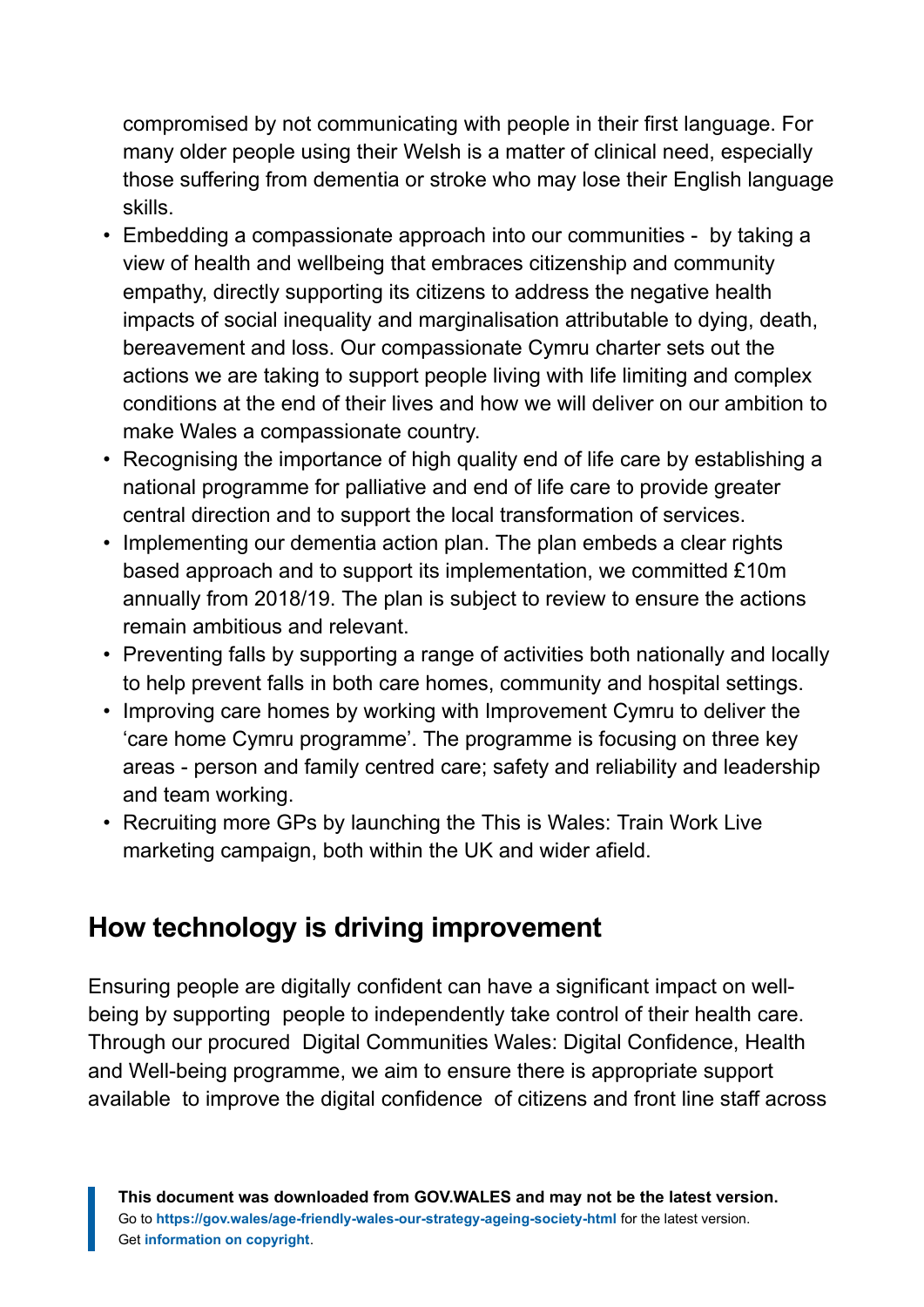all sectors.

Sometimes, diseases affect our ability to speak. So we've funded the ability to create personalised synthetic voices in English and Welsh. These will enable us to use a personalised speech synthesis engine, based on our own human voice if we lose the ability to speak (for example, because of throat cancer).

Going forward, our three priority areas for action in this area are:

#### **1. Support for unpaid carers**

Wales has the highest proportion in the UK of older carers and of carers providing more than 50 hours' care a week. Since the start of the pandemic, more people have taken on a caring role – people have moved homes, left their families or given up work to care for and protect relatives or friends. The legion of unpaid carers has helped key services in Wales to cope with the increased pressure caused by COVID-19. As our society ages, the number of people living with complex needs is increasing. It is therefore inevitable that more older people will take on a caring role. Ensuring preventative support is available for carers is not purely an economic imperative. It is a key element of an age friendly Wales which aspires to support all citizens to live and age well.

In March 2021, we published a new strategy for unpaid carers and announced funding of £3million to diversity and increase access to respite services across Wales. We are working with unpaid carers, professionals and members of the Ministerial Advisory Group on Carers to publish a supporting delivery plan by the end of 2021.

### **Improving access to health and social care services**

A growing number of health and well-being services are moving closer to people's homes as we help build A Healthier Wales. Whilst, the COVID-19 pandemic has had a profound effect on the delivery of NHS and social care services and changed how the general public access healthcare, the vision we set out in A Healthier Wales remains sound. We will continue to support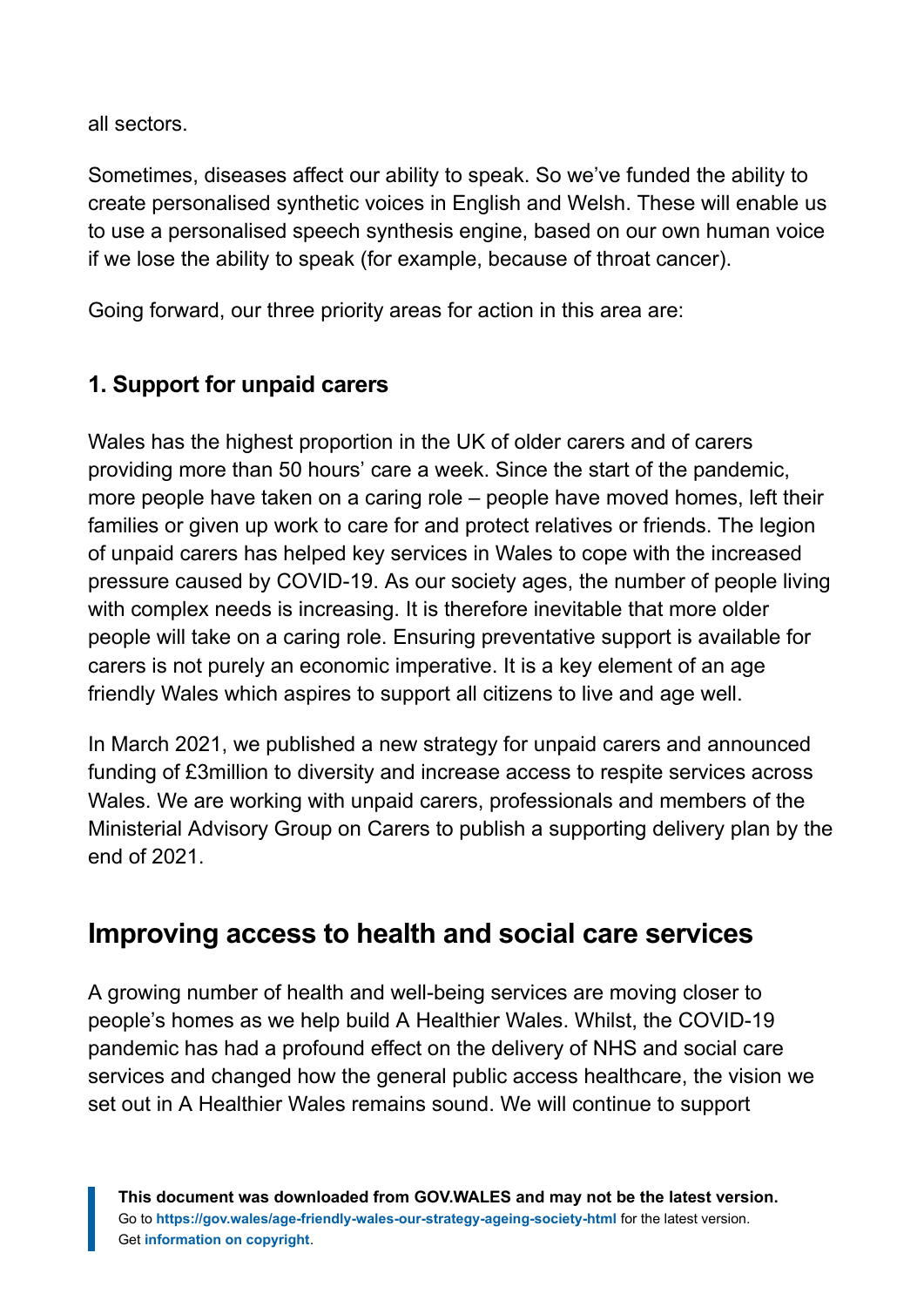vulnerable people in their own homes, in hospitals, in care homes, in supported accommodation or other settings, building on new ways of working and innovation where appropriate. For example, the use of technology as a key part of the COVID-19 response helped provide alternatives to face to face consultations, reduced the need for travelling and kept people in touch.

We will further improve access to services by:

- Acting on the findings of the evaluation of the Social Services and Well-being (Wales) Act 2014 which began in 2018. Due to the recent pandemic, it was necessary to pause the evaluation temporarily, but work recommenced in September 2020 and will now include an additional strand focusing on the impacts of COVID-19. The final report, including recommendations, will be published in autumn 2022, however, a number of key interim reports will also be published between now and then.
- Publishing a new performance and improvement framework to ensure all local authorities in Wales are collecting the same data to demonstrate their compliance with the Social Services and Well-being (Wales) Act 2014. Local authorities will be required to collate data on the number of care needs assessments completed during the year where there was evidence of the Active Offer of Welsh, where the offer was accepted and where the assessment was undertaken using the language of choice.
- Improving access to primary care services including GPs the primary care model for Wales is informing people to understand how to live longer, healthier and happier lives and to remain independent and at home for as long as possible. Priorities for action include prevention, a 24/7 service, the multi professional workforce, data and digital technology, communication and engagement, cluster working and the reform of the national primary care contracts.In March 2019, we introduced new access standards for GP services, which we expect practices to meet by March 2021. In March 2020, over half of Practices in Wales were achieving every standard.
- Reviewing funding for social care We welcome the expectation of additional and more secure funding for social care in the future as a result of the UK Government's decision to increase National Insurance contributions from April 2022. These will become a health and social care levy from April 2023, however we must wait for the outcome of the UK Government's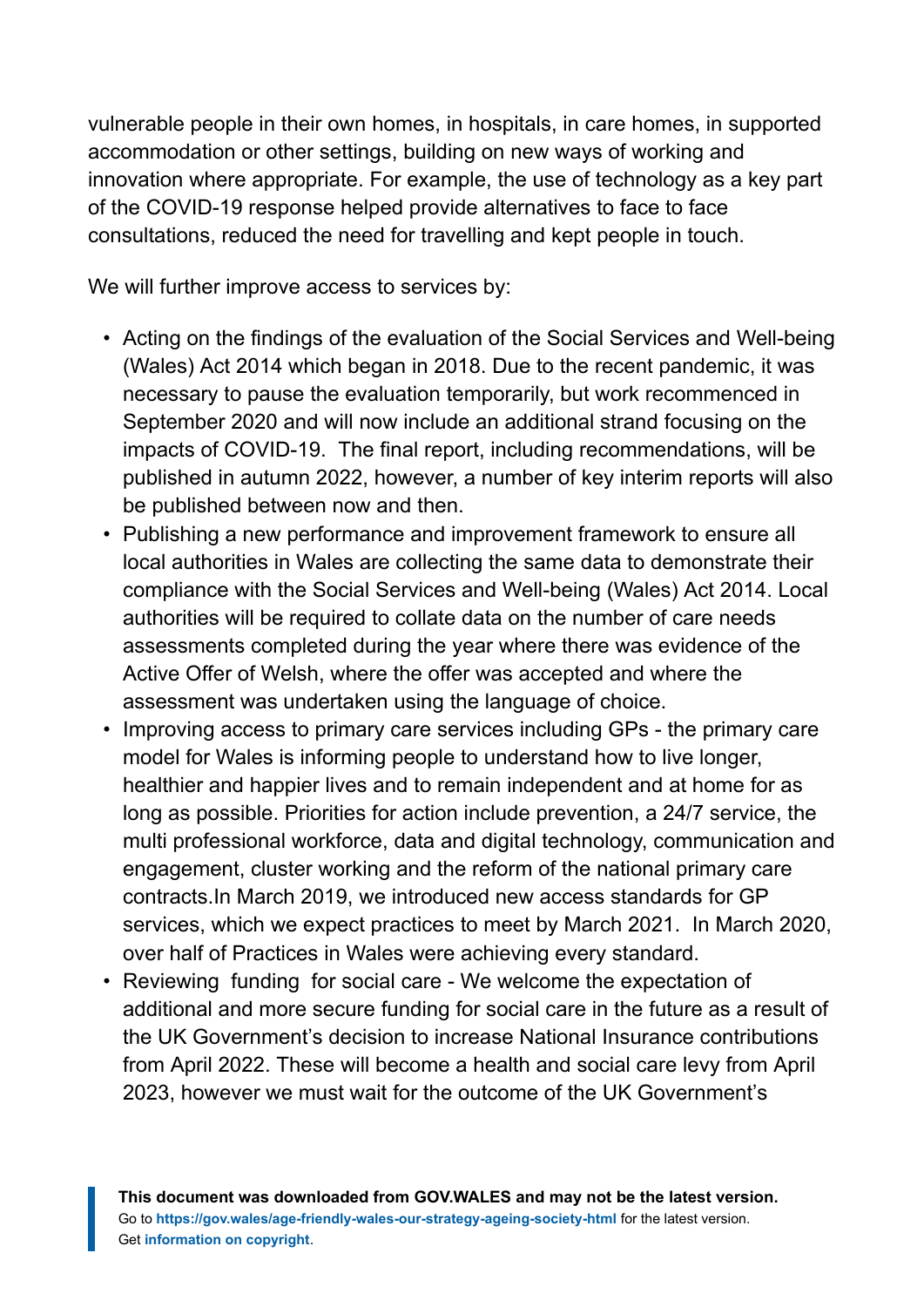Comprehensive Spending Review before we have any certainty about the exact amount of funding Wales will receive as a consequence. The Inter-Ministerial group on paying for care that met regularly during the last Senedd term is to reconvene. The Group will consider the way forward with specifically Welsh solutions that will meet the different circumstances and the different landscape in Wales. The Welsh Government recently published the Rebalancing Care and Support White Paper consultation. The White Paper proposed to re-orientate commissioning practices towards managing the market and focusing on outcomes. Commissioning has a fundamental role in the social care system in developing and delivering the care and support that people require to ensure their fundamental rights are realised. The Programme for Government includes a commitment to establish a National Framework for social care. The Welsh Government will establish technical groups in Autumn to co-produce the Framework and advise on how equality and human rights principles and standards should be embedded into the framework.

- Paying for care social care is a devolved matter, and it is very important that our Social care provision is suitable to meet the needs of Wales. Detailed consideration will need to be given to the implications of the UK Government proposals, including their proposed revisions to the adult social care charging regime in England. These include potentially complex crossborder issues and how the UK Government proposals interact with the welfare and benefits system. These are not devolved matters, but have a significant impact for the people of Wales.
- Publishing a national framework for the delivery of bereavement care in Wales The framework is being supported by a £1m bereavement support grant and will include national standards, examples of existing models of bereavement support, and learning from COVID-19.

#### **2. Improving access to mental health services**

Together for Mental Health, our 10 year Strategy, published in 2012, is an all age strategy. It reinforces the need to promote better mental well-being among the whole population and looks to address the needs of people with mental health problems, ensuring those vulnerable people in most need receive the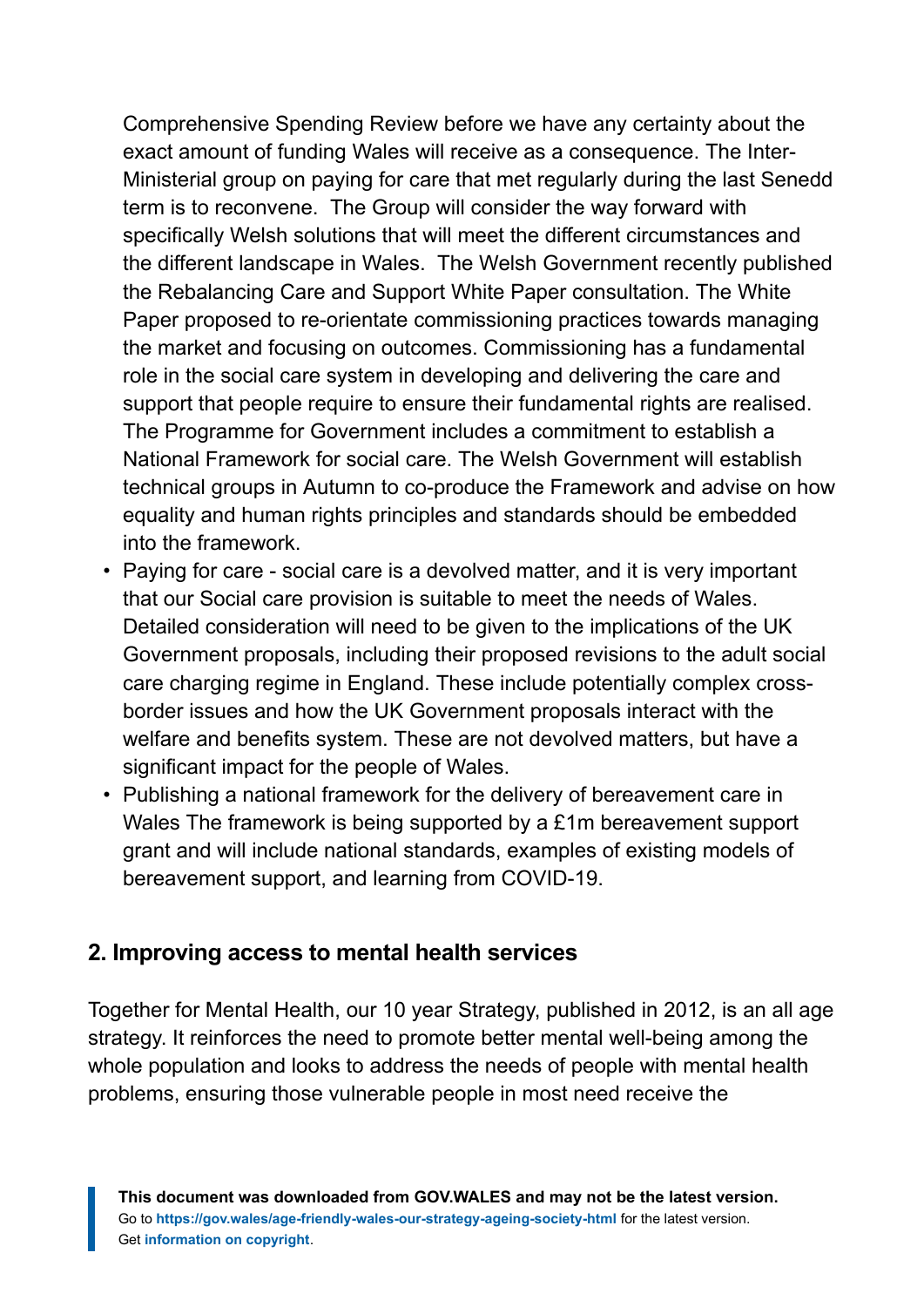appropriate priority. It focuses on how to improve the lives of service users and their families using a recovery and enablement approach. This strategy is supported by a series of delivery plans with the final one covering the period 2019-2022.

#### **Why have we chosen these priorities?**

These three areas have been identified through consultation with older people and their representatives who told us that accessing GP appointments (Age Alliance Wales, 'Access to GP services by older people') and travelling to hospital appointments can be challenging. Age Cymru's survey of older people's experiences during the pandemic cited access to health and social care survey as a key concern. We also know that people can struggle to make that first point of contact with local authority care and support services. In line with our preventative and rights based approach, it is vital that we get these factors right. Both the demographic data and the views of our stakeholders clearly show that improved support for unpaid carers is needed.

UN Principles for Older Persons: Care: 10 -14; Dignity 17 and 18.

# <span id="page-24-0"></span>**Aim 2: Improving local services and environments**

Housing, transport systems and the natural and built environment fundamentally affect how well we live and age. Getting these crucial elements of our society right can be the defining factor in how successful we are in achieving our vision of an age friendly Wales. Regardless, of background, health or income status, our homes, public transport, local places and spaces and access to community services can influence how well we live and how well we cope with any challenging circumstances as we age.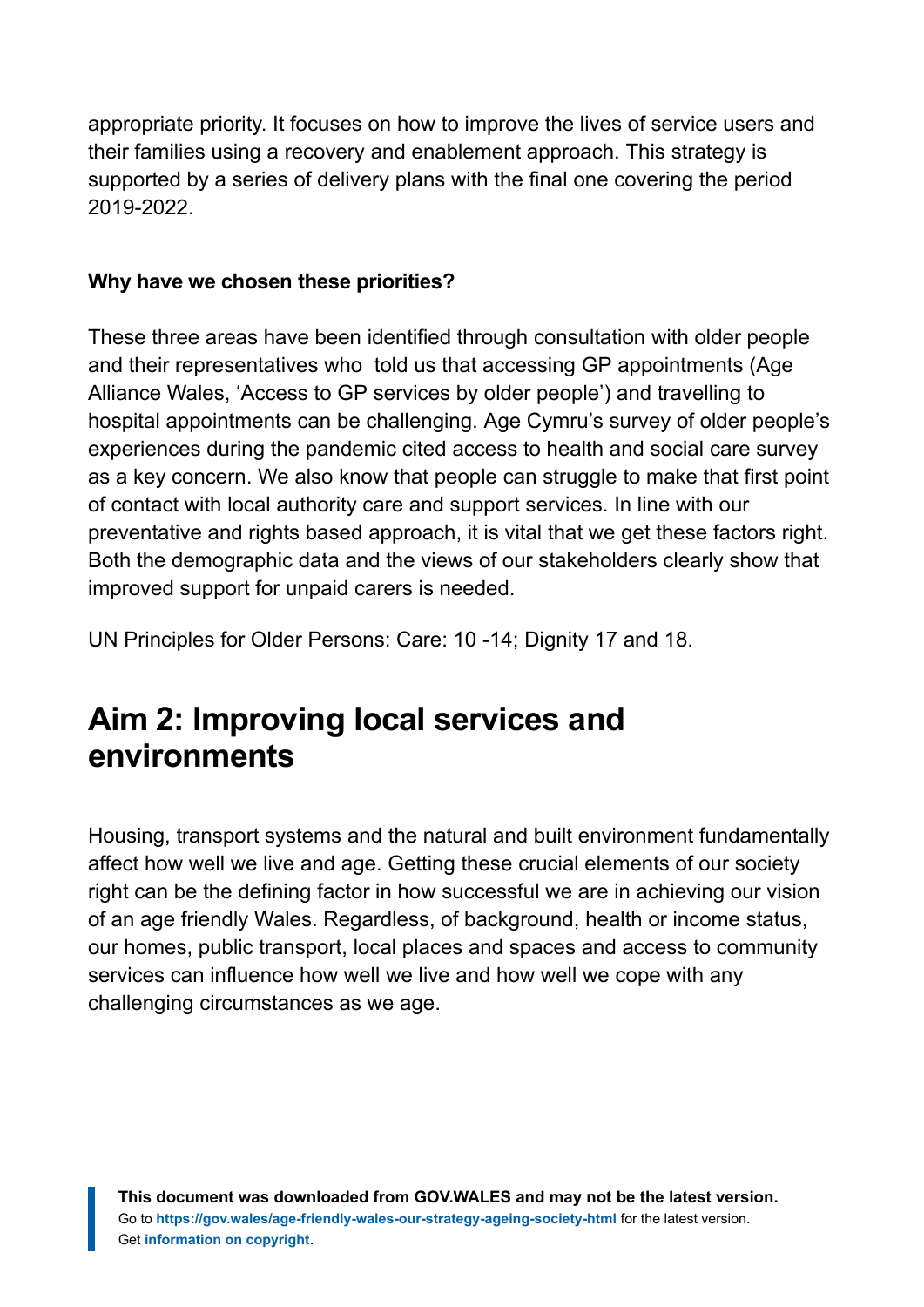# **Housing**

Prosperity for All recognises the bedrock of living well, is a good quality affordable home. Suitable housing can become increasingly important as we age, our needs change and we spend more time at home. However, in planning for an ageing population, it is vital to consider the housing needs and aspirations of people of all ages.

The UN Principles state that 'Older persons should be able to live in environments that are safe and adaptable to personal preferences and changing capacities.' In line with our rights based approach, we are working to ensure housing in Wales supports people to live well at every stage of their life. Given the link between housing and health, good quality affordable housing must be seen as a preventative intervention.

Housing should recognise the diverse range of need across Wales. We want to provide housing in communities which enables older people, whatever their background, financial position or circumstances to fulfil their potential and lead meaningful lives. Poor quality housing can create a risk to health and exacerbate long term health conditions and many older people struggle to afford to repair or improve homes they live in.

Right now to build housing for an ageing population we are:

- Reviewing our affordable housing supply and ensuring all Welsh Government grant funded new housing complies with the Lifetime Homes Standards.
- Tackling fuel poverty we launched a new plan to tackle fuel poverty in March 2021 which sets ambitious, but deliverable targets for the further reduction of fuel poverty by 2035. Further work has started to assess the level of fuel poverty in Wales in 2021, which will inform interim targets for fuel poverty to be added to the plan.
- Investing £104m in the Warm Homes Programme between April 2017 and March 2021 to improve up to a further 25,000 homes of people on low incomes or living in the most deprived areas of Wales. We will be consulting on the next iteration of this programme and proposals to maintain the Warm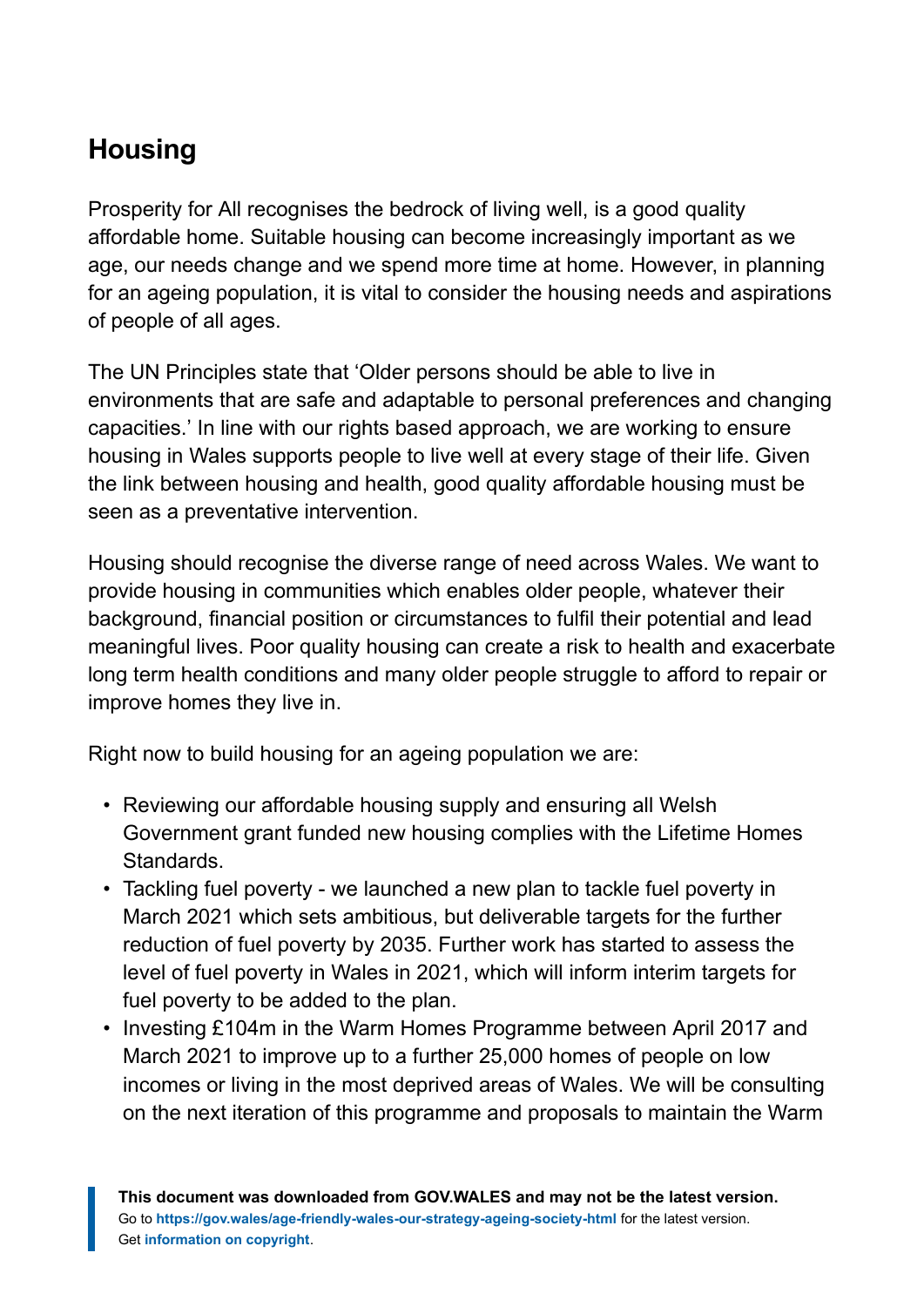Homes Programme Next Scheme Health Conditions Pilot. This will continue the additional support which has been made available to older households through the pilot scheme. The new Warm Homes Programme is expected to come into effect from spring 2023.

- Improving access and availability of affordable homes by building 20,000 new affordable homes by 2021 and working with local authorities to begin council house building at pace and scale for the first time in decades.
- Ensuring older people have equal access to good quality, timely adaptations that support their independence, regardless of housing tenure.

Going forward, our three priority areas for housing are:

# **1. Supporting the growth of new housing models**

We will support the growth of new housing models that support people to age well. This will include contemporary sheltered housing and extra care housing.

# **2. Co-ordinating housing, health and social care capital programmes**

We are working closely with the health, social care and housing sectors as well as Regional Partnership Boards to deliver a scalable programme of capital investment to ensure housing plays a significant role in the work of the Boards. We believe there is further scope to extend independent living, maximise the contribution housing interventions can make to improving service delivery whilst also alleviating the pressures on the NHS and social care.

### **3. Making sure housing in Wales is of an acceptable standard**

Approximately £60m is spent each year on housing adaptations, many of which make substantial improvements to the condition of the housing stock. The vast majority of service users are aged over 50. We also invest significantly in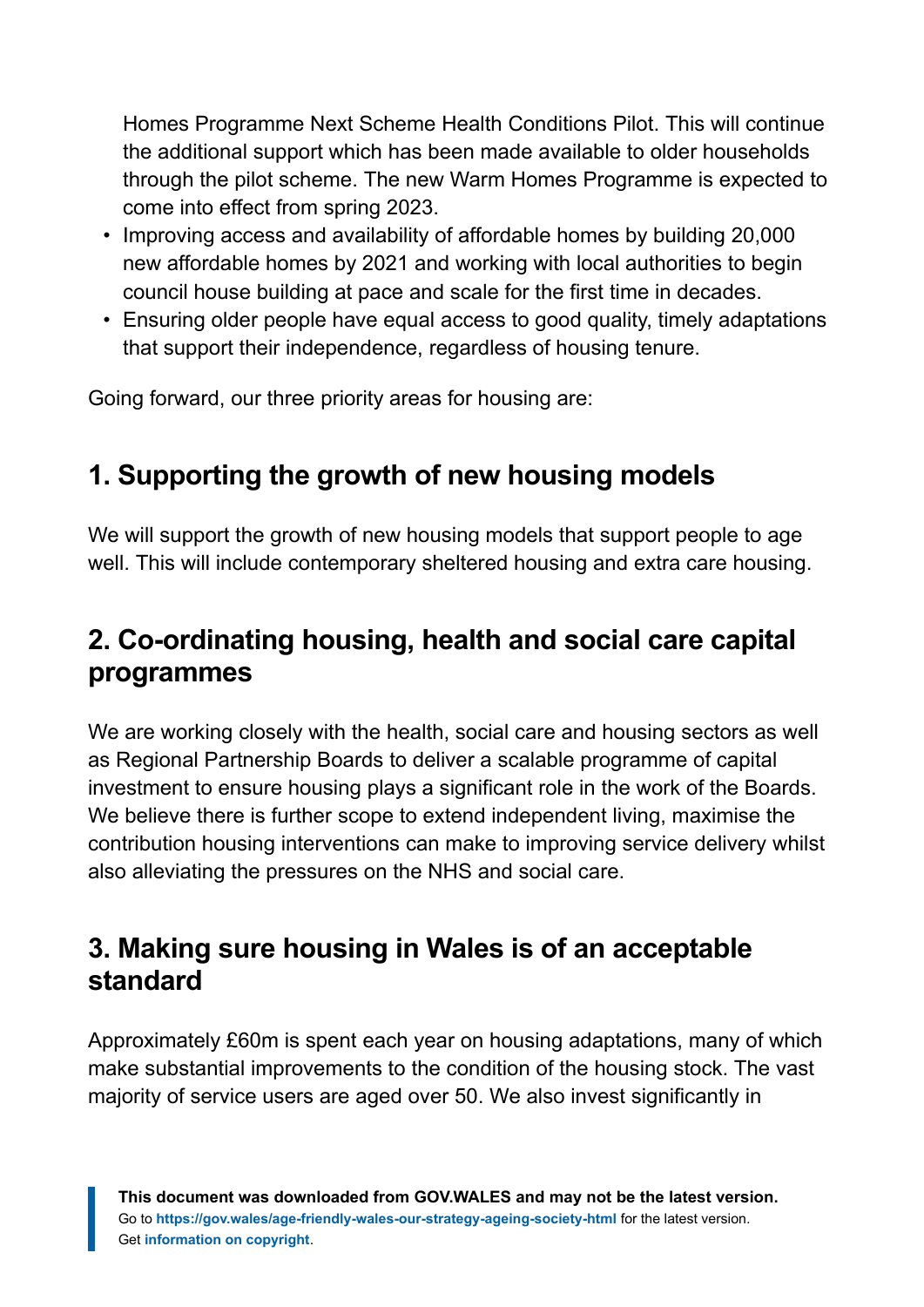preventative housing solutions through our Integrated Care Fund (ICF) Capital Programme, worth £145m over 4 years, and our Social Housing Grant, worth £250m in 2021-22 . Older people are the main beneficiaries of ICF capital projects which include 300 extra care units. To date, the Social Housing Grant has funded 53 extra care schemes, providing 2,500 units for older people.

### **How technology is driving improvement**

The Awen Institute (www.aweninstitute.com) is a £3.5m project joint funded between the European Commission, Swansea University, University of South Wales and University of Wales Trinity Saint David. The project started in 2019 and over last two years has been developing a state-of-the-art 'Living Lab' facility on Swansea University's Singleton campus, where diverse stakeholders including researchers, older people and the creative industries, can come together to develop and test new products, services and environments for ageing populations. The space features a mock-up of a home that also can be adapted to simulate other internal environments e.g. work places or shops; a 'VR garden' to simulate external environments and test new VR technologies; and a 'Café lab' which is a relaxed space for holding workshops and 'cocreating' research ideas with different groups of people and businesses.

# **4. Exploring how to help people to move**

" They build these extra care places and we all think we're too young, then you get to 85 and you're too old to move!" (Attendee at engagement event). "

The dominant culture in Wales is for older people to remain in their own homes for as long as possible. However people do need to consider whether their accommodation can be adapted to suit their changing needs before crisis hits or their circumstances change and staying put is no longer a viable option. Supporting people who wish to move to do so could also increase the availability of housing stock for younger generations.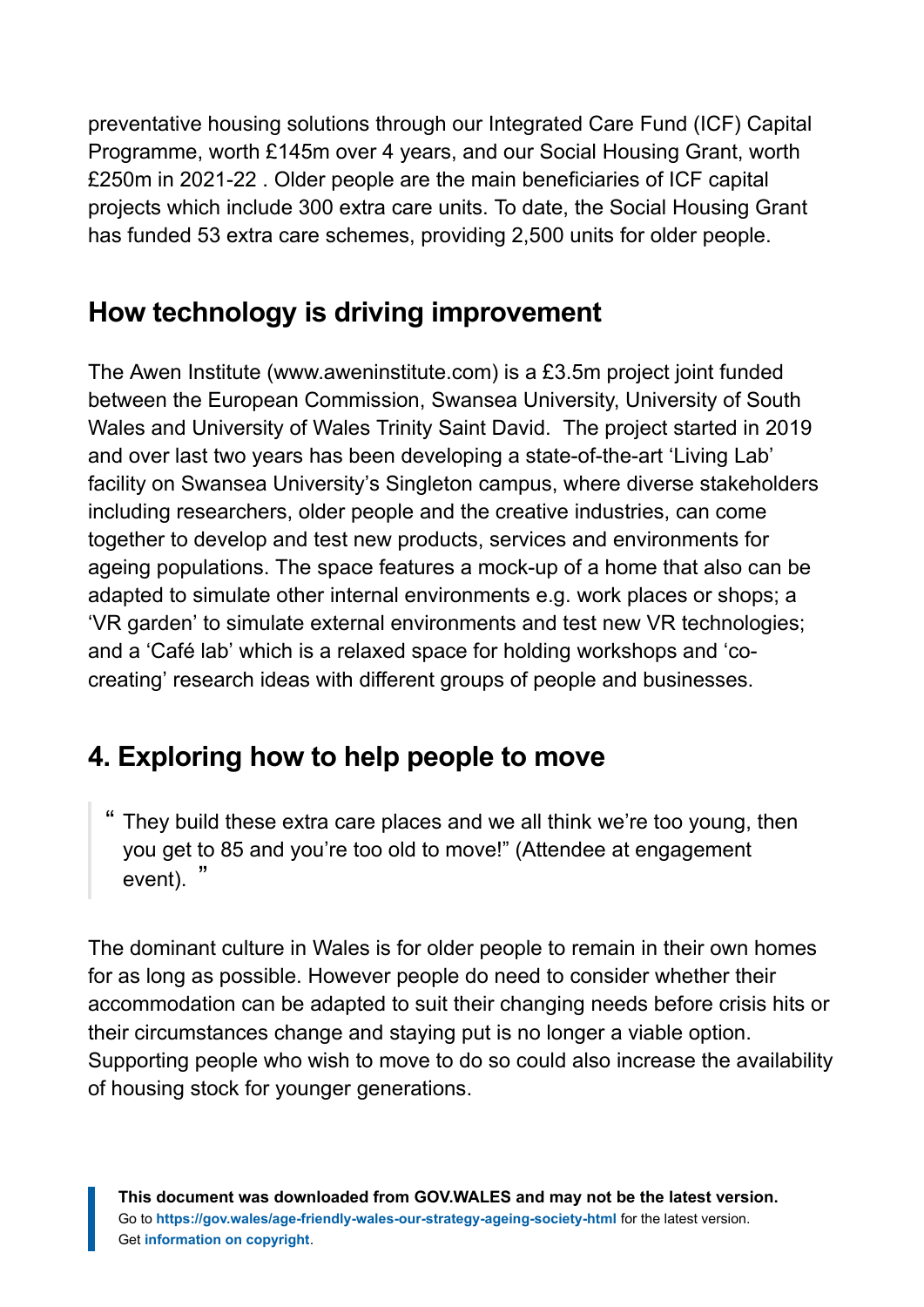Attendees at our focus groups with older people from minority groups recognised that moving home can be a very taxing process and felt that some form of advocate, to assist a person to make a move would be of great help. Group members were careful to add that any decisions regarding a possible move should be made by the residents.

Care and Repair Cymru is currently piloting a 'Help to move' service in Bridgend and Carmarthenshire. The service provides counselling and emotional support which allows people to assess their housing needs and consider different options.

The evaluation of these projects will provide valuable information on the level of need for Help to Move services. They will also help us to understand how the service operates at a community level and whether the service is successful in improving independence, health and well-being.

### **Why have we chosen these priorities?**

We will continue to implement the recommendations of the Expert Group on Housing for an Ageing Population - each of the priorities relate to a recommendation within the report.

Attendees at our engagement events were generally open to the idea of entering supported housing or a residential care home, should they need to, but would still like to maintain their autonomy (otherwise they envisaged staying at home for as long as possible, with appropriate support and adaptations). Attendees told us that they would like to continue to contribute to society for as long as possible, but housing in poorly chosen locations could prevent people from spending time in and contributing to their local community.

UN Principle for Older Persons: Independence 5 and 6

### **Open spaces and buildings**

To support our rights based approach, the natural and built environment must be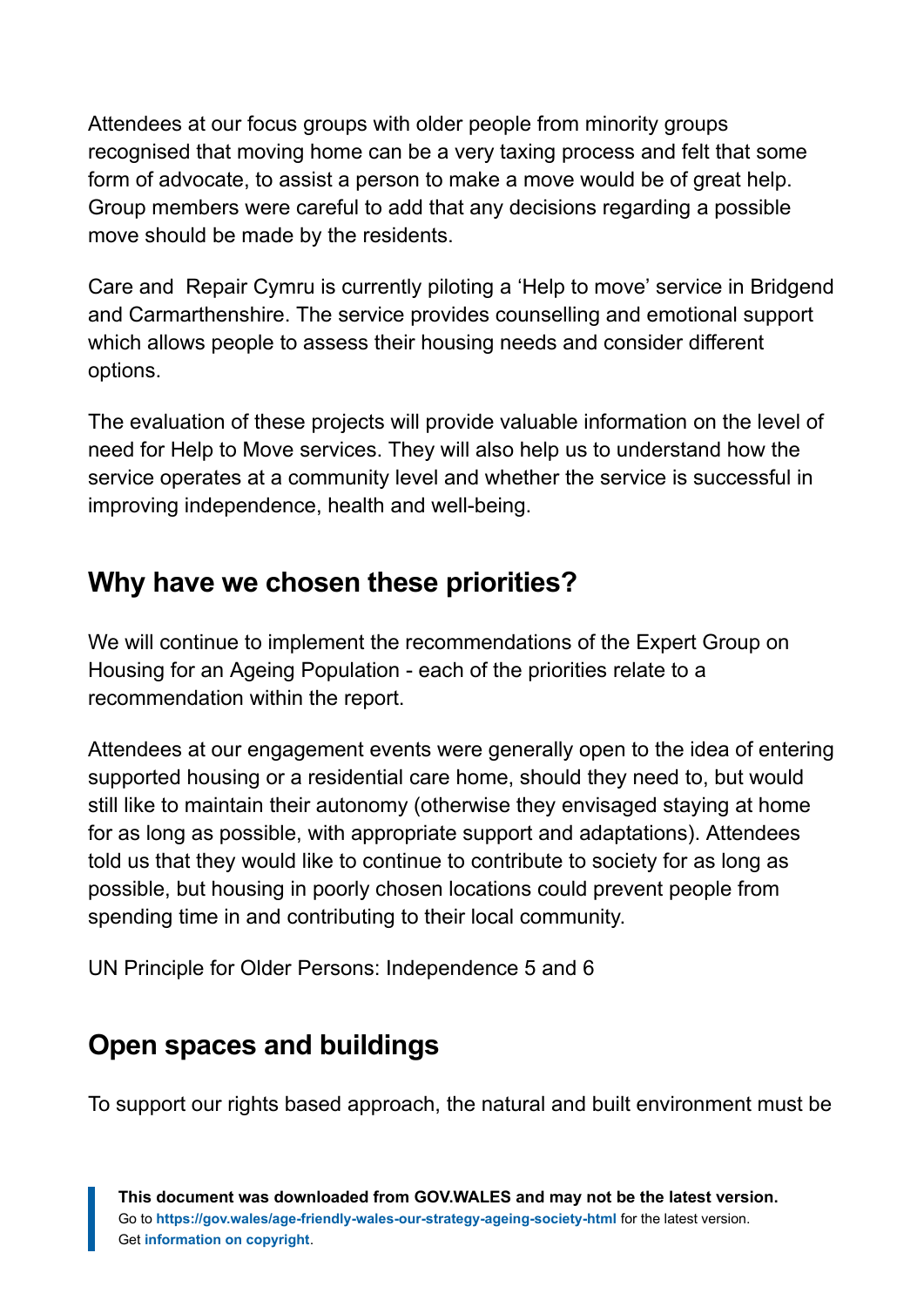conducive and safe for walking for older people and public buildings must be fully accessible to all. Our framework, "Action on Disability: the Right to Independent Living" and supporting action plan sets out how we are addressing social barriers to equality and inclusion so disabled people have access to the same opportunities as everyone else. It is supporting the creation of age friendly communities across Wales and we will align the implementation of this strategy with its actions where appropriate.

Right now, to improve open spaces and buildings, we are:

Investing in active travel by providing funding for local authorities to design and develop routes that support people to walk and cycle to where they want to go. For 2021-22 we have awarded £75 million of active travel funding to local authorities to support the creation and maintenance of active travel routes.

Part of this funding allows local authorities to upgrade existing routes where minor works are needed to remove trip hazards or obstacles.

- Improving green spaces and other green infrastructure so that local residents can benefit from the health and well-being benefits associated with increased exposure to natural environments and improved access to local green spaces.
- Involving local people in improving their communities by continuing to support the Community Land Advisory Service in Wales that enables community groups, local authorities and landowners to help people access, own and improve green spaces in their local areas.

Greener Grangetown is a large scale retrofit sustainable drainage scheme which aimed to make the local area a cleaner, greener place to live. The local community were engaged throughout the design and development of the scheme. The scheme is an innovative £2 million partnership project between Cardiff Council, Dŵr Cymru Welsh Water and Natural Resources Wales. The project uses the latest sustainable drainage techniques to catch, clean and divert rainwater directly into the River Taff instead of collecting and pumping it eight miles to a treatment works in the Vale of Glamorgan and then discharging it out to sea. This is the first time that these techniques have been retrofitted into an urban environment at this scale.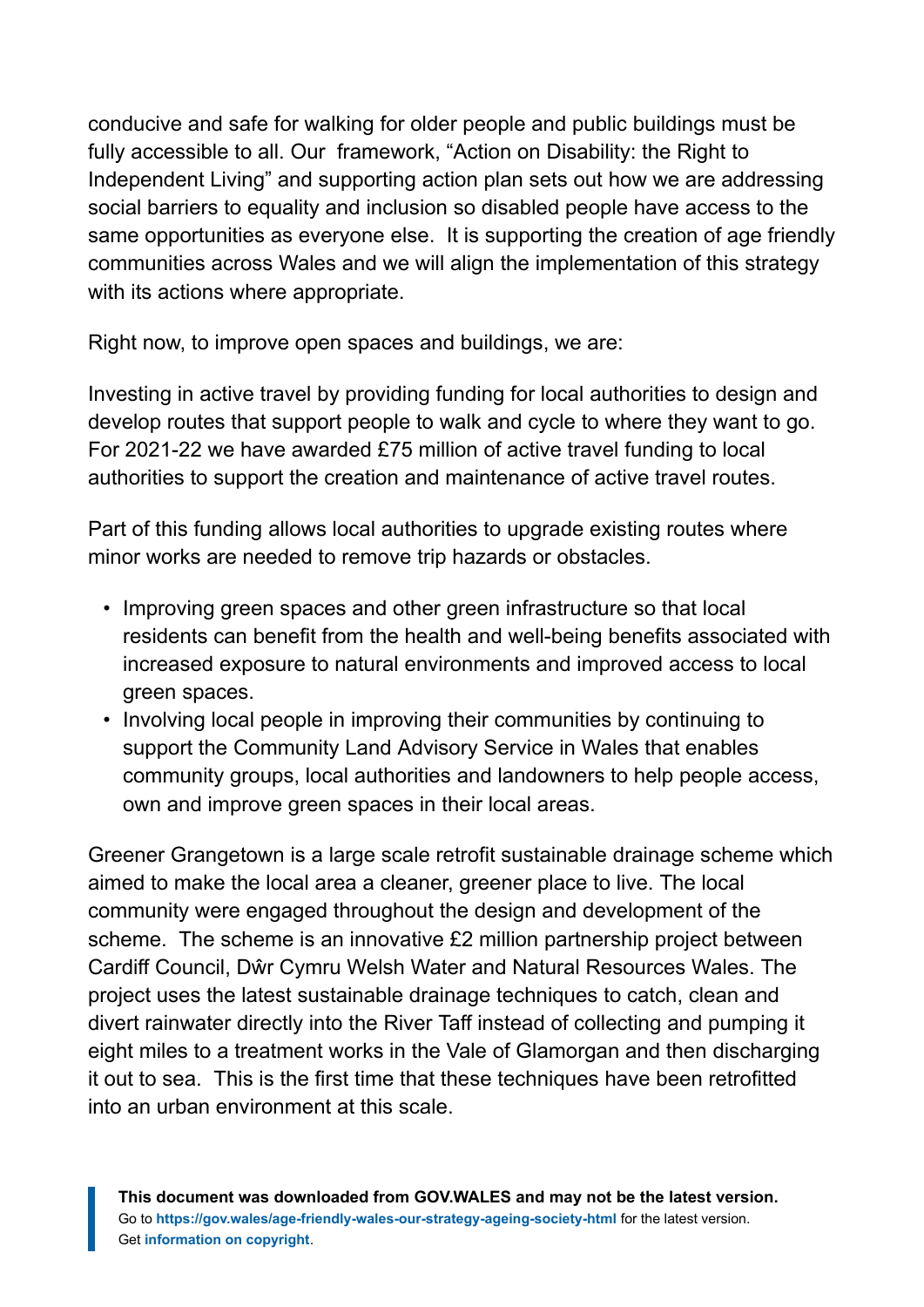Going forward, our three priority areas are:

#### **1. Ensuring our natural and built environment is safe and age friendly**

We are pressing on with amending existing legislation so that local authority enforcement officers can issue fixed penalty notices for vehicles obstructing the footway and looking at introducing legislation for a national default speed limit of 20 mph in residential areas. With these two measures in place it will be easier for an ageing population to move around their communities, as they will feel and be safer.

#### **2. Improving availability of public toilets**

We introduced a requirement for all local authorities to deliver a strategic approach to the provision of toilets across Wales. We have also worked with local authorities to map the toilets identified within the local toilets strategies, and this is available online.

Once we have met the significant challenges that continue to be presented by the pandemic response, we will revisit our approach to the provision of public toilets to assess the most effective and safest way forward.

Through the age friendly communities programme and our support for older people's groups and forums, we will actively encourage older people to have their voices heard when local authorities are planning key services, such as public toilets. For example, older people have told us that far more could be done to encourage businesses such as shops and cafés to open up their toilets to the general public.

#### **3. Reinvigorating our town centres**

We will reshape and relaunch all existing regeneration capital programmes from 2021 as a single Transforming Towns Fund to create town centres that provide jobs, homes, leisure and services, but that also look great, feel safe and are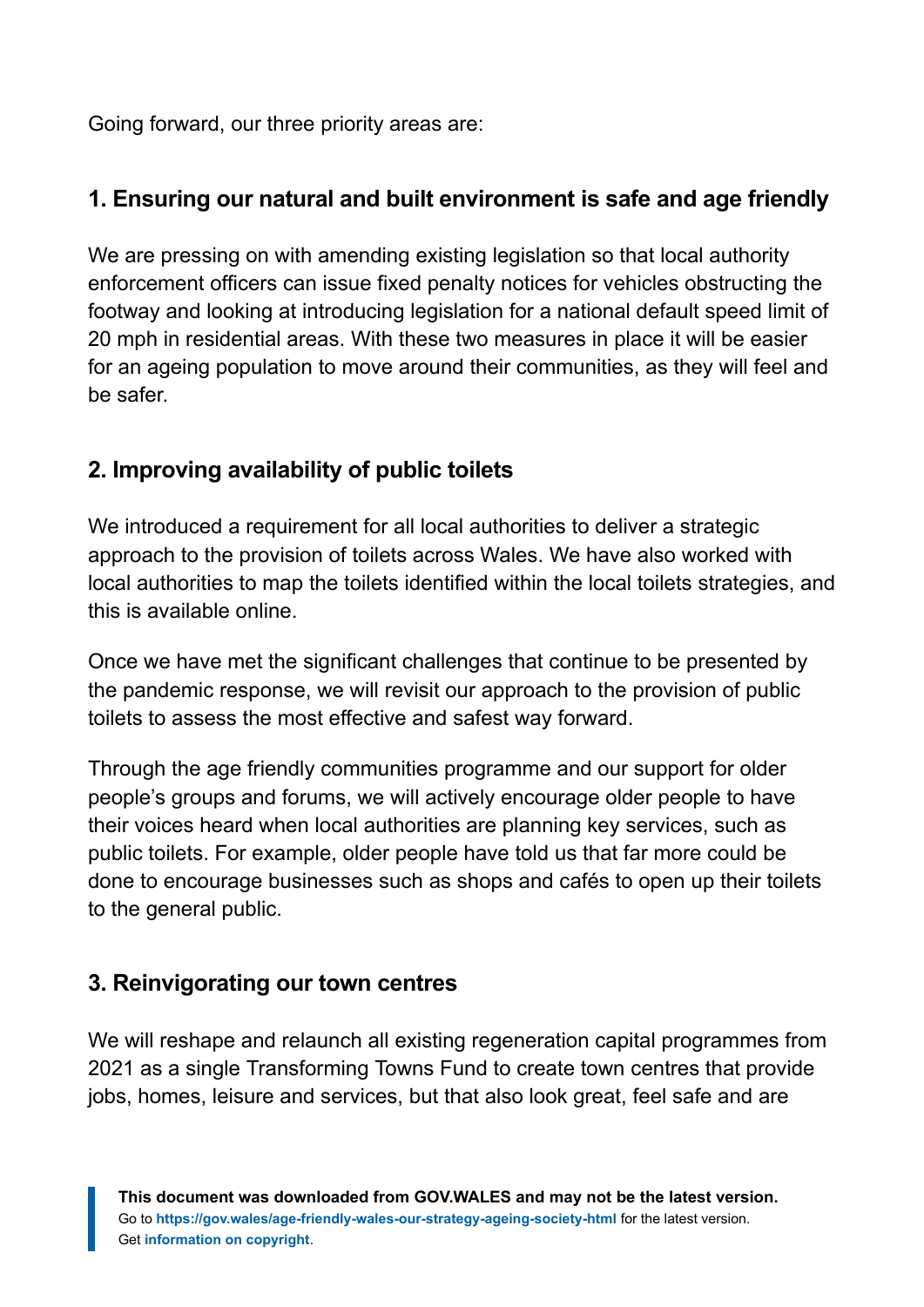easily accessible and vibrant whilst also supporting actions on the climate and nature emergency. Town centres in Wales should instill a sense of pride and celebrate their individual heritage. We want to create an experience, to make towns places where people want to be.

A vibrant, exciting town centre can attract people of all ages, however, for older people, especially those living alone, face to face contact in shops and post offices can be the only conversation they have all day. Post offices, banks and shops can also limit the impact of our digital world on people who do not use the internet.

#### **Why have we chosen these priorities?**

The availability of public toilets is a constant concern for many older people numerous people at our engagement events and meetings noted that toilets are a significant factor in whether people chose to leave their home or use public transport. One person explained that

" without access to public toilets people find it increasingly difficult to leave the home and integrate with village life. "

Evidence shows the importance of making our streets and pavements safer and more age friendly. For example, people over the age of 60 make up 20% of the population of the UK, around 8% of pedestrian activity, yet account for 41.5% of all pedestrian fatalities (Musselwhite C.B.A. 2018). Poorly maintained pavements, poor crossing facilities and poor lighting among other things can contribute to this figure (Musselwhite C.B.A. 2018).

UN Principle for Older Persons: Independence 5

### **Transport**

Accessible public and community transport can be a lifeline for people of all ages and is frequently cited as a priority issue by older people's groups and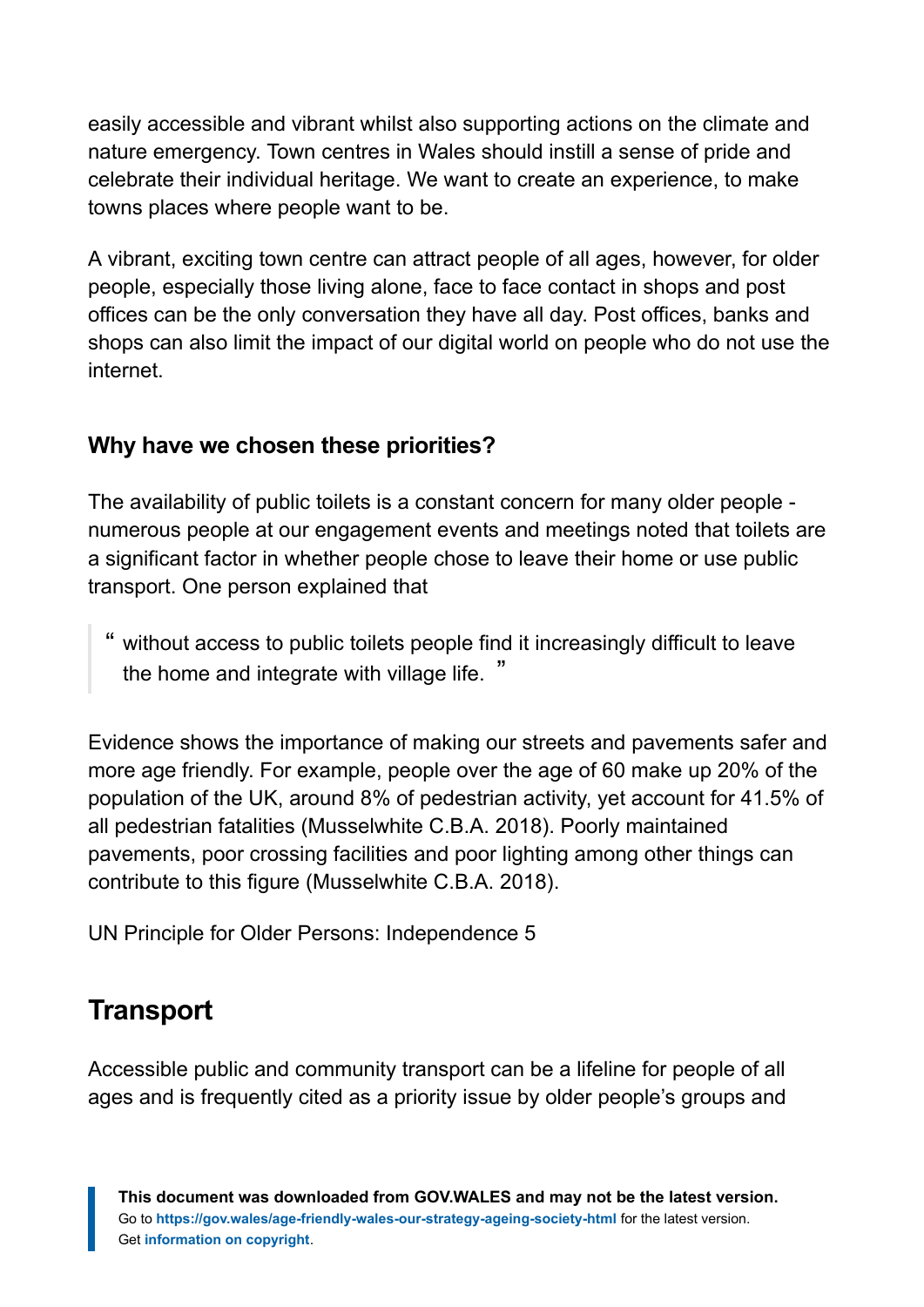individuals. It is imperative that we create an age friendly transport system that is accessible to all older people. Public transport services support the economic, social and cultural and environmental development of local communities and can allow older people to realise their human right to independence, participation, care and self fulfilment. However, cuts to local bus services and a lack of coordination between bus and rail networks can make even short journeys difficult for older people. Poor quality signage, seating and public toilets can also make older people feel less confident about using public transport.

COVID-19 has had a huge impact on travel demand. This, coupled with ongoing Welsh Government advice that people should work from home wherever possible and only use public transport when no other means of travel is available, has meant prioritising our funding to support our bus industry through this difficult period and has made forward planning extremely challenging. However, our long-term vision for integrated transport remains to:

• Provide an integrated public transport network that is safe, reliable, punctual, environmentally sustainable and accessible, and that meets the needs of the travelling public.

Right now, to build an integrated public travel network, we are:

- Improving accessibility Transport for Wales is investing £200 million across all rail stations in Wales for step-free access, better waiting rooms, shelters, toilets, lighting and seating. Transport for Wales is also improving the services it offers to people in need of assistance on their journeys. We are also investing £25 million to improve provision of bus services and accessibility on buses.
- Introducing new legislation in relation to Public Transport that will provide local authorities with the tools to respond flexibly to local public transport needs.
- Reshaping Wales' bus network in response to COVID-19.

'Llwybr Newydd, the new Wales transport strategy 2021' was launched after significant consultation with key stakeholders including older people and those who represent them. The headline vision for the strategy is a more 'accessible and sustainable' transport system which is in keeping with the ambitions within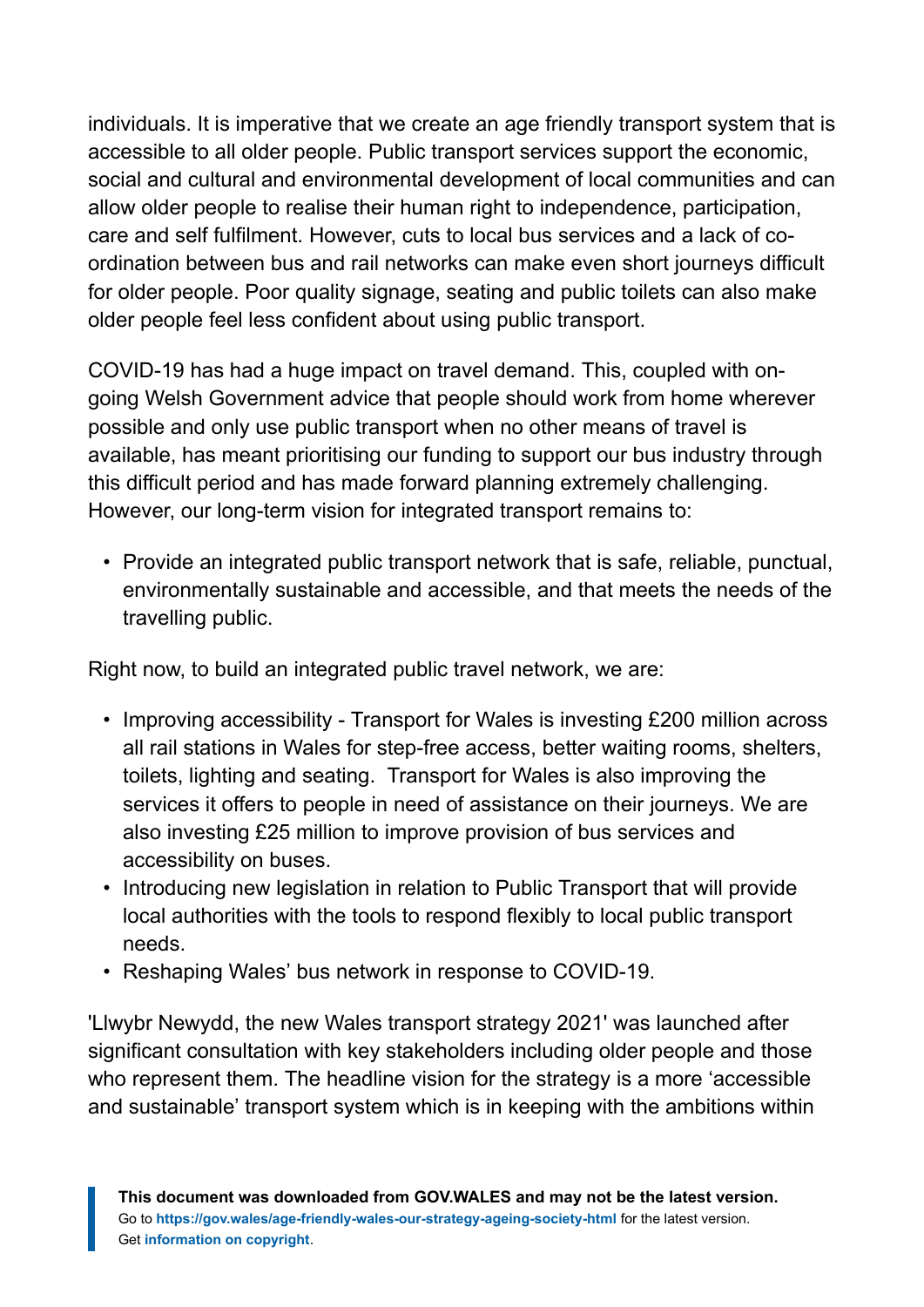the 'Strategy for an Ageing Society'.

• Continuing to offer free bus travel for those aged over 60 - The mandatory concessionary fare scheme means that persons over the age of 60, or who meet the Government's disability eligibility criteria, can travel for free on most bus services in Wales. The scheme, which has been successful since its introduction in 2002, now extends to discounted or free travel on many rail services.

Going forward our three priority areas for transport are:

# **1. Developing more demand responsive transport**

The availability of community transport can be the deciding factor in whether an individual can continue to live the life they chose or whether they become socially isolated and at risk of loneliness. It provides a key preventative service and is a core element of any age friendly community.

We want to explore how we can integrate community transport with public transport services to support people to get to work and vital health appointments. To achieve this, we are funding new pilot projects. The Valleys Taskforce is working closely with Transport for Wales (TFW) to determine what the pilots will look like and explore the viability of further pilots in this area. TFW are also planning to consider how to make better use of mini buses that are unused for large parts of the day, such as school transport services.

Transport for Wales is piloting a "fflecsi" community transport initiative across Wales in both rural and urban settings which will help to understand where Fflecsi and demand responsive travel fit in as part of the suite of measures to achieve an integrated transport network across Wales.

# **2. Improving bus services**

We have set aside £2.5m for Bus Network Reform. This funding will allow us to make better use of data to inform our future investment. It will also provide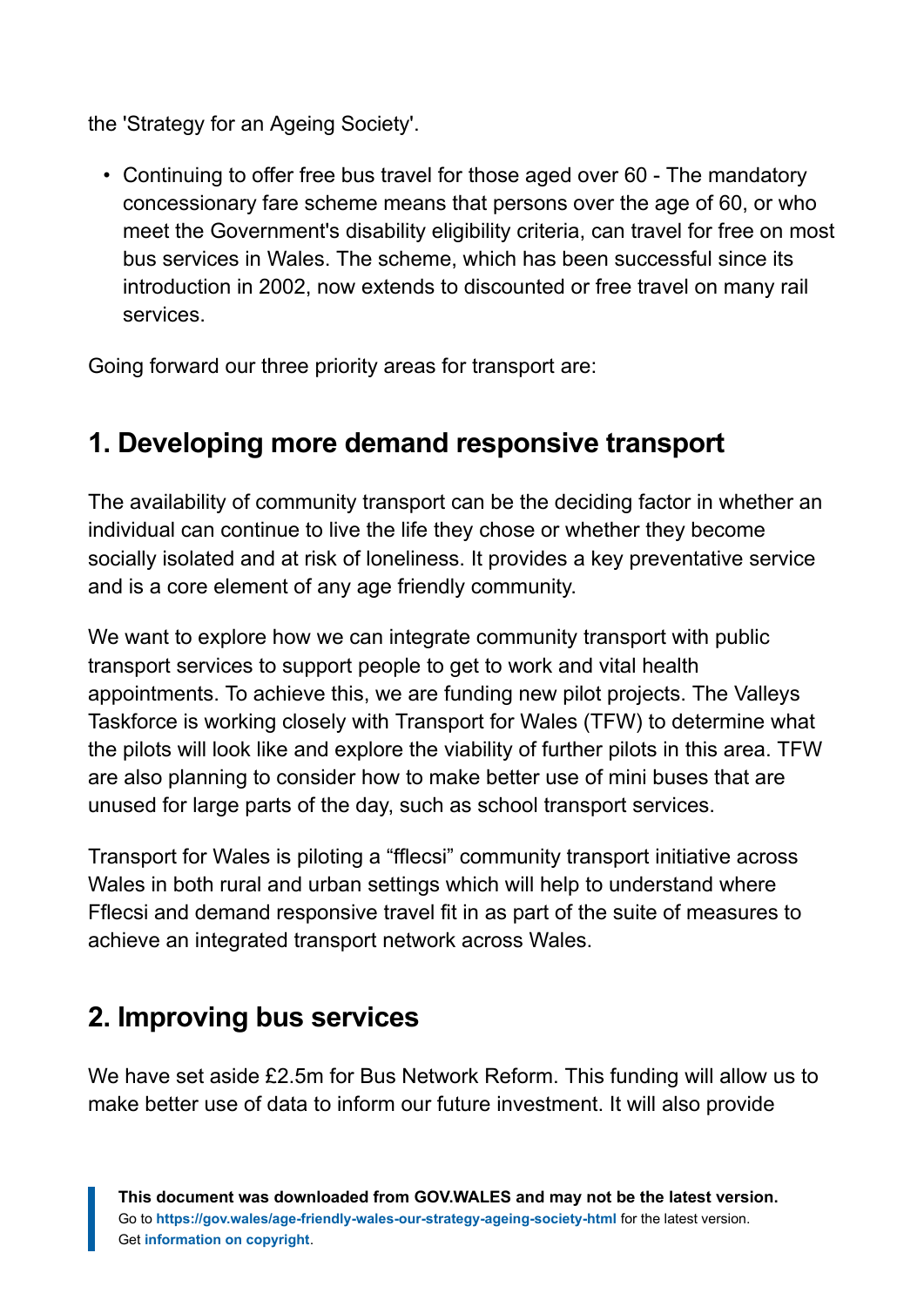valuable information on how we can continue to improve the passenger experience. To support us to develop our integrated vision for transport in Wales, TFW are working with local communities to learn more about the journeys they make.

We will introduce high quality buses in Wales that can be run with green energy and are equipped with up to date technology including Wi-Fi access and charging points.

# **3. Supporting people to plan journeys door to door**

Stakeholders have told us that, in the future, they expect people to be able to plan their services 'door to door' confident that the streets, pavements, station facilities and information will support them to reach their destination safely. This is our vision for an age friendly transport system. The previous section has outlined how we are improving our built environment to support this aim, but we are also developing a new national technology platform that will, in the future, allow us to implement an account based ticketing solution for bus, rail, cycle hire, park and ride and access to other forms of transport. This system will form the foundation of how people across Wales pay for and access buses across Wales in the future.

We are also looking to put in place strengthened arrangements for the TrawsCymru bus network to provide better quality services and improved connections with rail and other key bus services at important hubs and interchange points.

#### **Why have we chosen these priorities?**

Improving the availability of local bus services is always cited as a priority in our wider engagement with older people – we asked participants 'what matters most to you?' and transport was the most popular response. This was reflected in our transport working group discussions. Statistics showing the impact of austerity on local bus services further support our decision. The working group also prioritised the need to support people to plan their journeys from door to door to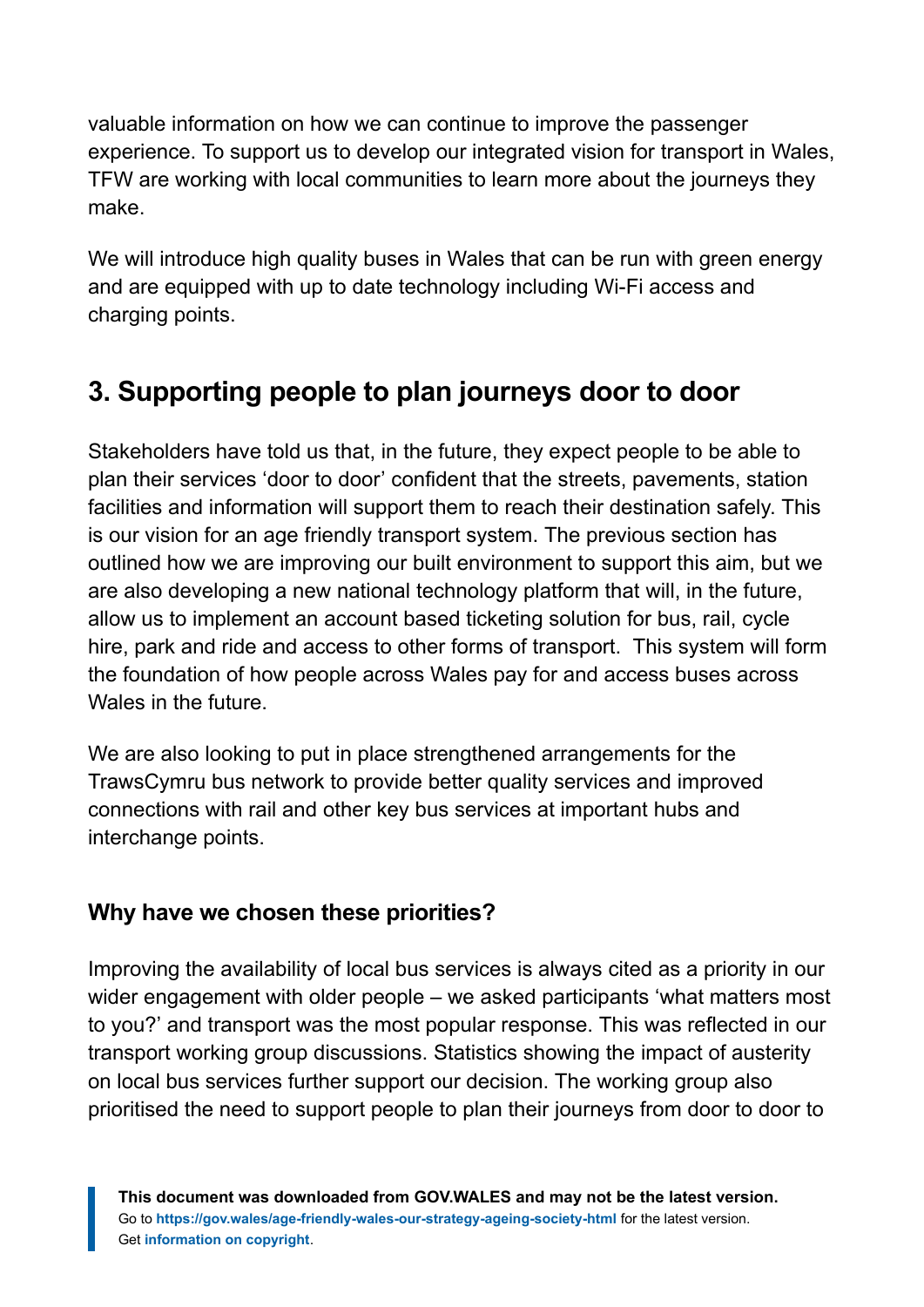allow people with limited mobility to use public transport with confidence.

UN Principle for Older Persons: Independence 5.

# <span id="page-35-0"></span>**Aim 3: Building and retaining people's own capability**

# **Community participation**

Community participation is the process by which an individual engages with locally-based activities which may benefit them and their community.

Effective forms of community participation rely on people being aware of and able to exercise their rights and responsibilities. It requires people to be empowered and enabled to actively engage with and influence things that impact on them or their community. This should be carried out in a way that is meaningful to the individual. However, for disadvantaged communities and individuals, community participation can be hindered by a lack of available resources and opportunities.

Enabling older people to effectively participate in community activity requires the support and involvement of a wide range of actors. Older people may lack the confidence and the resources to engage in community activities, or face barriers to accessing information. This can be exacerbated in communities which have lost traditional key community services such as banks, shops, post offices and community centres which previously acted as informal community hubs.

Research has found older people who feel they have a 'purpose' are more likely to experience positive ageing. For some, purpose could come from work, but in their consultation response, the British Psychological Society has also highlighted the need to consider 'meaningful activity' rather than just work.

We know that closures of community venues, cuts to local transport services and third sector led groups can seriously limit older people's ability to take part in community activity. In order to mitigate the impact of austerity and the pandemic,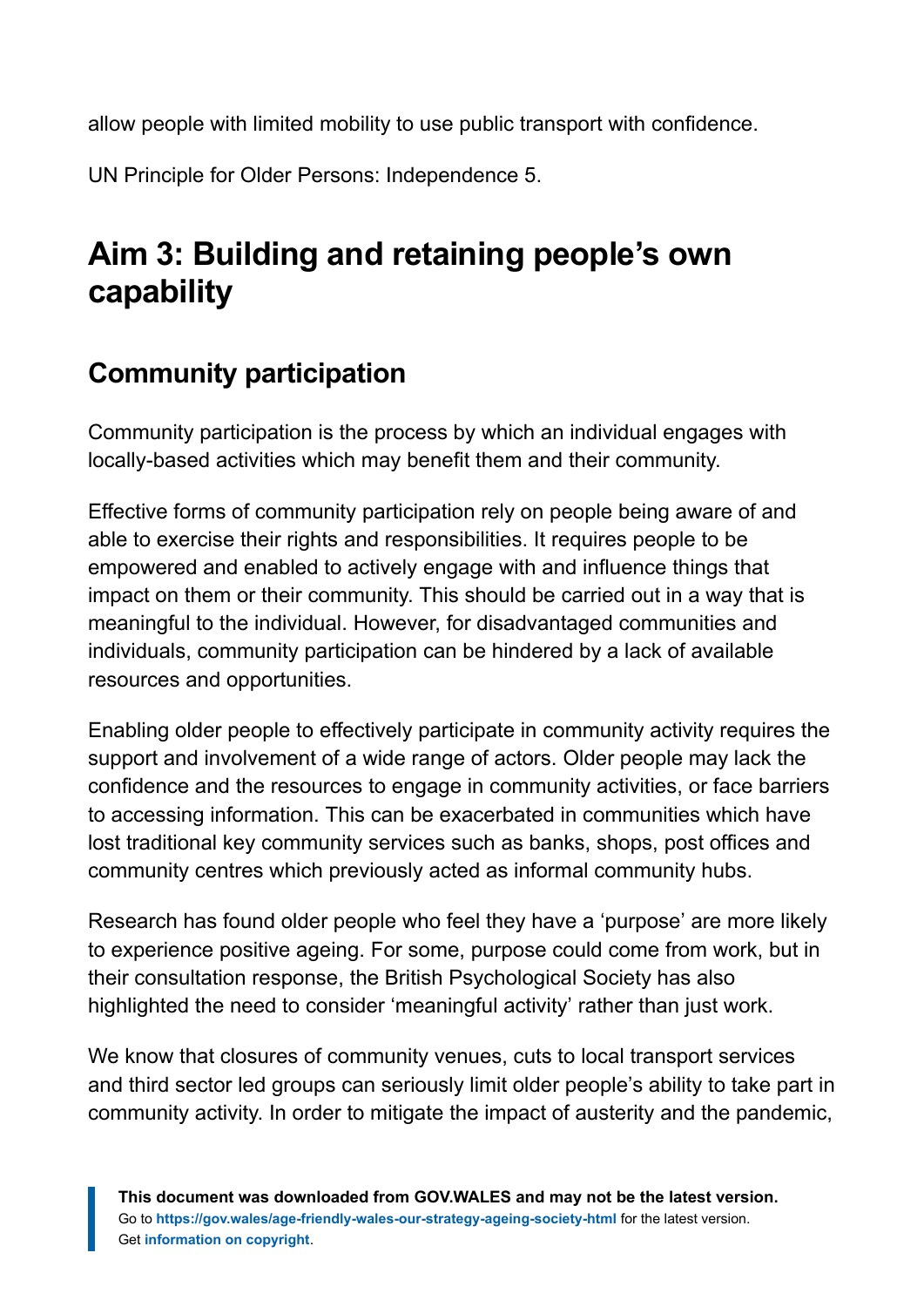local authorities are considering new ways of working. This includes redesigning frontline services; developing new partnerships with citizens and focusing more keenly on preventative measures. It is vital that both national and local governments lead difficult conversations about the changing responsibilities between statutory bodies and citizens. COVID-19 has bought these issues to the forefront of public attention. The pandemic has encouraged individuals to reimagine their role in their communities and required all sectors to adapt and develop new ways of working.

In line with a rights based and preventative approach promoted by this strategy, we recognise that targeted support is needed in areas particularly affected by disadvantage to address current inequality in opportunities between richer and more disadvantaged areas in Wales. We also are mindful of the impact that discrimination or even verbal and physical abuse can have on an individual's ability to participate.

Members of our focus groups noted that in much of Wales there may be insufficient numbers of LGBTQ+ people to sustain businesses designed for them alone. It was recognised that a more achievable ambition (and one which is attempted, with differing degrees of success), is to have a "gay friendly" evening in a coffee shop or pub.

Right now, to support community participation we are:

- Investing in local support that matters to older people our consultation responses showed how 50+ forums can provide valuable social and practical support to older people. For example, during the pandemic, members of one forum hand delivered packs to people living alone which provided a chance to have a socially distanced chat. It was also stated that in addition to influencing local and national policy, some forums provide an opportunity for people to extend their social networks and form friendships.
- Improving digital confidence through our digital companions and digital heroes initiatives. Digital companions look to train individuals delivering doorstep services to older people to provide digital support. Digital heroes is an intergenerational initiative to help tackle loneliness and isolation by supporting young people to spend time with older people to show them the benefits of being online. Prior to the pandemic (March 2020) over over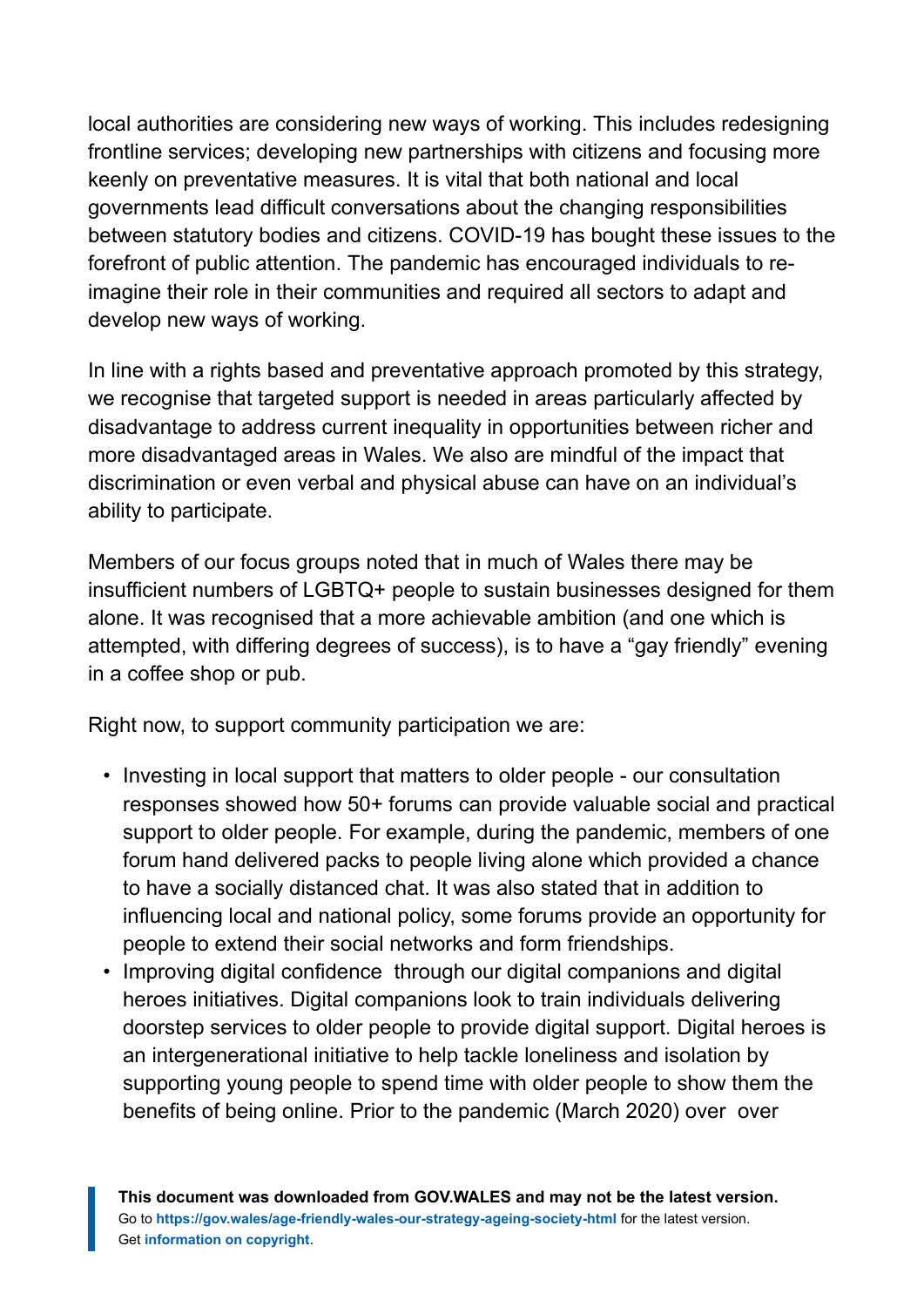5,000 digital heroes had been trained to help older people in hospitals and care homes stay in touch with friends and family or access key online public services. Throughout the pandemic, we have adapted both models to provide virtual support. Our intention, pandemic restrictions allowing, is to restart the digital heroes initiative from September 2021 and for the digital companions are slowly starting to re-engage face to face where allowed.

- Promoting volunteering by working with partners to develop more opportunities for people to volunteer and generate maximum potential for volunteering in Wales. Volunteers make a significant contribution, in unpaid hours, to the economy of Wales. It is estimated that every year volunteers contribute 145 million hours, which is worth £1.7 billion (WCVA 2016). This is equivalent to 3.1% of Wales GDP. Data from the National Survey for Wales (2020) showed that the majority of volunteers in Wales are aged over 65. Indeed many community groups are almost totally dependent on older people's contributions and have struggled to continue during the pandemic due to public health restrictions.
- Improving access to information and advice Through our engagement with older people and their representatives we know that the following points will support community participation:
	- access to accurate and up-to-date information about community services and groups
	- promotion of community opportunities to lead a healthier lifestyle
	- promotion of a range opportunities to volunteer within the community

We are taking action against all of the above points. DEWIS Cymru is a national well-being directory developed, owned and resourced by local government in Wales. It is able to share information with 'Infoengine' (a third sector directory) and the NHS Direct Wales Directory of Health Services to provide a single, shared directory of local and national services. The creation of this single, shared directory of resources can enable the public and frontline staff to identify and connect with the right care, from the right service, organisation or person, at the right time.

Going forward, our three priority areas are: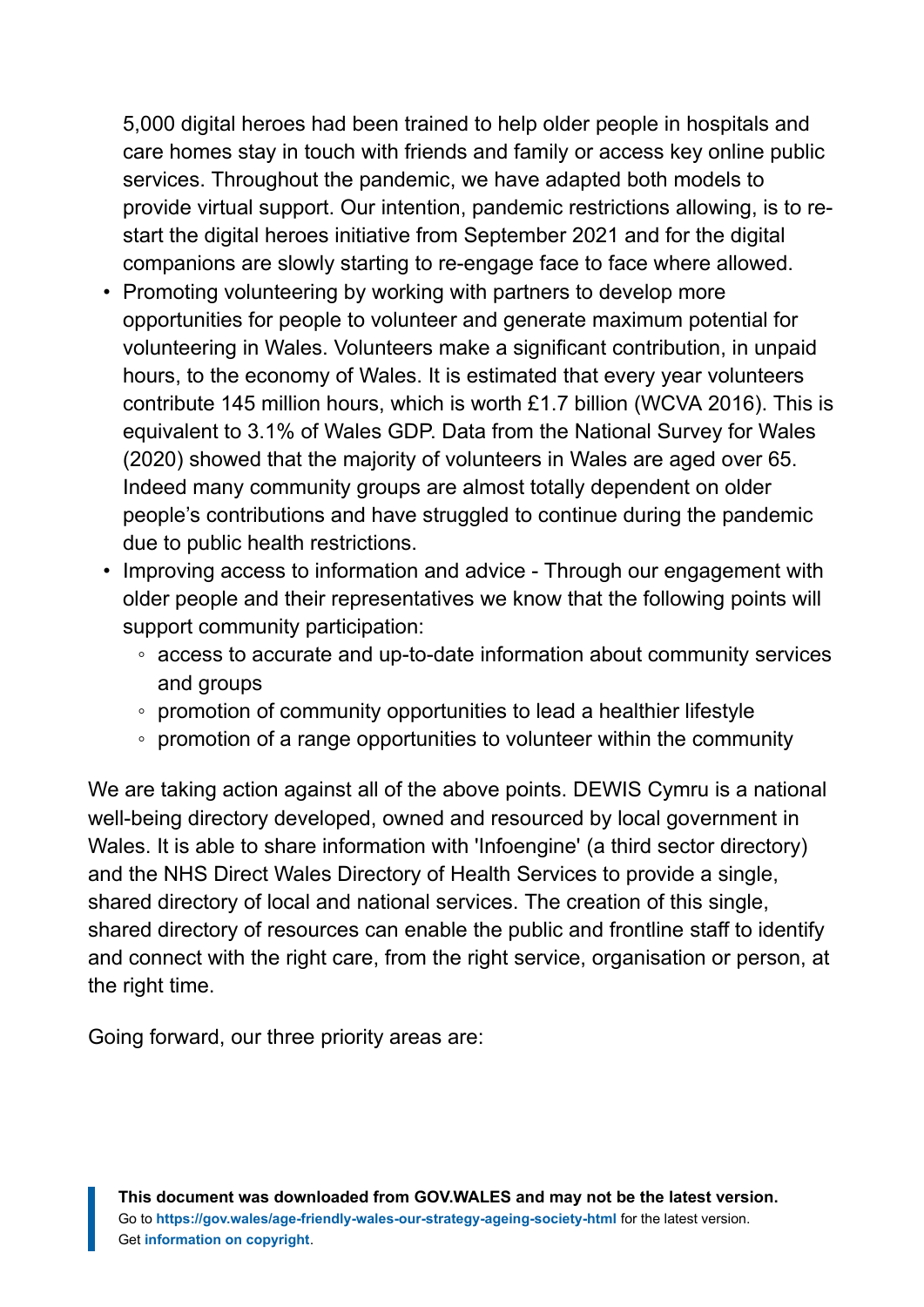# **1. Tackling loneliness and isolation**

Since Phase 3 of the Strategy for Older People was launched in 2013, there has been an increased recognition of the impact of loneliness on physical and mental well-being. Welsh Government published its response Connected Communities; Loneliness and Isolation Strategy in February 2020.

Connected Communities addresses the ways in which loneliness can affect people across their life course. Although the causes of loneliness and social isolation are complex and can vary for different age groups, many of the trigger points, such as bereavement, retirement, giving up driving, taking a caring role and the onset of ill health, are more common in later life.

Via our Sustainable Social Services Third Sector Grant 2020/21, we are funding Cruse Bereavement Care Cymru to transform national and local bereavement services, by developing a 'Bereavement Hub.'

We are also funding 'contact the elderly' to reduce loneliness and social isolation among people aged over 75 by delivering co produced community activity and social groups. The project will target the most marginalised older people.

As we age and leave the workplace, our social networks can diminish. The research report, Retirement transitions in later life, by the Centre for ageing better showed that the main thing that retirees miss from work is the social contact it gave them. In addition, the sense of isolation following bereavement can be particularly acute. Closures of places to meet, such as libraries, community centres, pubs and churches can make it more challenging for older people to develop and maintain social networks.

Whilst Connected Communities explores the complex issue of loneliness across the life course and aims to develop solutions across a range of policy areas, the 'Strategy for an Ageing Society' considers the issue through the lens of age friendly communities. This strategy sets out how we aim to create an age friendly Wales that builds resilience across the life course and prevents people from becoming socially isolated. From legislating for person centred care to developing travel systems and housing that cater to individual need, we aim to

**This document was downloaded from GOV.WALES and may not be the latest version.** Go to **<https://gov.wales/age-friendly-wales-our-strategy-ageing-society-html>** for the latest version. Get **[information on copyright](https://gov.wales/copyright-statement)**.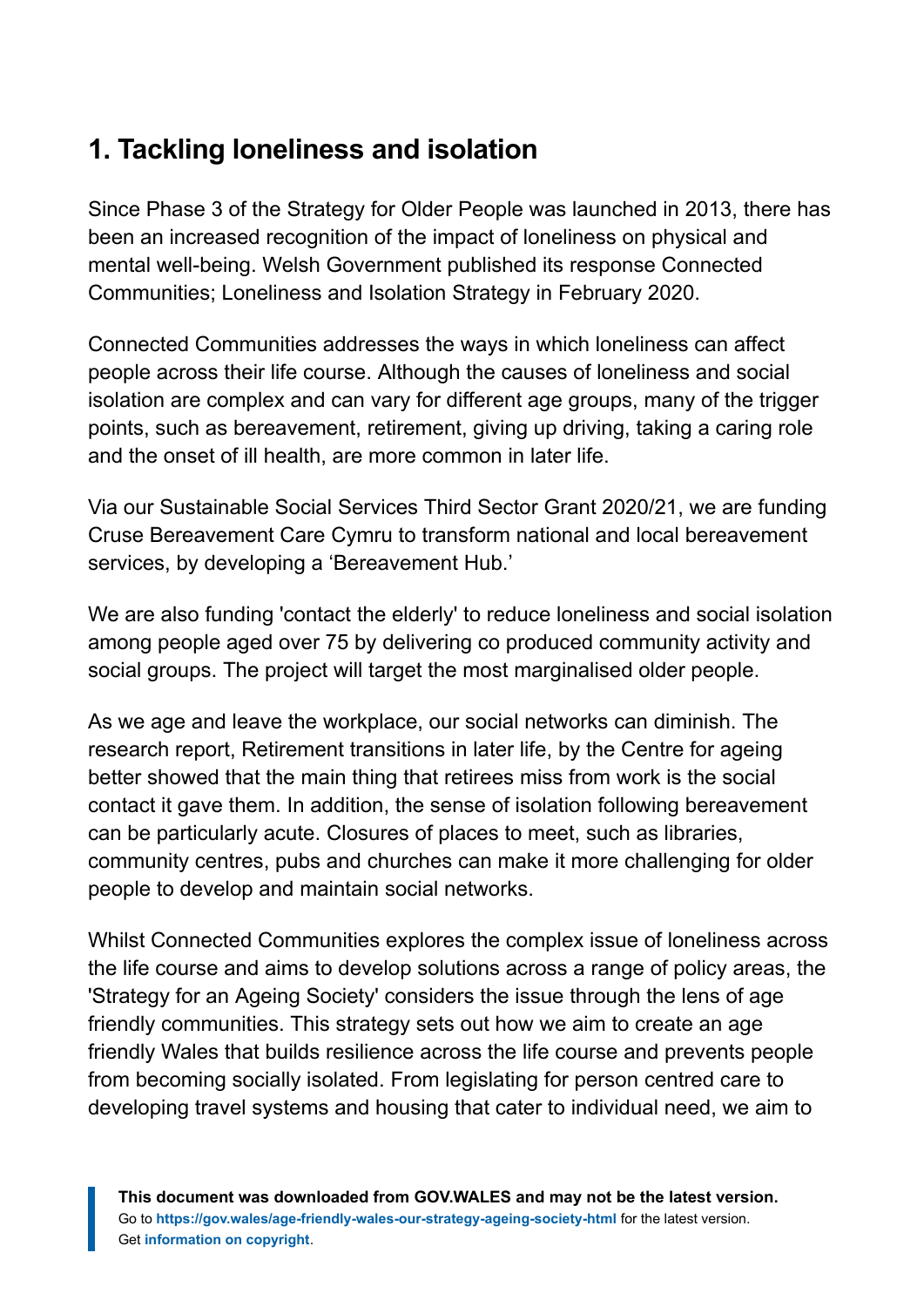keep people connected within their local communities.

We will work with partners to ensure the implementation of Connected Communities addresses the needs of older people experiencing, or at risk of loneliness.

# **2. Improving access to and availability of places to meet**

Suitable spaces for community groups to meet and flourish are vitally important in the development of an age friendly Wales. We will encourage local authorities to work with town and community councils and public sector organisations to make spaces in existing publicly-funded or publicly-supported buildings available for community participation. It is also important to consider how informal meeting hubs such as coffee shops, pubs and church halls can support community participation. Transport to and from meeting places should also be considered.

The Fire and Rescue Service offers use of its premises to any collaborative partner or community group. Organisations currently using the facilities include a community bingo club, cadet groups and various community volunteers. The Fire Service also shares its facilities with the Police, WAST, local authority and any other collaborative partners.

# **3. Encouraging intergenerational contact**

Recent reports and media articles on 'intergenerational fairness' risk pitching one generation against the other. We must not let such rhetoric take hold in Wales. It is vital that we use the emotional bonds we all have with younger people in our families and communities to build mutual respect and intergenerational solidarity. Working across generations can support the statutory sector to develop services that meet the needs of all ages and, ultimately, to plan for an age friendly Wales.

Working closely with the implementation of the Strategy for Loneliness and Isolation, we will encourage all local health boards across Wales to establish, embed and grow intergenerational practice. Older people have told us that cross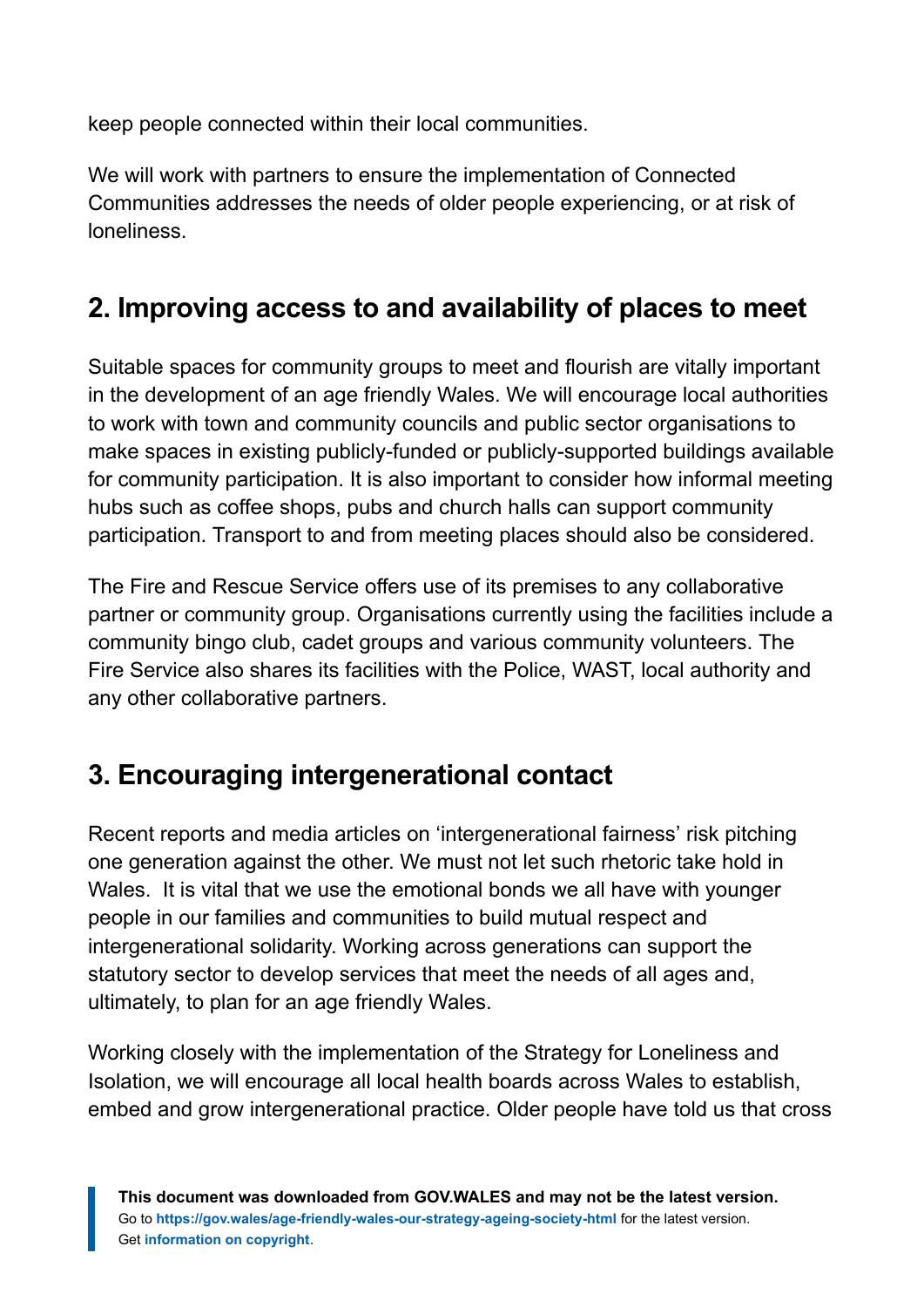generational work should not just be an opportunity to "tap a little old lady on the head", to "mollycoddle" or patronise older people, or to 'force' younger and older people to meet. There should be genuine opportunities to share skills and knowledge.

We will talk to the Commissioners for Children and Older People to discuss resources to support intergenerational practice. We will also work with third sector organisations to organise a 'national summit' to discuss the recommendations contained in the Welsh Government commissioned Review of mechanisms in intergenerational practice and their effectiveness in reducing loneliness/isolation.

We know that historically, the intergenerational transmission of Welsh has been problematic in some areas and some Welsh speakers, for many reasons, haven't transmitted their Welsh to their children. So we'll examine how we can use intergenerational work to help younger people gain or improve Welsh language skills in line with our national policy on Welsh language transmission and use in families.

### **Why have we chosen these priorities?**

Loneliness was measured for the first time in Wales, in the National Survey 2016-17. In 2017-18, it found 16% of those participating in the survey, of just over 10,000 people aged 16 and above, were lonely and 53% of people had experienced some feelings of loneliness. 11% of people aged over 75 said they felt lonely. Recent estimates by Age UK (2019) indicate that over 3.6 million older individuals in Britain live alone. Furthermore, additional research by Age UK (2016), No-One Should Have No One, argues there are 1.2 million chronically lonely older people in Britain, while over half a million may go up to a week without speaking to someone. Although Wales ranked 1st for social connections in the UK Age Index, our engagement and working groups have clearly shown that closures to community venues and lack of community transport is limiting older people's ability to connect with others. At our engagement events, older people were keen to counteract ageist stereotypes and wanted to be portrayed as valuable members of society with skills and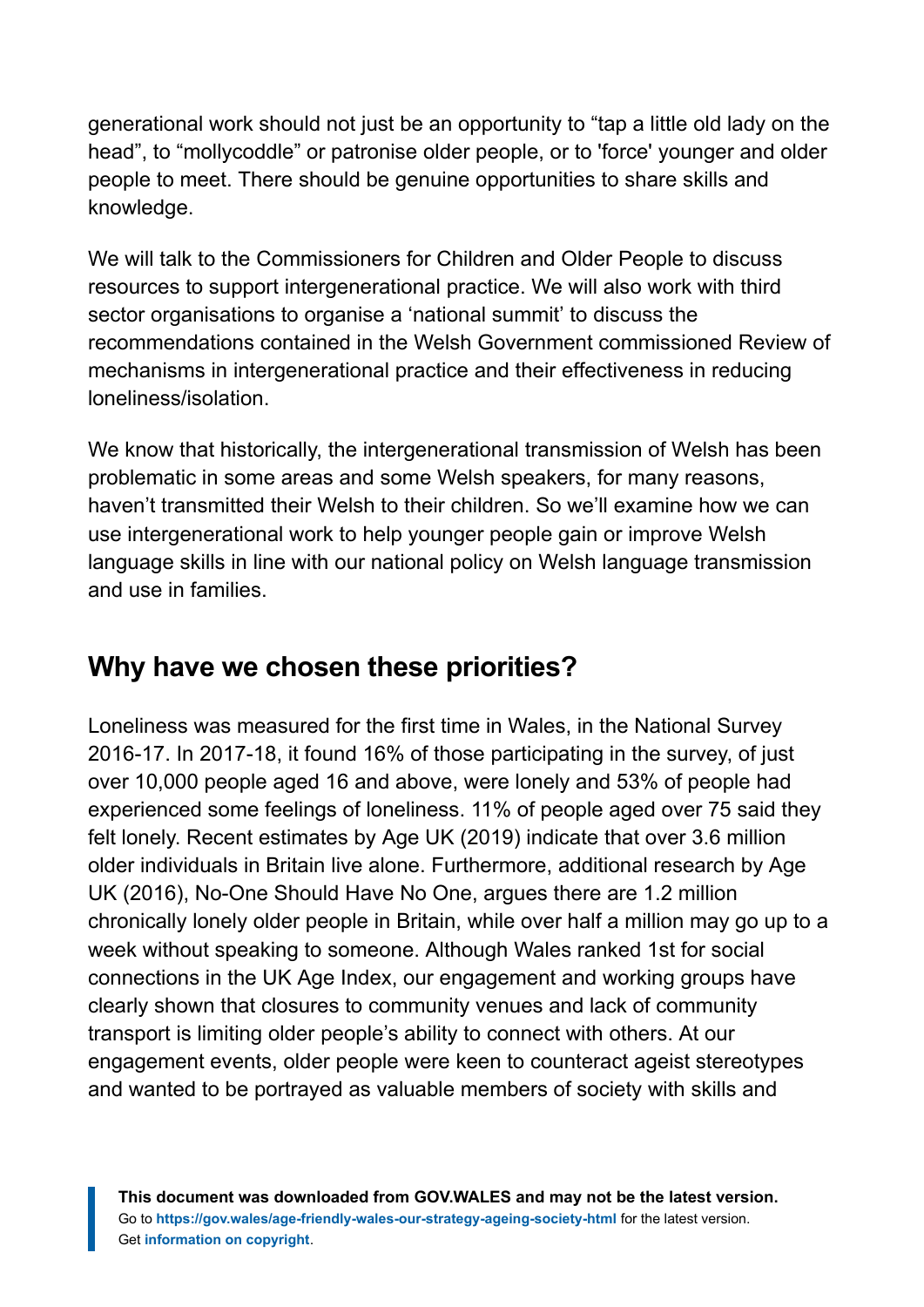knowledge worth sharing.

UN Principle for Older Persons: participation 7, 8, 9

### **Ending abuse of older people**

The UN Principles for Older Persons state that

" Older persons should be able to live in dignity and security and be free of exploitation and physical or mental abuse. "

As a government we are clear that abuse or neglect in any form against older people will not be tolerated. This includes financial scams, physical and mental abuse and neglect. Age does not diminish an individual's right to live with dignity and respect.

Scams can have a terrible effect on victims and older people can be particularly at risk of this form of abuse – evidence from National Trading Standards shows that 85% of victims of doorstep scams are aged over 65. The impact on health and well-being can often be far greater than the financial loss.

People lose confidence and can suffer from increased isolation and become more fearful. This in turn leads to a deterioration in both mental and physical health.

Right now, to prevent abuse of older people we are:

- Continuing to implement Our Violence against Women, Domestic Abuse and Sexual Violence (Wales) Act (VAWDASV) which acknowledges that victims can be from across the whole spectrum of society, including older people, all ethnicities, religions and beliefs and disabled people.
- Working with stakeholders to draft a new VAWDASV National Strategy which will also acknowledge victims across the whole spectrum of society. Prevention, early intervention and education are key components of the strategy which will be published later in the year.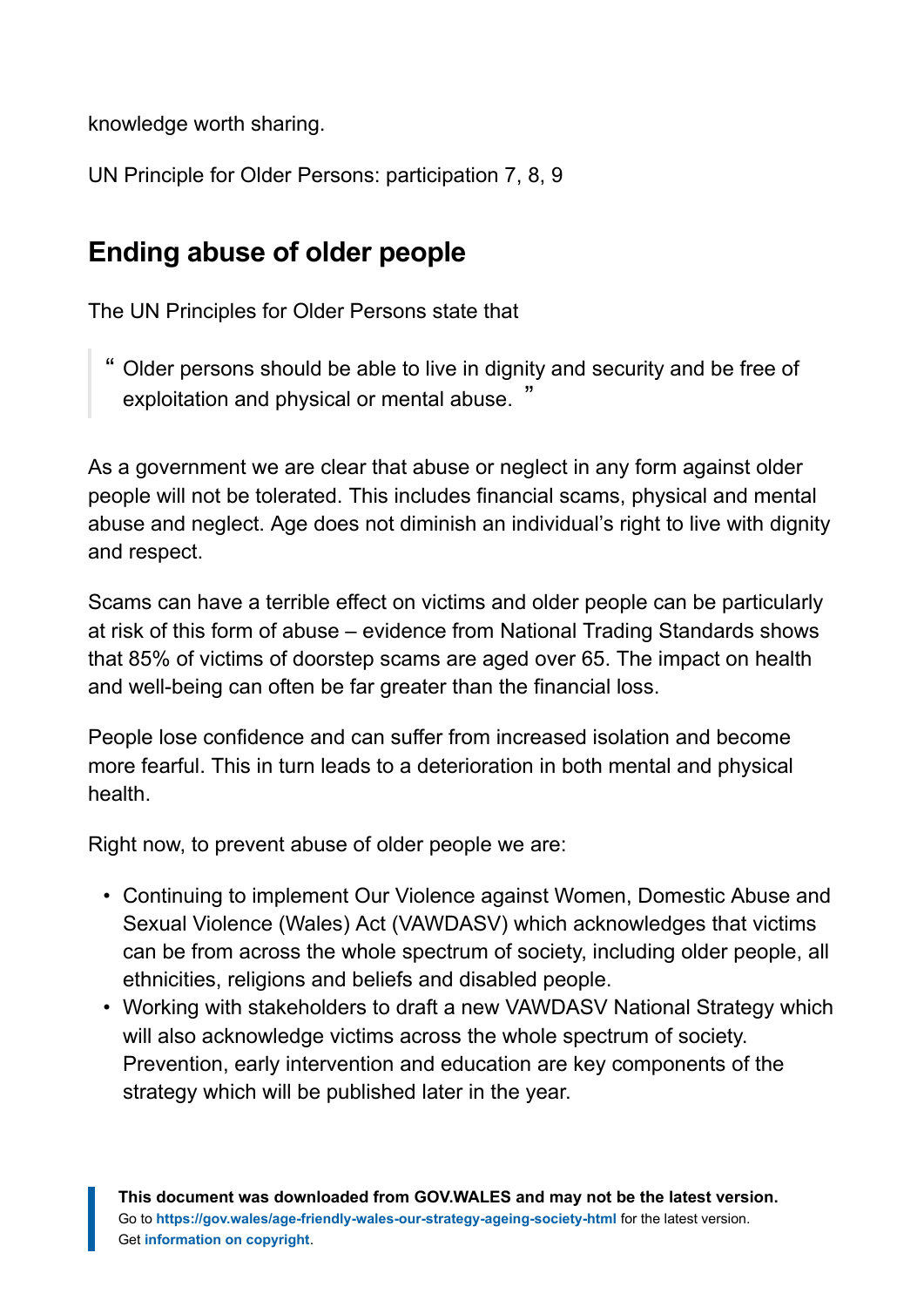- Exploring how we can provide additional training for professionals working within VAWDASV or with older people via our National Training Framework.
- Funding 500 additional Community Support Officers to carry out awareness raising about scams with local residents, particularly older people.
- Piloting a project to increase our understanding of how best to enable diverse groups of survivors to participate in a national engagement framework. We will take on board recommendations within the evaluations and reports to ensure victims of VAWDASV across Wales are able to inform and shape policy, service delivery and the support they receive.
- Continuing to raise awareness and challenge attitudes of violence against women, domestic abuse and sexual violence across the Welsh population, through campaigns such as "Home shouldn't be a place of fear", and will continue to ensure that all victims and bystanders of violence and abuse know the support that is available to them.
- We will continue to support partnership working amongst organisations to safeguard the people of Wales and address the devastating impact of scams and fraud on victims and their families.

Going forward, our priority is:

• Continue to work with the Older People's Commissioner and key partners to publish and implement a national plan to prevent abuse of older people by end 2021.

UN Principle for Older Persons: Dignity – 17, 18

### **Planning for the future**

Attendees at our engagement events said that although they had retired from full-time paid work, they were as busy as they had ever been, with voluntary jobs, part-time jobs and caring roles (for adults and grandchildren). They questioned what is meant by the concept of "retirement", as they could not envisage a time when they would not have some sort of responsibility towards others or calls on their time.

The number of people working past state pension age is increasing and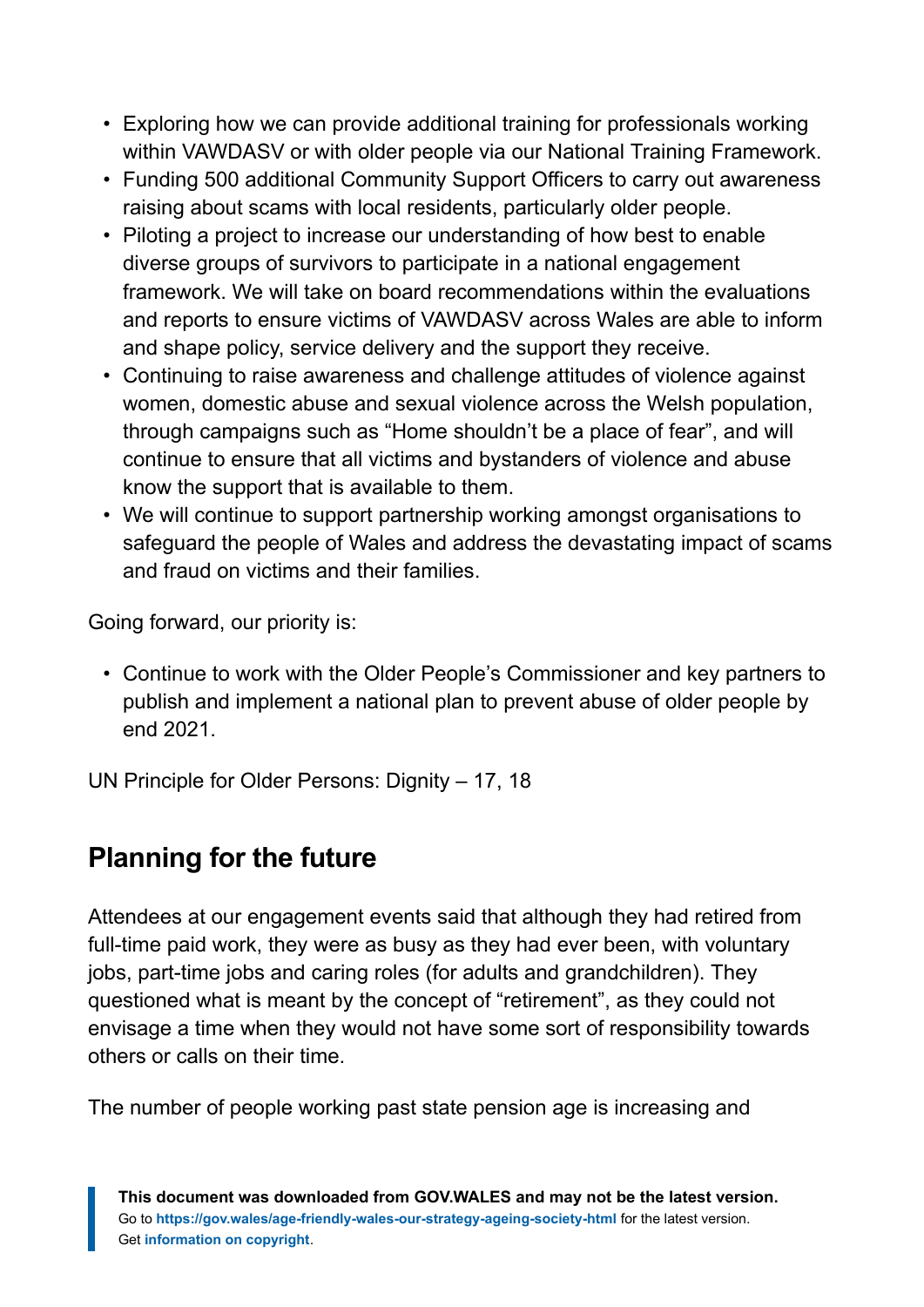perceptions of retirement are changing. Later life can offer the opportunity to change career, move house, travel, take up a new interest or make new friends. It can also bring unexpected challenges such as ill health, a drop in income or taking on a caring role.

Everyone's experience of ageing is different, but we all aspire to enjoy later life. For some, the move from full time employment to full time retirement can be a difficult. Effective planning can ease this transition and allow individuals to realise their ambitions after a lifetime of compromise. It can also build the financial and emotional resilience needed to cope well with adverse circumstances. From an early age people are encouraged to save for their future, but consideration should also be given to the wider range of social and environmental factors that can support people to live and age well. It is also vital to consider the situation of people who have not been able to save for retirement and for whom choice in later life may be limited.

Going forward, our three priorities are:

### **1. Encouraging individuals to consider a range of factors when planning for later life**

We will work with the Ministerial Advisory Forum on Ageing to explore how we can encourage people to consider the psychosocial factors that can support them to age well.

# **2. Encouraging employers to deliver mid-life reviews**

The Age at Work programme in Wales, supported by the National Lottery Community Fund, supports older workers (50+) to remain in work, to stay connected, develop new skills, continue to earn and have a fuller working life. The five year programme is being delivered by Business in the Community Cymru in partnership with Age Cymru and aims to raise awareness of the need for an age friendly agenda in government, business and wider society.

3. Working with Money and Pensions Service to align our work with the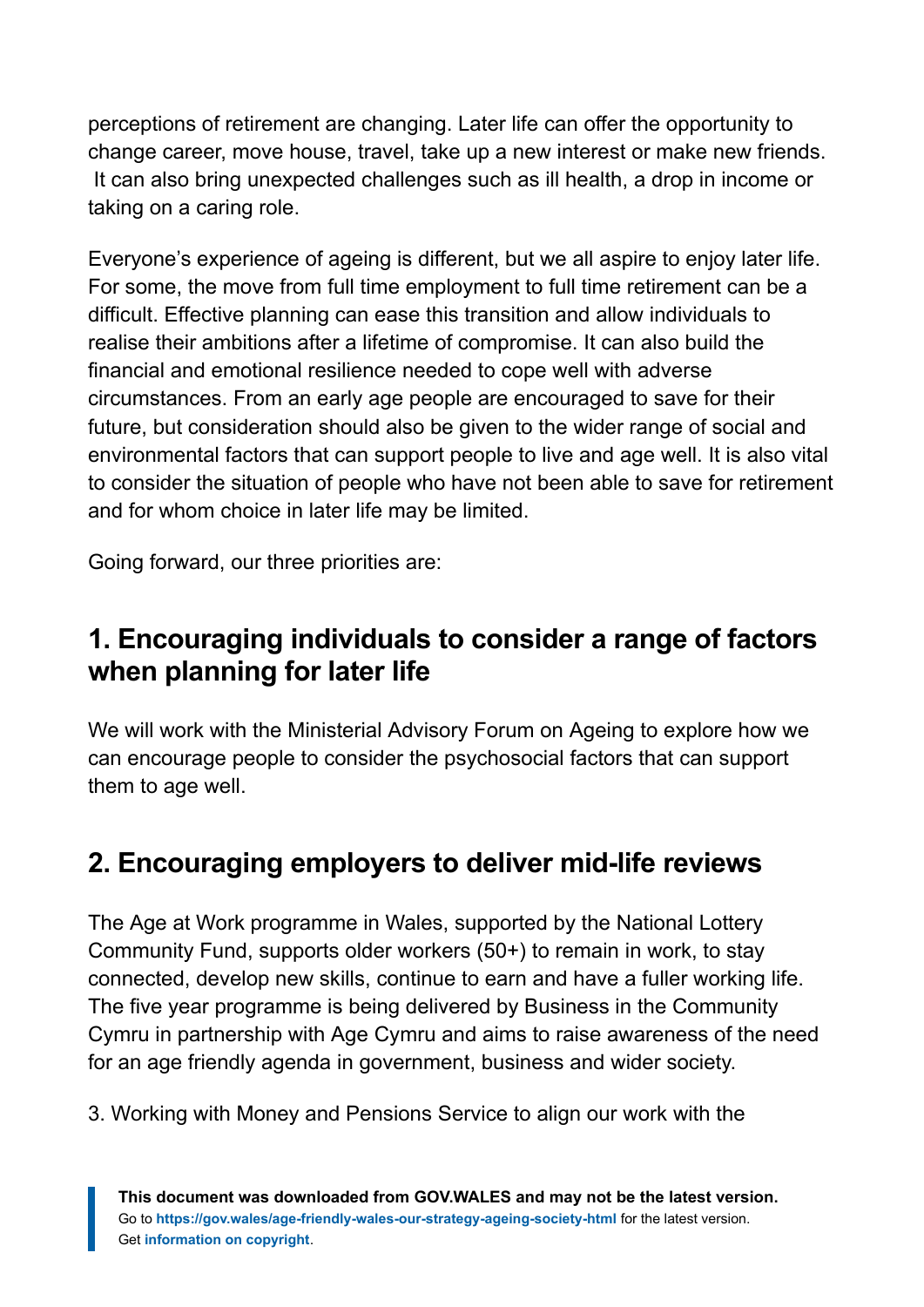implementation of their UK Strategy for Financial Well-being

4. Encouraging employers to consider their corporate responsibilities by supporting employees to volunteer

Our conversations with older people have shown that the transition into retirement can be difficult. Some said that they would have preferred to reduce their working hours gradually so they could take part in community activities but were unable to do so. Participants felt it was important that people develop a plan for what they intend to do in retirement, whether that's taking up or continuing a hobby, learning something new or travel. Some people described the ending of their paid work as a 'bereavement', instantly moving from the workplace to "doing nothing" led to a loss of their sense of purpose.

We will encourage employers to consider their corporate responsibilities by supporting employees to volunteer.

### **Why we have chosen these priorities?**

The Ministerial Advisory Forum on Ageing advised us that encouraging people to plan for their futures must form part of a Strategy for an Ageing Society. Consequently, a working group was convened to advise on the issue. We want local and national governments to work with third and private sector organisations to ensure people of all ages have the confidence to access the skills and knowledge they need to plan well for the future.

UN Principle for Older Persons: Independence 3

### **Civic engagement**

Civic engagement is an essential component of the WHO's age friendly communities programme. In order to join the WHO's Network of Age Friendly Cities and Communities, leaders must demonstrate that they are engaging effectively with older people. This approach also supports the Well-being of Future Generation's Act's Five Ways of Working which focus on involvement,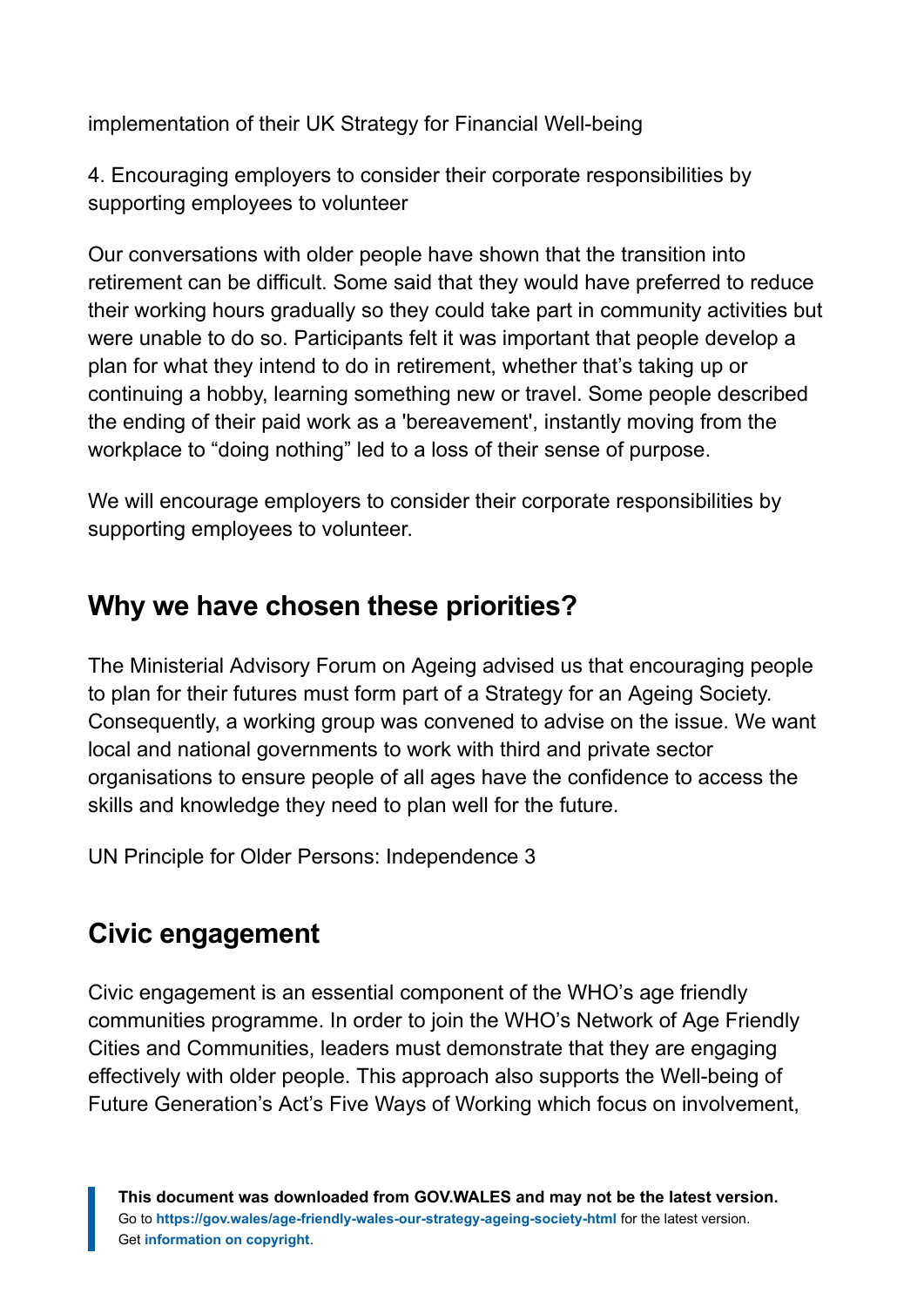collaboration and prevention. By listening to the experiences of older people today, rural and urban communities can plan for future generations.

In line with our commitment to embed a rights based approach across the Welsh public service, we are working to improve citizen engagement and participation across health and social care. The drive towards closer integration of health and social services with improved public engagement is reflected in the aims of A Healthier Wales.

As previously highlighted, this strategy has been coproduced with older people and their representatives and the consultation responses stressed that this coproductive approach of involving and listening to older people must be sustained and further improved.

Right now, to support civic engagement with older people, we are:

- Supporting and working with national older people's organisations so that they are well placed to influence the design and implementation of Welsh Government policy and delivery.
- Supporting and working with Age Alliance Wales which is an alliance of 21 voluntary organisations working with and for older people.
- Supporting and working with the Older People's Commissioner for Wales who acts as an independent voice and champion for older people.
- Encouraging and supporting the use of citizen panels to inform the work of Regional Partnership Boards.
- Facilitating a Ministerial Advisory Forum on Ageing (MAFA) to place older people's voice at the heart of Welsh Government policy making. 50% of MAFA members are older people, including representatives from a diverse range of backgrounds. The work of MAFA will be informed by community outreach events held with older people who do not traditionally take part in formal meetings or groups.

Going forward, our priority is: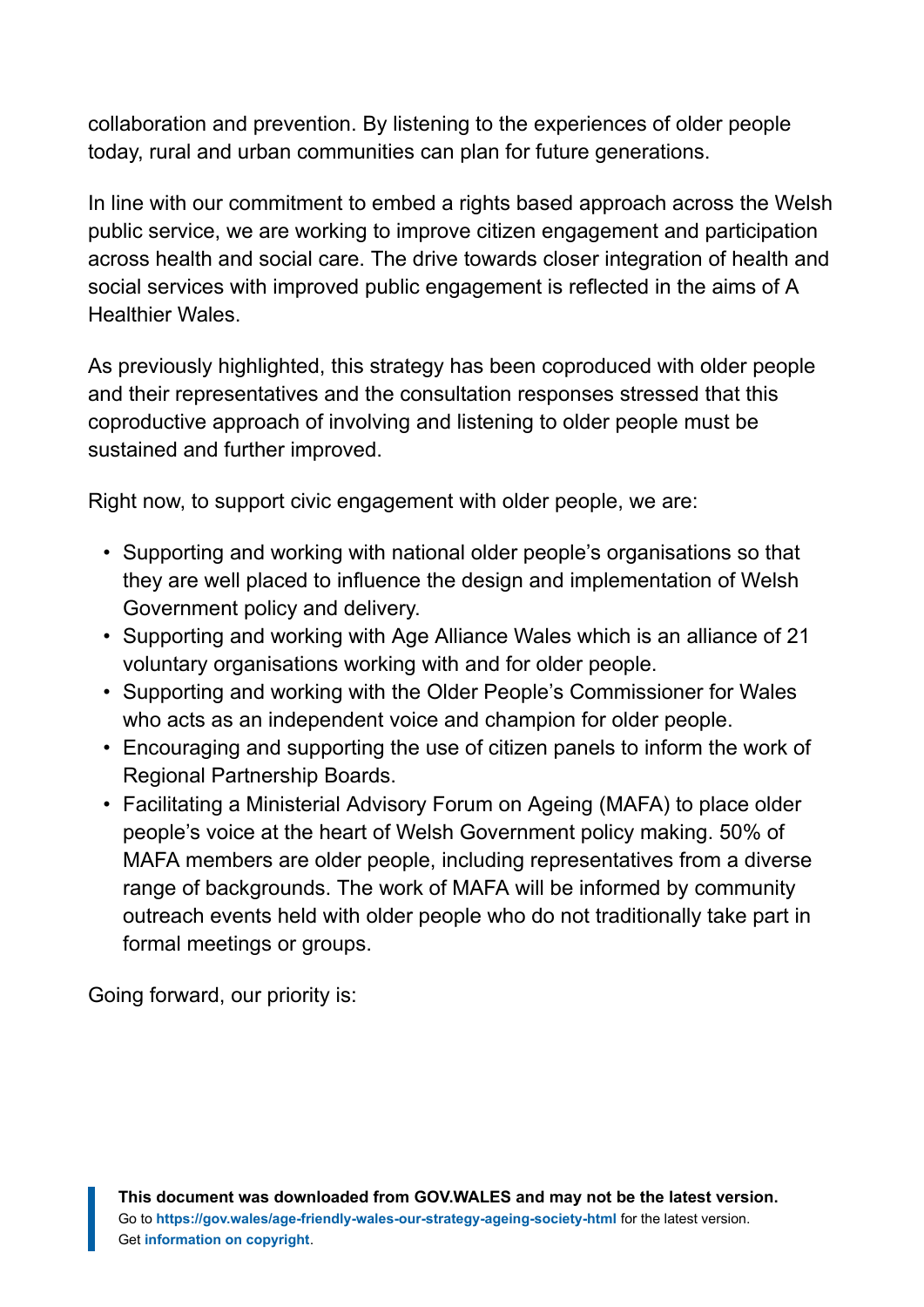# **2. Continue to review of mechanisms for engaging with older people**

In 2003, the launch of the Strategy for Older People provided funding to support 50 and over forums in each local authority. Since then, tightening local authority budgets have seen some forums struggle whilst others flourish. We are reviewing these structures to ensure all local authorities have robust mechanisms in place for engagement.

UN Principles for Older Persons: Participation 7, 8, 9

### **Older workers**

The UN Principles state that 'Older persons should have the opportunity to work or to have access to other income-generating opportunities.'

Between 2003 and 2018, the number of people aged 50 – 64 in employment has increased from 56% to 69%, with the number of women rising by 14 percentage points. During this period, the number of people aged 65 and over in employment rose from 5% to 10% (StatsWales May 2019). Alongside the financial benefits of employment, going to work can support people to stay physically and mentally well for longer.

It is an economic imperative that employees in Wales are supported to adapt their skills to fit emerging new technologies and the changing jobs market. This can be achieved in part by equipping the workforce with the skills they will need across their working lives, but it will also require employers to provide more flexible working policies and environments. If Wales is to have a workforce that is fit for the future, employers must consider the health and caring implications of this demographic shift and identify ways to create more age friendly workplaces and combat ageist stereotypes of older workers. This should include a consideration of what an age friendly workplace would mean in practice.

Right now, to support older workers we are: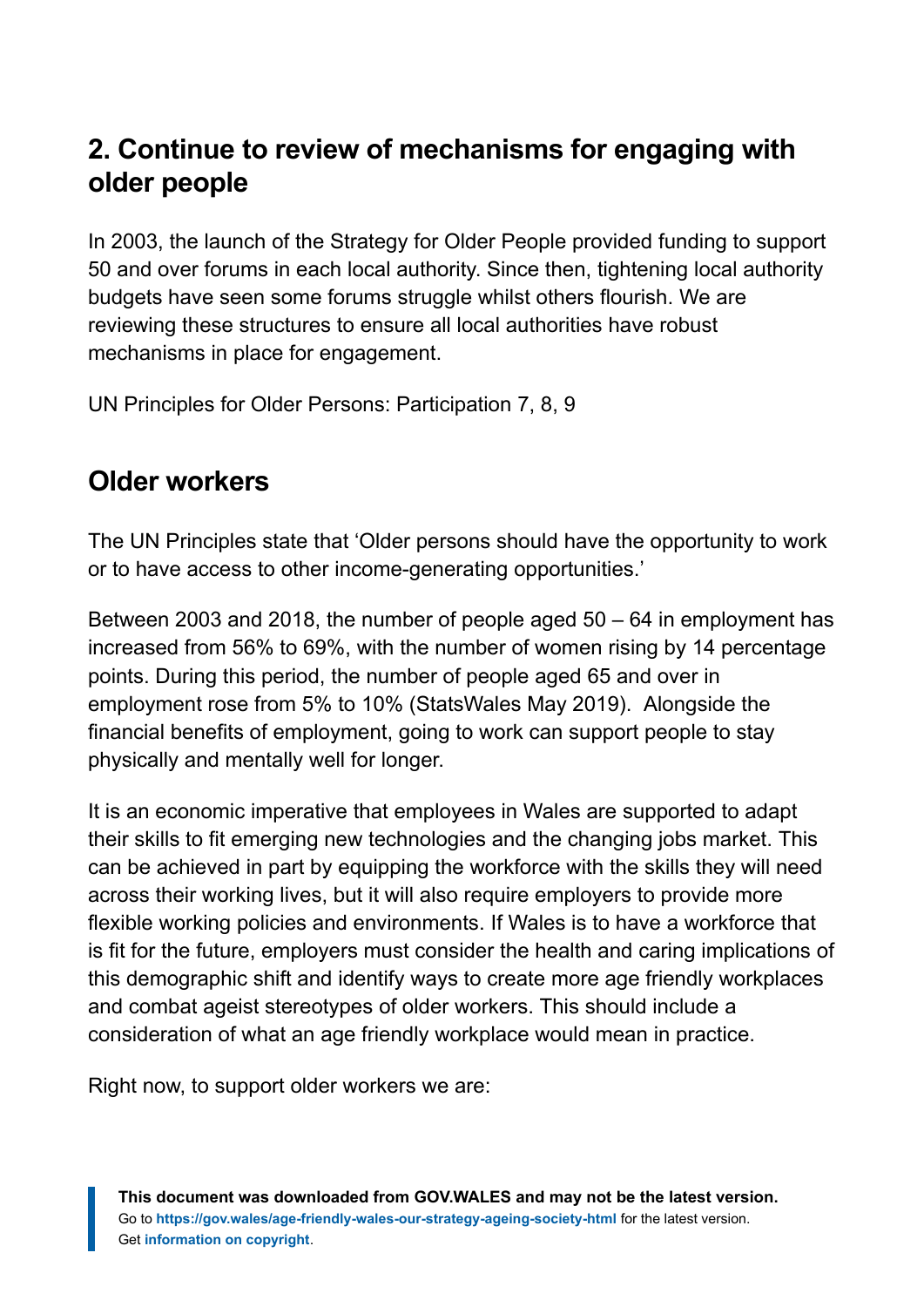- Recognising the impact of the pandemic on employment, our firm priority has been on supporting people to stay in jobs and helping them find work through our commitment to support anyone aged 16 or over to access advice and help to find work, increase their skills, qualifications and employability, secure an apprenticeship, a job or to start a business.
- Adopting the Fair Work Commission's definition and characteristics of fair work across Welsh Government and using it to promote fair work. The re skilling of older workers is included in the definition.
- Ensuring older workers are represented in a positive way across all of our mainstream communications and programmes. We are also working with partners to ensure older workers' skills and employment needs are actively considered and employers are encouraged to retain, train and recruit older workers.
- Supporting working carers by funding Carers Wales to host an Employers for Carers Wales Hub which helps organisations in Wales to support staff with caring responsibilities. The Hub provides practical guidance, expert consultancy and training as well as supporting employers to share best practice.

Going forward, our three priorities for older workers are:

# **1. Promoting re-skilling of older workers**

We will work with Working Wales and other partners to ensure that older workers are encouraged to think proactively about their career opportunities and skills needs throughout their lifetime.

### **2. Promoting and actively encouraging age friendly workplaces**

We will work with employers and their representative bodies to encourage them to provide age friendly workplaces that support the increasing number of older workers and carers in our workforce.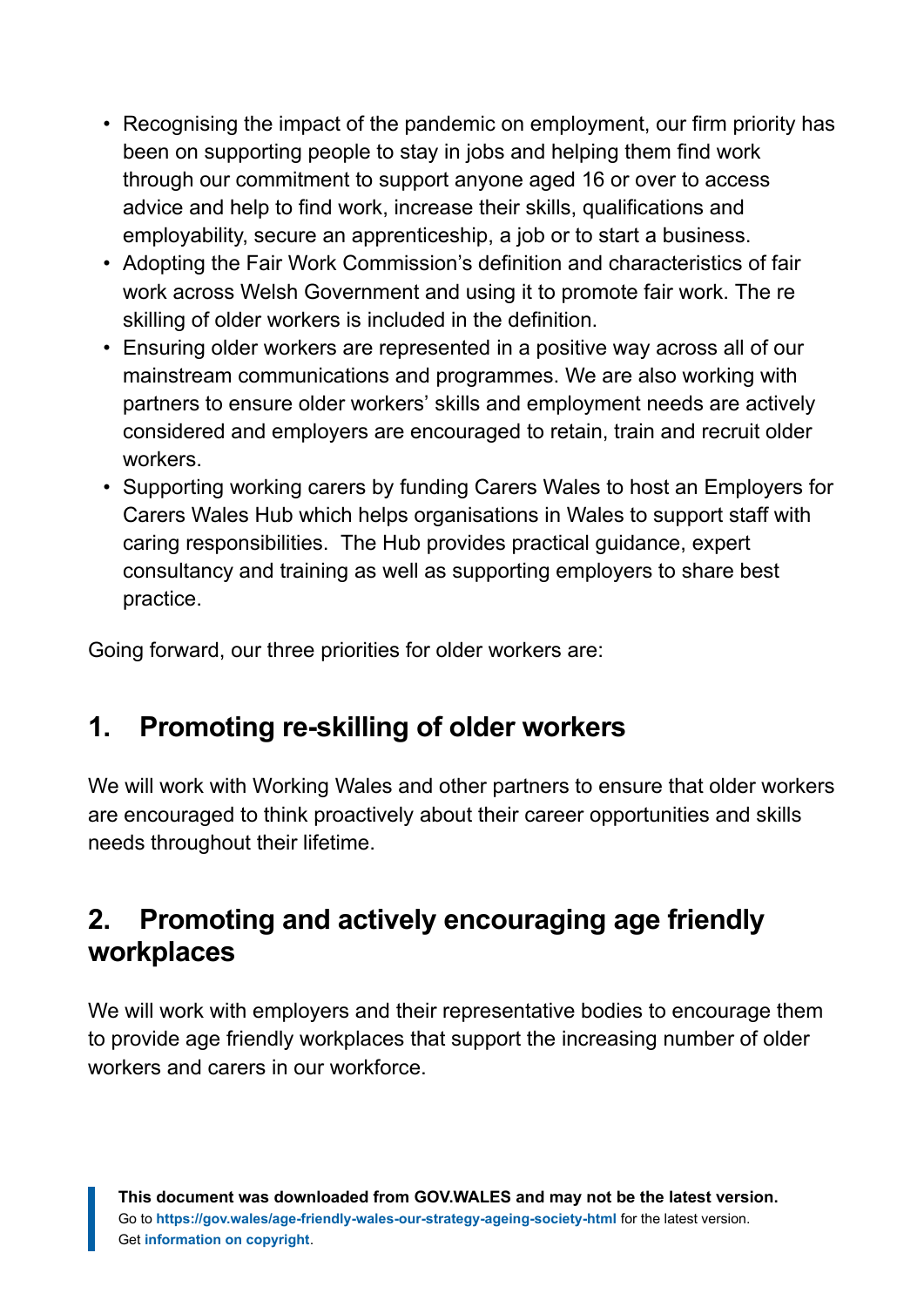3. Delivering our Employability Plan that sets out our vision for making Wales a full-employment, high-tech, high-wage economy. The plan also made it clear to employers that they have a responsibility to nurture, train and sustain their employees to ensure that the future of the Welsh workforce is a stable and forceful one.

# **Why have we chosen these priorities?**

Wales ranked third in the UK Age Index for employment and education of older people. Across all the other categories Wales scored 2 so it is clear more must be done to support older workers and learners. The profile of the Welsh workforce is changing. Welsh Government population projections (2019) show that around a third of the Welsh workforce is now aged 50 or over. An increasing number of older workers are balancing work alongside caring commitments or health conditions. Taking on a caring role can be an isolating experience and for those who have had to give up work or go part time to care, it can have major impact on their pension and savings. This can disproportionally affect women who are more likely to take on the caring role.

UN Principles for Older Persons: Independence 2, 3, 4

# **Lifelong learning**

We believe people of all ages in Wales have a right to lifelong learning. Learning as a form of social engagement and mental stimulation is extremely important for older learners not only to help them to stay active and to stay healthy; but also to help to address loneliness and isolation. Research from Alzheimer's UK suggests that people who take part in activities that stimulate the brain are less likely to develop dementia compared to those who do not engage.

Right now, to support lifelong learning we are:

• Providing funding for digital e-learning to support the development of on-line delivery and to provide digital resources for adult learners.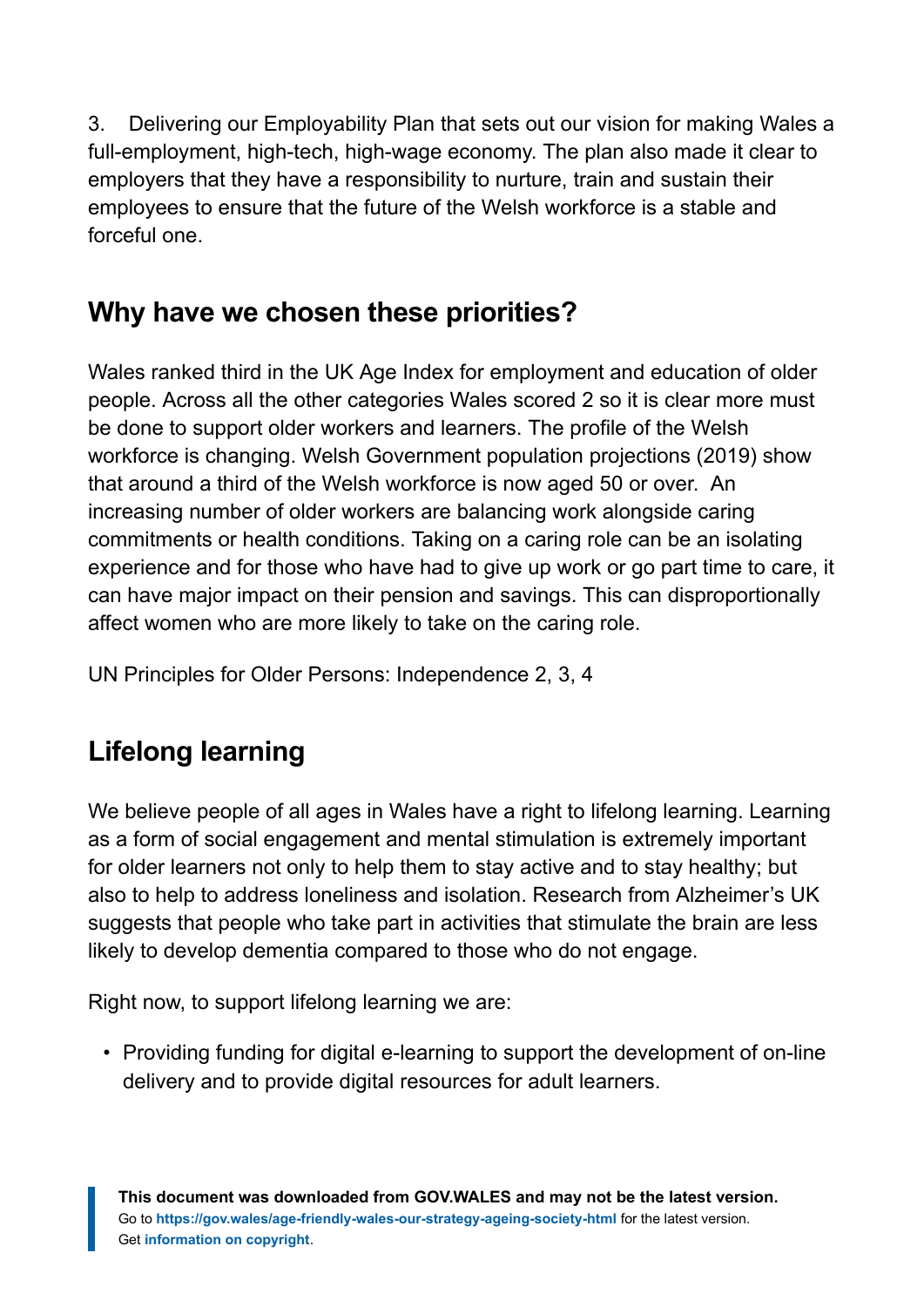Going forward, our three priorities for lifelong learning are:

# **1. Delivering a new right to lifelong learning**

The Minister for Education is committed to exploring how the Welsh Government can deliver a new Welsh right to lifelong learning – to give everyone in Wales access and opportunity to learn throughout their lives.

# **2. Supporting informal learning**

We aim to support the provision of social engagement courses through clubs and self-directed learning groups which will support people to continue to learn in an informal way to benefit their health and well-being.

### **3. Promoting digital confidence**

Digital Confidence remains a key priority of Welsh Government, as outlined in our Digital Strategy for Wales (March 2021). We must ensure our Adult Learning policy and lessons remain not only free to learners, but available both digitally and offline and that there is equal access to Adult Learning available across all our local authorities, which are flexible to the needs of our citizens. Much of the provision offered is specifically targeted at older learners to ensure they can engage in the digital technology that is prevalent in today's society.

#### **Why have we chosen these priorities?**

Wales ranked third in the educational attainment of older people in the UK Age Watch Index.

Members of our working groups were keen to emphasise that older people should have a choice about how they take part in their local communities informal clubs and self-directed learning clubs can allow people to engage on their own terms and help to mitigate the impact of austerity on more traditional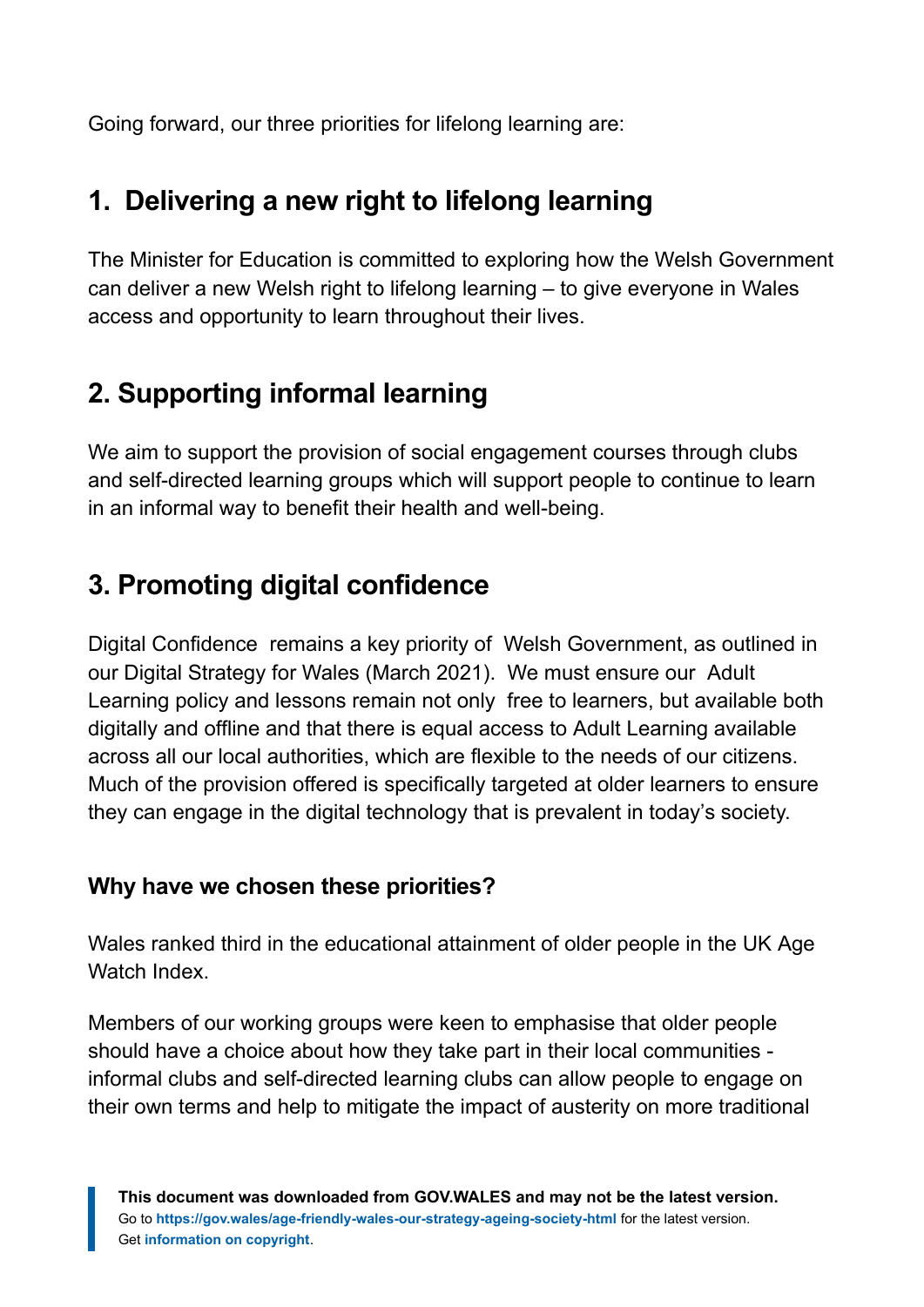forms of adult community learning. Finally, in an increasing digital age, it is a concern that half of those aged 75 or over do not use the internet (Welsh Government 2019). Whilst we recognise using technology is a choice, we want to ensure those who wish to use online services, are supported to do so.

UN Principles for Older Persons: Independence 4; Self fulfilment 15, 16.

# <span id="page-50-0"></span>**Aim 4: Tackling age related poverty**

The percentage of pensioners living in relative income poverty increased for 4 consecutive periods reaching 20% between 2014-15 and 2016-17 before falling to 19 per cent between 2015-16 and 2017-18 (StatsWales). Although these figures are still below what they were in the mid to late 1990s, the impact of austerity, soaring rents and the zero hour economy are making it difficult for people in middle age to save for retirement. This could have an impact on rising levels of pensioner poverty for future generations.

Aside from stark choices between heating and eating, older people living in poverty can have limited choices about how to spend their free time. Older people told us that their financial position has a significant influence on their social life. People who do not own a car or are unable to pay for taxis, are far less likely to take part in evening time activities.

In the period 2015-16 to 2017-18, 17 per cent of working-age people living in working households in Wales were in relative income poverty. Worryingly, the rise of in-work poverty means that we have a 'ticking time-bomb' waiting. People who are struggling to make ends meet now and who perhaps have irregular and unstable contracts are unlikely to be able to make provisions for their futures.

We have a range of employability programmes which are helping people to build their skills and enter sustainable employment. Nevertheless, changes to working age benefits made by the UK Government under its programme of Welfare Reform means that increasing numbers of working adults are living in poverty.

Right now, to tackle age related poverty, we are: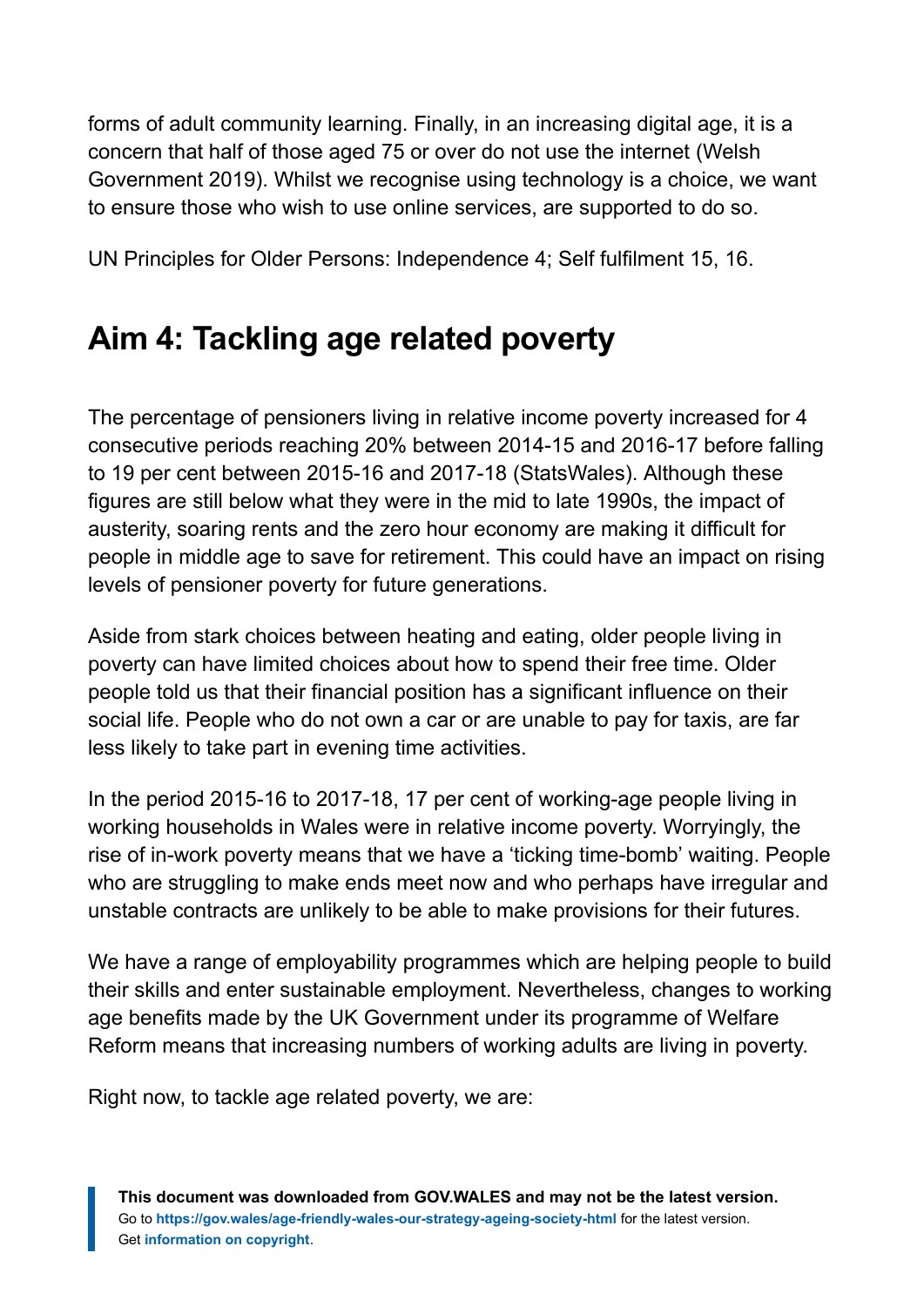- Investing in employability programmes. Since its launch in April 2018, Communities for Work Plus has engaged 25,157 participants up to the end of June 2021with 10,186 of them securing employment. Up to the end of June 2021, the Communities for Work programme has provided employment support to 31.875 people, and helped 12,733 people into employment across Wales.
- Delivering a national employability advice service, 'Working Wales'
- Continuing to express our concerns to the Secretary for Work and Pensions on the impacts of the increase in state pension age for women.
- Limiting the amount people are required to pay for their non-residential social care - since 2011 people who require social care and support at home, or in the community, cannot be charged more than a maximum weekly amount by their local authority. In addition, a number of financial protections and allowances are in place to ensure a person is not left in financial hardship when required to meet the cost of their non-residential care.
- Allowing those in residential care to retain more of their capital for people requiring residential care, the Welsh Government has introduced a capital limit allowing them to retain up to £50,000 of their savings or other capital without having to use this to pay for their care or accommodation. This is the highest allowance of this type in the UK.

Going forward, our priorities are:

# **1. Commencing the socio-economic duty**

The Socio-economic duty came into force on 31 March 2021. The duty requires certain public bodies, when making strategic decisions such as 'deciding priorities and setting objectives', to consider how their decisions might help to reduce the inequalities associated with socio-economic disadvantage.

# **2. Increasing take up of pension credit**

" You may know of people who you think could be in need, but how do you bring this up with them without insulting them, because of the image of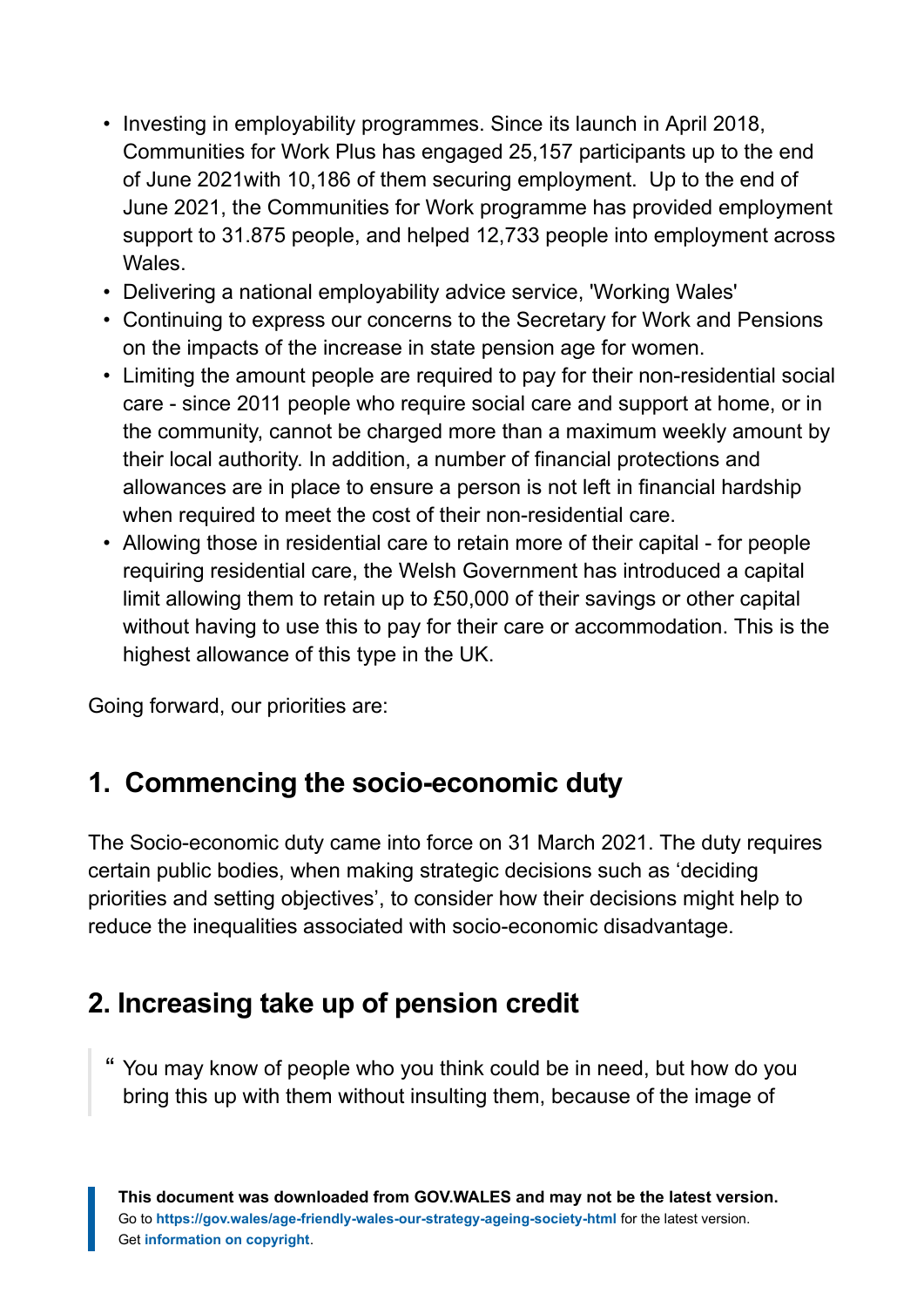benefits, being seen as scroungers, it's very hard to suggest to a friend that they should claim." (Attendee at engagement event). "

Against rising levels of poverty, an estimated £214 million of Pension Credit and Housing Benefit (which is unlocked via a Pension Credit claim) goes unclaimed every year (Older People's Commissioner for Wales, 2019). There remains a stigma attached to claiming welfare entitlements that could be contributing to this high figure. We know that advice services are invaluable in helping people navigate through the benefit system to understand what they may be entitled to and how to claim, but many people only access advice when they are in a crisis. This is why we asked our Single Advice Fund (SAF) partners to target the groups who consistently fail to access their entitlement from the social security system.

In Mid and West Wales, SAF partners worked together to reach older people and their unpaid carers to raise their awareness of their welfare benefit entitlements and to encourage them to access the advice services they need to claim welfare benefits.

In March 2021, the Welsh Government delivered its first National Welfare Benefit Take-up Campaign encouraging people to check and claim the benefits they are entitled to. Older people were targeted within the campaign, with the largest number of views on Facebook being the campaign's Pension Credit video. The campaign ran for 25 days and people who responded were helped to claim additional income of more that £500,000.

The National Assembly's Equality, Local Government and Communities Committee (ELGC) conducted an inquiry into Benefits in Wales: Options for Better Delivery in 2019. Their report published in October 2019 included 17 recommendations for the Welsh Government of which one was;

We recommend that the Welsh Government establish a coherent and integrated 'Welsh benefits system for all the means-tested benefits for which it is responsible. As part of this, the Welsh Government should develop a set of principles underpinning their design and delivery. These principles should be coproduced with people who claim these benefits'.

**This document was downloaded from GOV.WALES and may not be the latest version.** Go to **<https://gov.wales/age-friendly-wales-our-strategy-ageing-society-html>** for the latest version. Get **[information on copyright](https://gov.wales/copyright-statement)**.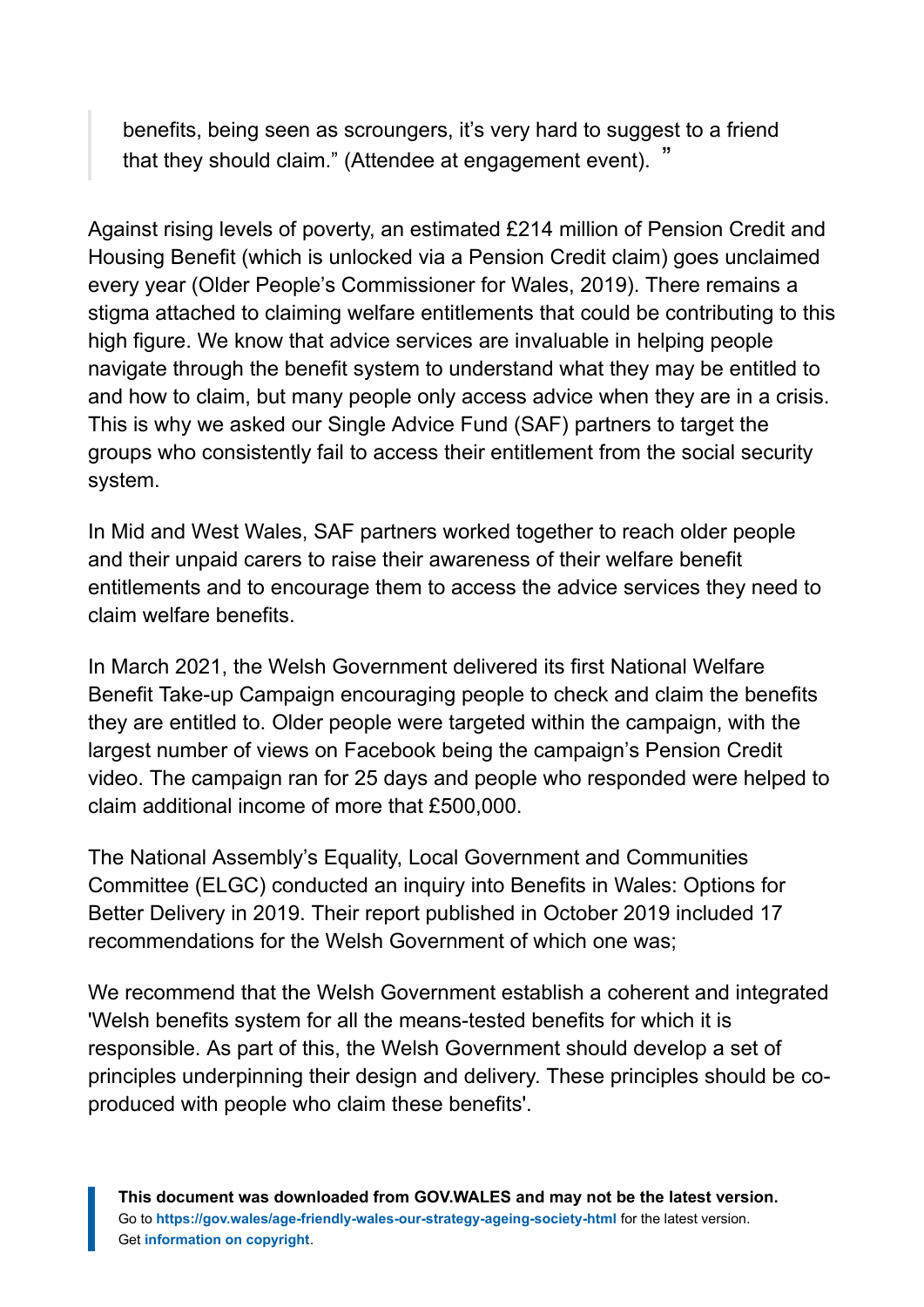We are now working with our stakeholders to devise the Charter that will be at the heart of a Welsh benefits system, which works for everyone in Wales.

# **3. Investing in Wales' foundational economy**

The foundational economy describes the goods and services we all use in our daily lives regardless of what background we are from or what age we are. Estimates provided by academic researchers suggest four in ten jobs in Wales and £1 in every three that we spend fall within this economy. By investing in the foundational economy, we can make our communities stronger and resilient and reach out to people who are feeling disengaged or left behind. It will enable us to help older people who are finding life difficult today, but it is also an investment in all our futures.

In line with a rights based approach, the Welsh Government's Foundational Economy Challenge Fund is offering more than £4 million to support projects that develop regional economies so that prosperity can be shared more evenly across Wales.

We recognise that older people are involved in the foundational economy as consumers, workers and as business owners and innovators. We will explore how to support older people to thrive within our ageing economy.

### **How technology could provide new solutions**

Foundational Economy Challenge Fund is enabling Cartrefi Cymunedol Gwynedd Cyf to develop the infrastructure required to install monitoring sensors in properties that can respond to specific triggers such as temperature changes and movement. The sensors will support older people to remain safe and independent in their homes for longer.

The sensors can send 'live' information to a dashboard which allows users to identify patterns of behaviour. It is envisaged that this dashboard would be monitored centrally by a designated officer or partner agency.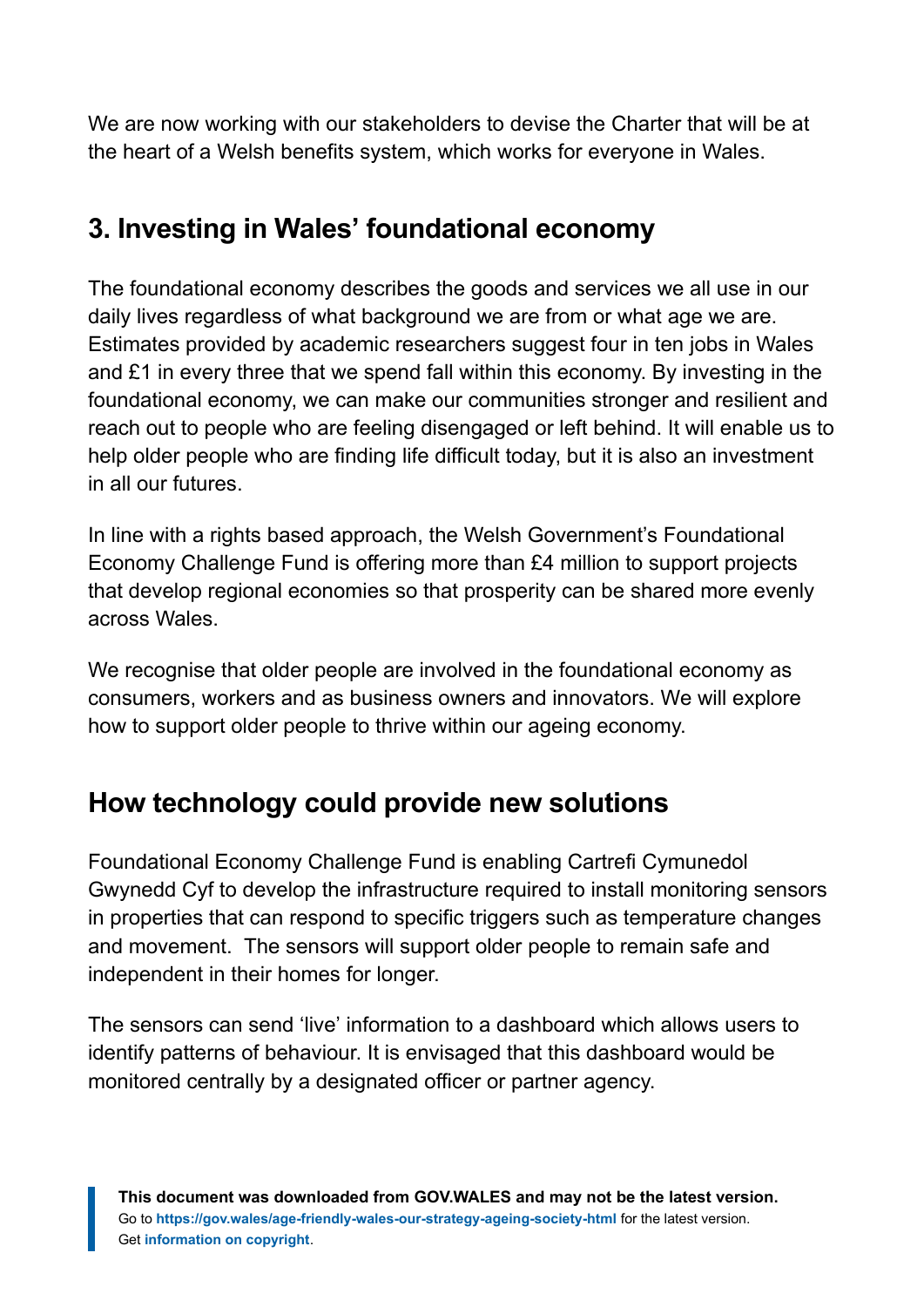The project will conclude by 31 March 2021 and the project leads aim to spread beneficial learning across Wales to help support our ageing society.

### **Why have we chosen these priorities?**

Wales ranked third in the UK Age Index on financial support for older people, but the high level of unclaimed pension credit shows that we could be performing better. Unclaimed entitlements were raised as problem by all working groups and at our engagement events. Finally, it is vital that older people are not overlooked in any new initiatives relating to the Welsh economy. The tired stereotype of older people lacking new ideas and solutions must not limit the potential of older workers and entrepreneurs.

UN Principles for Older Persons: Independence 1, 2; Participation 7, 8, 9; Self fulfilment 15, 16.

# <span id="page-54-0"></span>**How we will monitor progress**

From the outset, members of the Ministerial Advisory Forum on Ageing and our key stakeholders, including the Older People's Commissioner, were clear that this strategy should focus on actions against which progress can be measured.

The membership, terms of reference and purpose of the Ministerial Advisory Forum on Ageing have been refreshed to ensure this group can play a pivotal role in overseeing the implementation of this strategy.

We are working with the forum to draft a delivery plan which will set out actions, milestones and timescales by which progress can be measured and we will publish annual progress reports.

We have commissioned and specifically produced the UK Age Index for Wales which has shaped this document and which will be used by which to measure its success. It will show us what is working, where we need to improve and where we need to develop more data.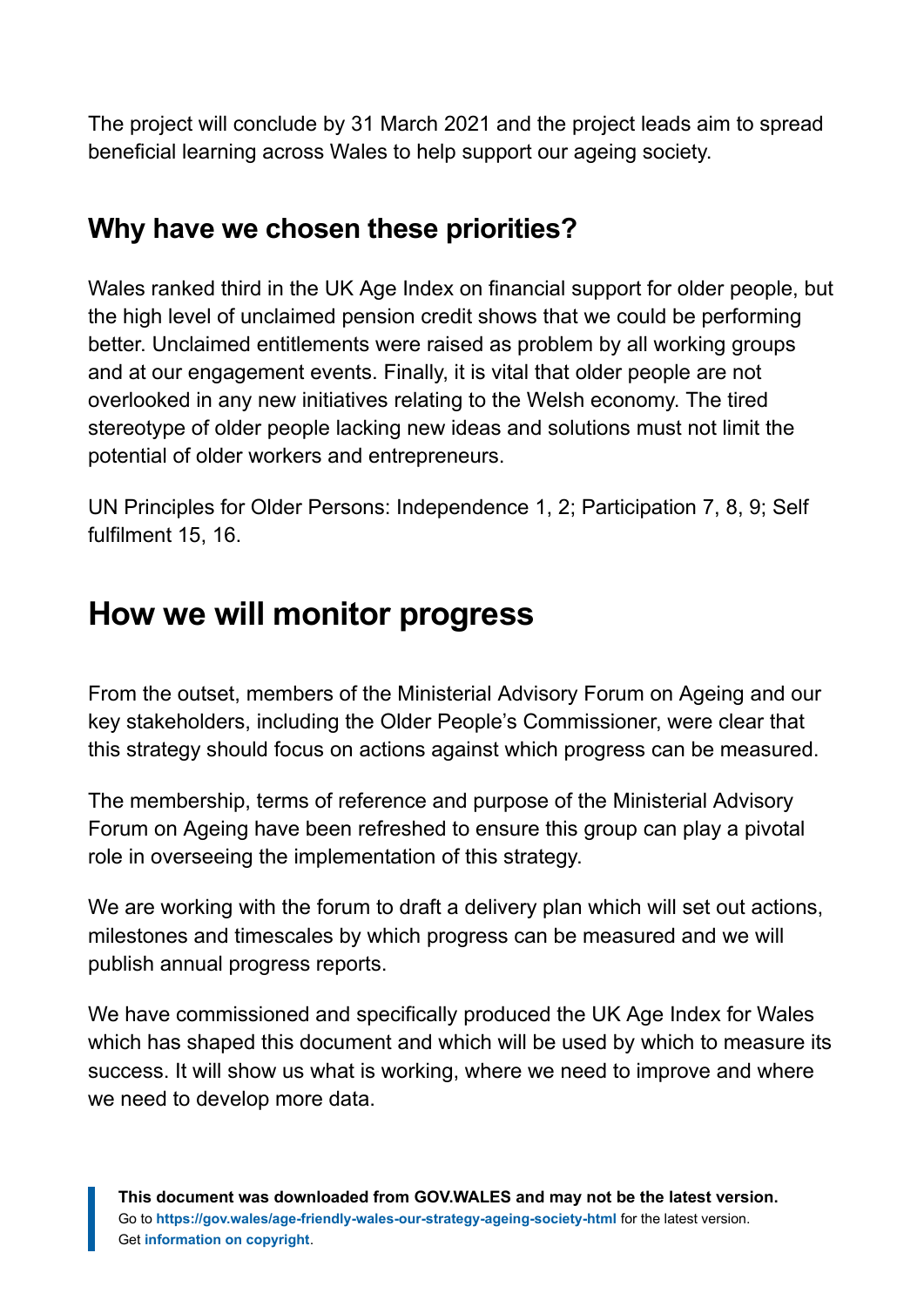For more information on the Age UK Index and monitors for measuring progress, please see 'United Nations Principles for Older People'.

The UN Principles for Older People encourage governments to incorporate the following principles into their national programmes whenever possible.

### **Independence**

1. Older persons should have access to adequate food, water, shelter, clothing and health care through the provision of income, family and community support and self-help.

2. Older persons should have the opportunity to work or to have access to other income-generating opportunities.

3. Older persons should be able to participate in determining when and at what pace withdrawal from the labour force takes place.

4. Older persons should have access to appropriate educational and training programmes.

5. Older persons should be able to live in environments that are safe and adaptable to personal preferences and changing capacities.

6. Older persons should be able to reside at home for as long as possible.

### **Participation**

7. Older persons should remain integrated in society, participate actively in the formulation and implementation of policies that directly affect their well-being and share their knowledge and skills with younger generations.

8. Older persons should be able to seek and develop opportunities for service to the community and to serve as volunteers in positions appropriate to their interests and capabilities.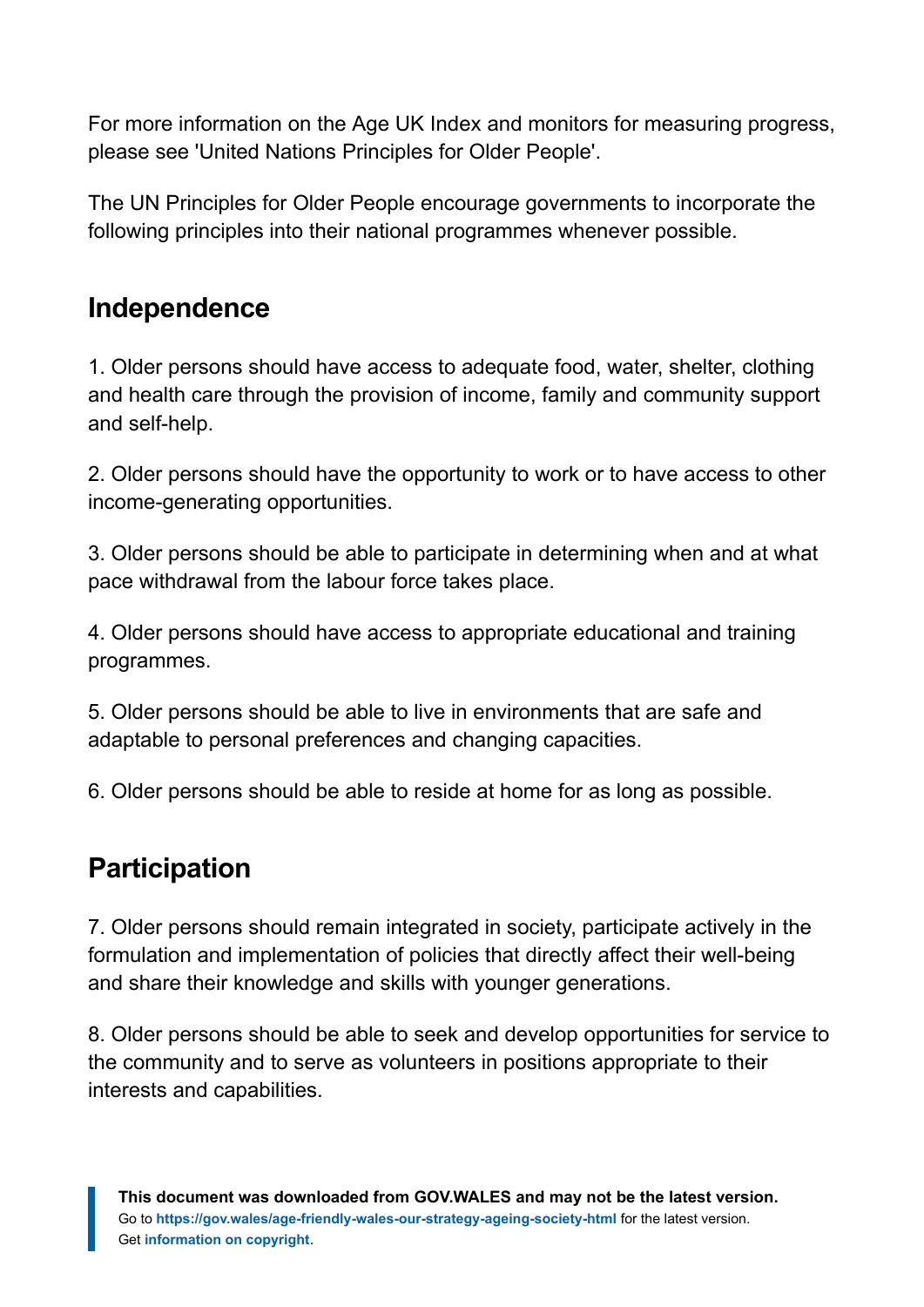9. Older persons should be able to form movements or associations of older persons.

### **Care**

10. Older persons should benefit from family and community care and protection in accordance with each society's system of cultural values.

11. Older persons should have access to health care to help them to maintain or regain the optimum level of physical, mental and emotional well-being and to prevent or delay the onset of illness.

12. Older persons should have access to social and legal services to enhance their autonomy, protection and care.

13. Older persons should be able to utilize appropriate levels of institutional care providing protection, rehabilitation and social and mental stimulation in a humane and secure environment.

14. Older persons should be able to enjoy human rights and fundamental freedoms when residing in any shelter, care or treatment facility, including full respect for their dignity, beliefs, needs and privacy and for the right to make decisions about their care and the quality of their lives.

# **Self-fulfilment**

15. Older persons should be able to pursue opportunities for the full development of their potential.

16. Older persons should have access to the educational, cultural, spiritual and recreational resources of society.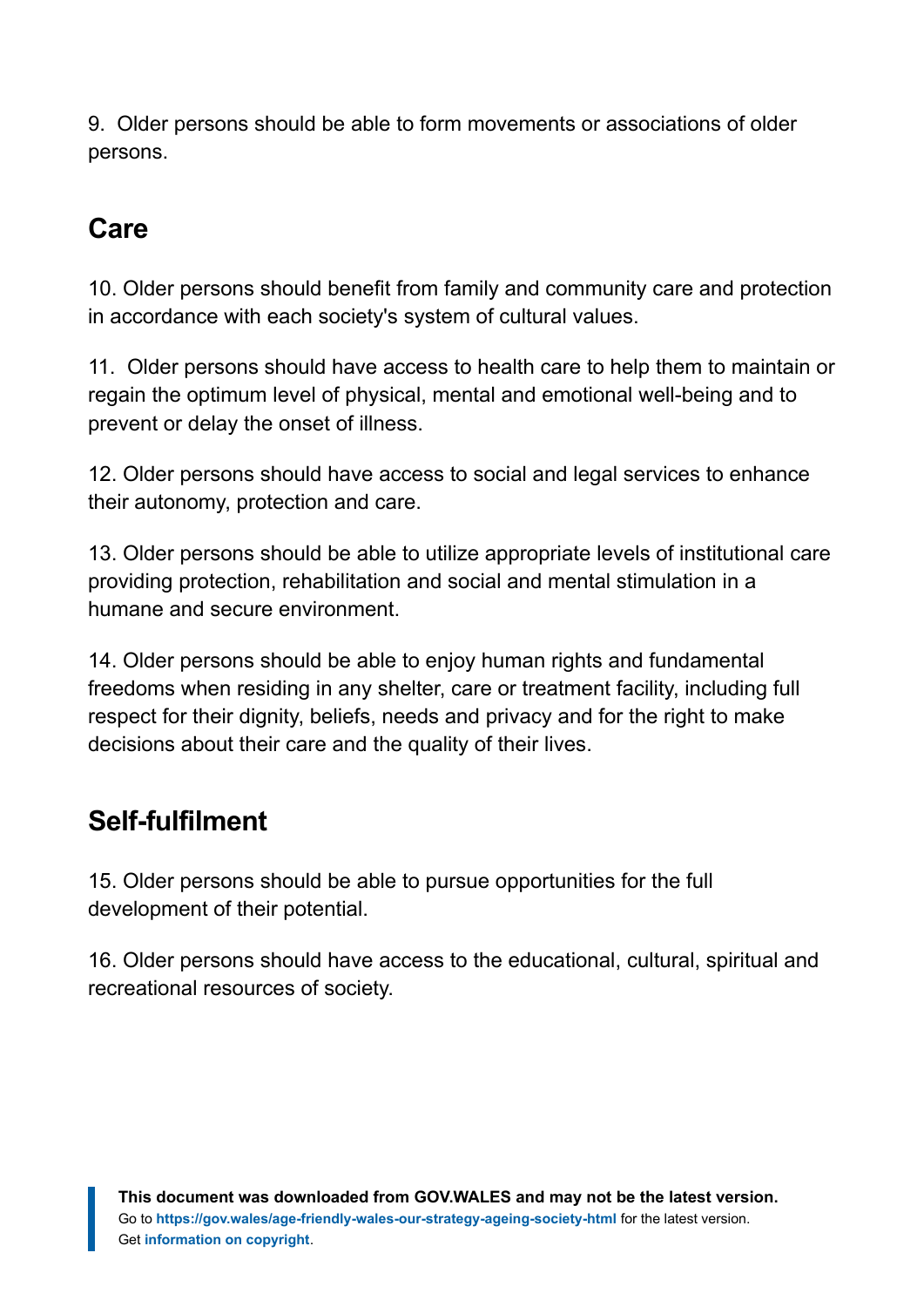# **Dignity**

17. Older persons should be able to live in dignity and security and be free of exploitation and physical or mental abuse.

18. Older persons should be treated fairly regardless of age, gender, racial or ethnic background, disability or other status, and be valued independently of their economic contribution.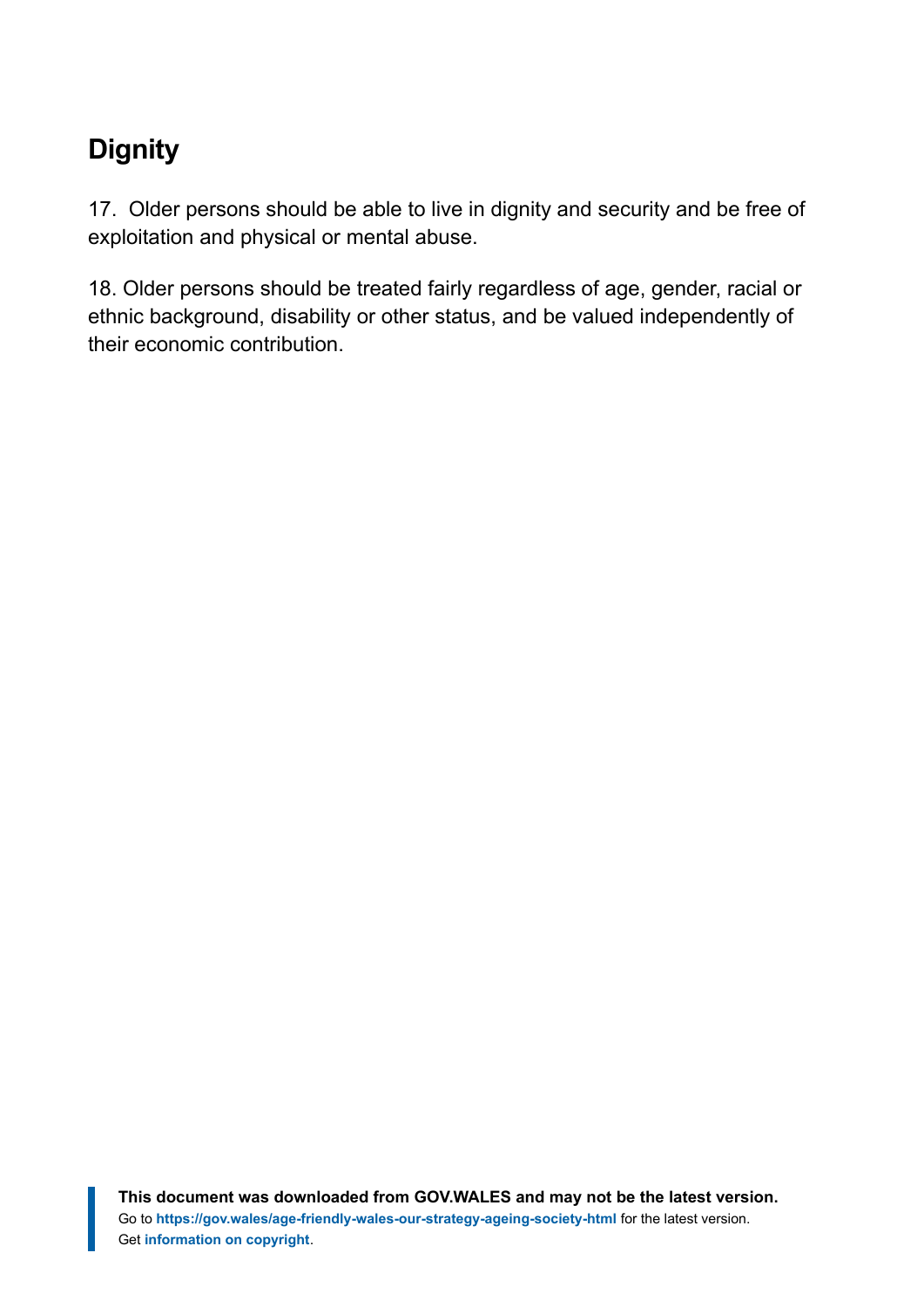# **About this document**

This document is a copy of the web page **[Age friendly Wales: our strategy](https://gov.wales/age-friendly-wales-our-strategy-ageing-society-html) [for an ageing society](https://gov.wales/age-friendly-wales-our-strategy-ageing-society-html)** downloaded.

Go to **[https://gov.wales/age-friendly-wales-our-strategy-ageing-society](https://gov.wales/age-friendly-wales-our-strategy-ageing-society-html)[html](https://gov.wales/age-friendly-wales-our-strategy-ageing-society-html)** for the latest version.

This document may not be fully accessible, for more information refer to our **[accessibility statement](https://gov.wales/accessibility-statement-govwales)**.

Get **[information on copyright](https://gov.wales/copyright-statement)**.